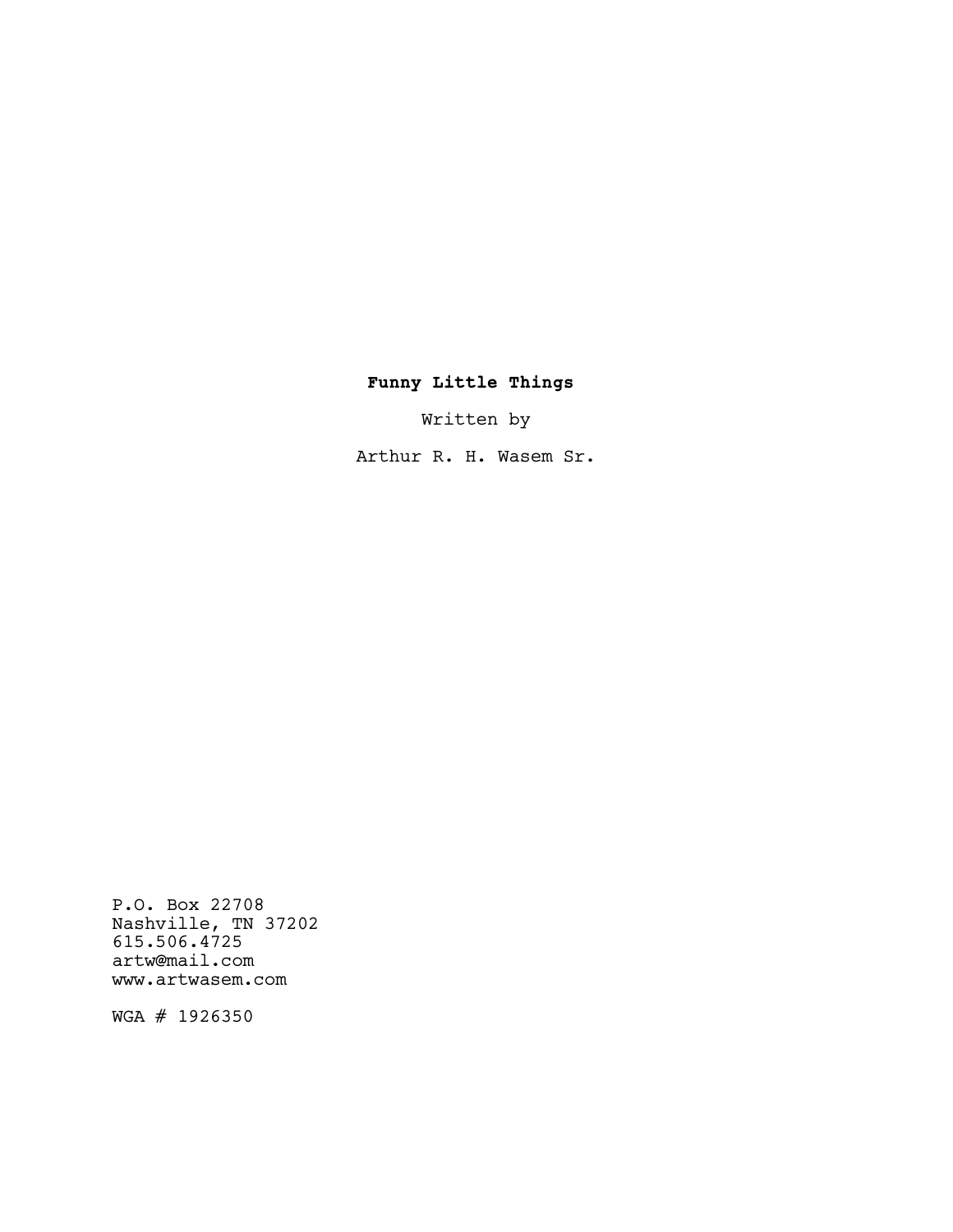EXT. - DAY 1980'S

Flying over Pacific Palisades mansions.

Landing at mid sized home in hills.

Flying through door.

Going through home set in the 1980's.

Living room, dining room, kitchen into family room where the TV is turned onto Access Hollywood.

Landing at TV.

### REPORTER

Tonight is Hollywood's biggest night of the year and everyone is waiting to hear from the star of the century. So we go live to the Red Carpet where Alex is standing by. Alex,,,

ALEX is a tall beautiful female brown haired reporter.

ALEX

That's right. Tonight we honor Helen Drab. Nominated 47 times in the past 50 years for her memorable role's.

Cut to black and white where we have superimposed Helen with Bob Hope, moving dancing with Fred Astaire, laughing in a scene with Bing Crosby, sitting with the rat pack, at the table roasting stars. Sitting across the desk from Johnny Carson and Jay Leno.

> ALEX (CONT'D) And after all her stupendous roles that have all resulted in near misses, Once again 47 near misses. In 50 years. Tonight she will finally win a Lifetime Achievement Award. Back to you.

> REPORTER We can't wait, In fact I know all of America is tuning in tonight to see what some are calling the greatest moment in the Academy's history.

Continuing through the house. Up a stairway and down a hall to a hallway where the door is open to a master bedroom.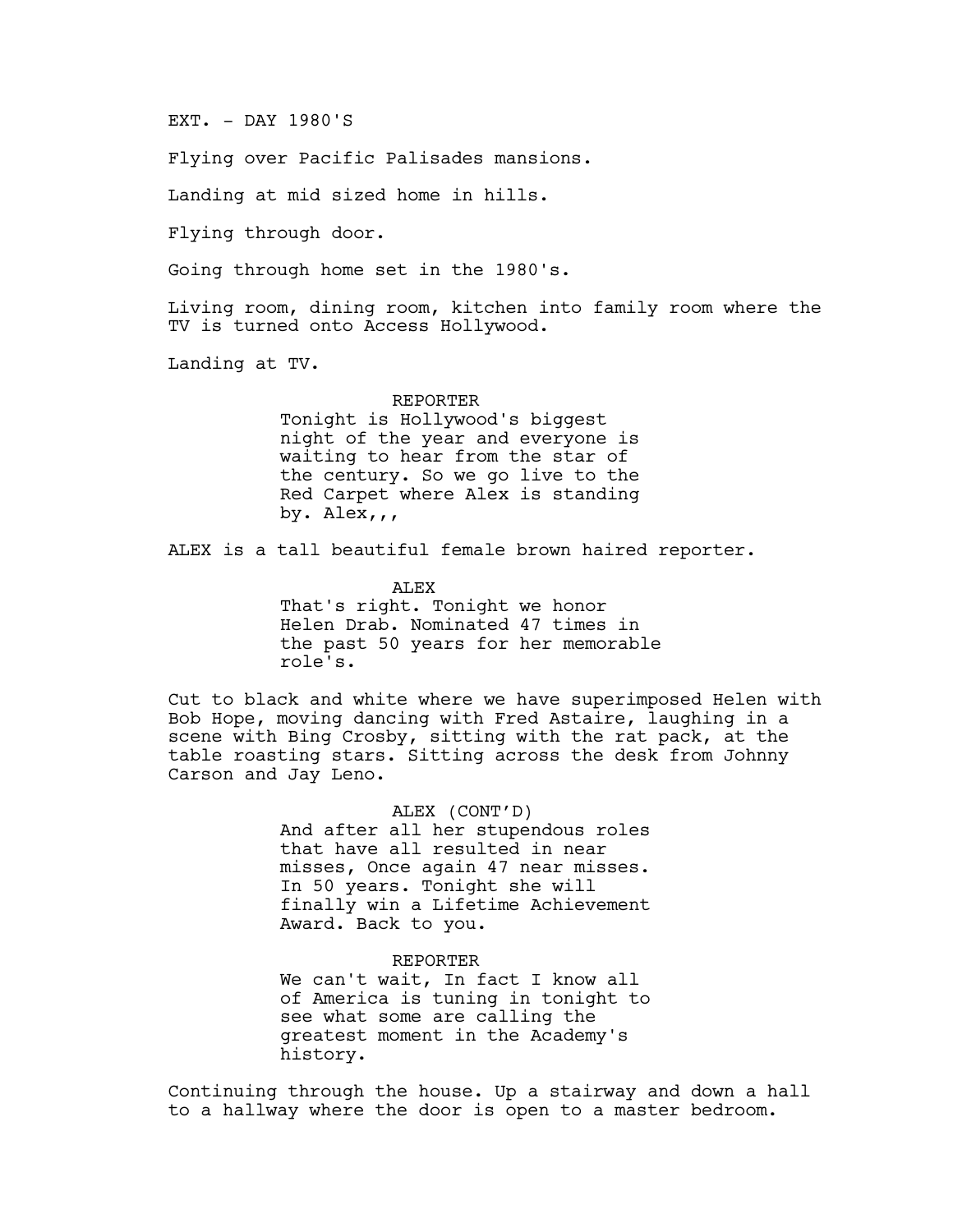Out come's HELEN DRAB (think Jennifer Coolidge) Singing Tonight's the Night. She is spinning around the room.

She tries to jump on the bed and has to adjust her back and crawl off backwards. Very unlady like. She is wearing a nightgown.

Going to the closet she begins to pull out dresses.

HELEN I should wear the Vera Wang... It is too small.

HELEN (CONT'D) The Yves Saint Laurent.... Nope to baggy

She goes through designer after designer until there is a mountain of clothes in a pile taller than her bed.

Then she finds it.

HELEN (CONT'D) The Cannes dress. I wore this when I was pregnant and I'm sure it will fit me still. Darn it.

Holding it up it looks like it might.

HELEN (CONT'D) Besides anyone who remembers it from Cannes is probably dead.

Happy she lays the dress on the bed and dances into the bathroom.

Arm reaches into the shower and turns on.

Steam rises.

You see the bathrobe fall and legs enter the tub.

Helen continues to sing as she washes her hair.

Looking into the camera she says.

HELEN (CONT'D) I am so excited about tonight. I feel like a little kid again. Oh My Gosh I am going to be late if I don't hurry up. I know what will save time.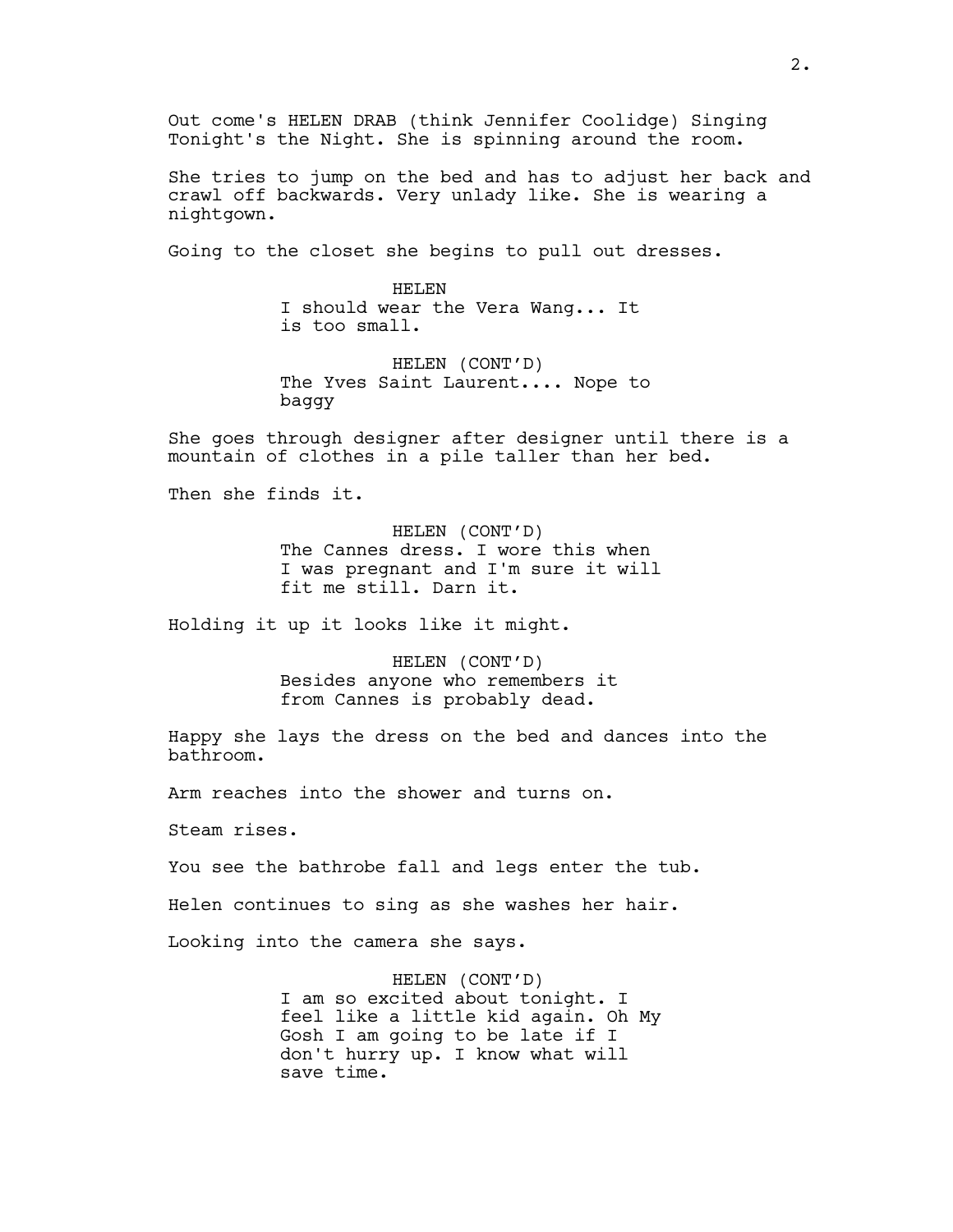You see the shower curtain pull back and an arm picks up a hair dryer off the counter.

> HELEN (CONT'D) I never usually do my own hair but tonight I should get a head start.

Cut to bedroom and you hear a buzz and see electrical lights flashing in the room.

Into the bedroom and to three pictures on the table. Helen, a brunette woman, and a little girl.

Zooming into little girls eyes they dissolve to the eyes of Kate.

KATE is about 26, thin with light brown hair.

EXT. MANSION IN THE PALISADES - DAY

KATE is standing in front of the house and it has obviously aged.

She is standing with her friend ASHLEY. A blonde and way more animated than Kate.

> ASHLEY I can't believe your mom is giving you your Grandmother's house?

> > KATE

I know. She never has talked about her, or it, and then one day out of the blue.

### ASHLEY

Some awesome graduation present. At least your degree in environmental housing will come in handy. Well come on. I'm dying to see inside.

Kate and Ashley walk up to the front door.

ASHLEY (CONT'D) I can't believe you haven't been here before.

KATE My mom and my grandmother had, differences. I only saw my grandmother a couple of times. Of course I have seen all her movies.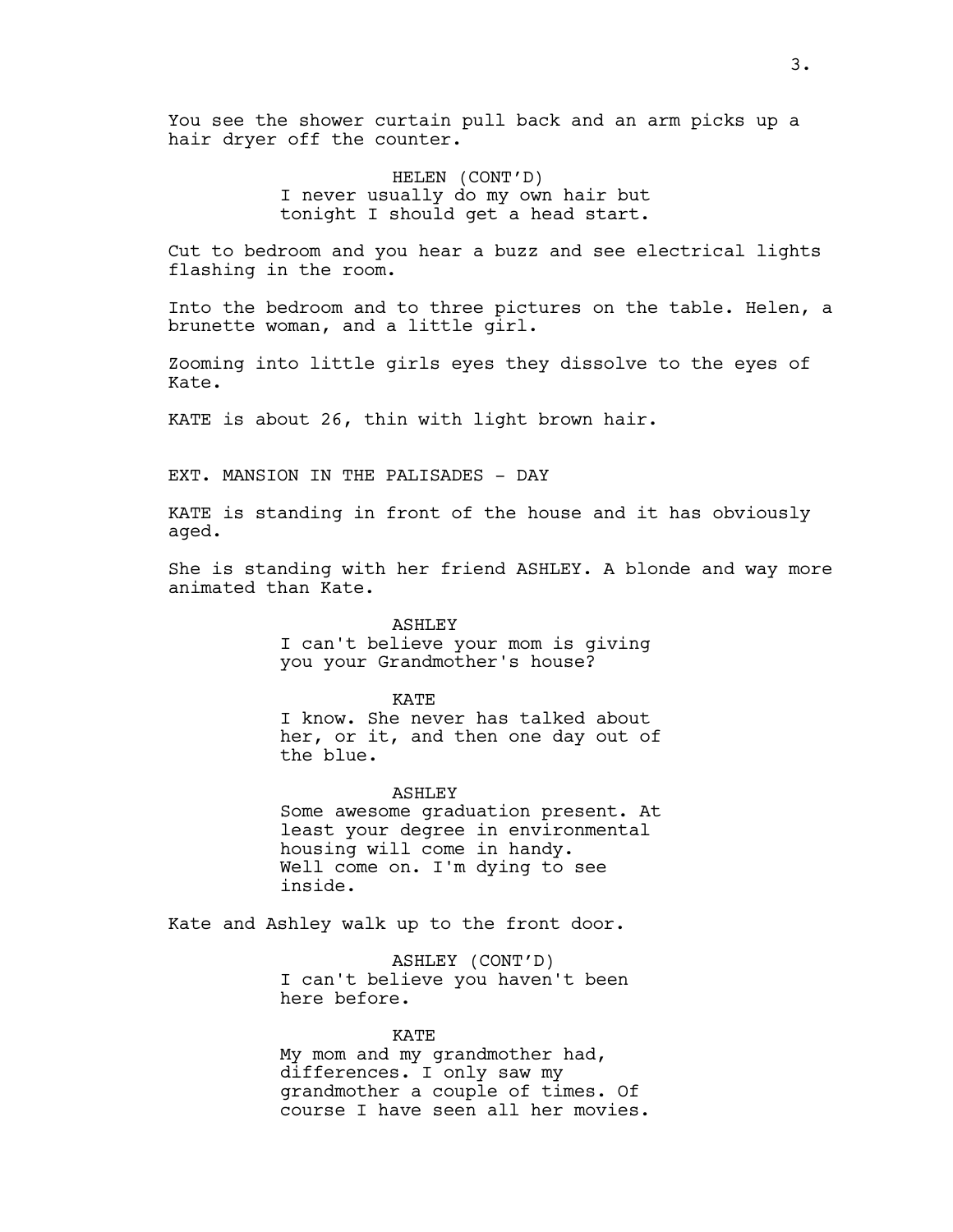ASHLEY

Who hasn't? She was awesome. I wonder if she is still here?

KATE You're not going to start with that I can talk to spirits thing are you?

ASHLEY I only talk to the ones that are around, that show themselves.

KATE You know most Christians don't believe in that stuff?

ASHLEY Most Christians forget that Jesus talked to spirits.

KATE I think he talked to demons.

ASHLEY Nope, He talked to spirits, angels, demons, and His Father. He called to a friend named Lazareth who was dead. Lets just hope nothing dead is in here.

Kate opens the door and they both walk in.

They are met as the housekeeper MARIA is coming down the staircase. Maria is a short, slightly overweight Latina woman in her 50's.

> **MARTA** You must be Miss Kate?

KATE You must be Maria? This is my friend Ashley.

MARIA Buenos Dias Ashley.

ASHLEY Buenos Dias Senora.

KATE Thank you so much for taking care of the house for all these years.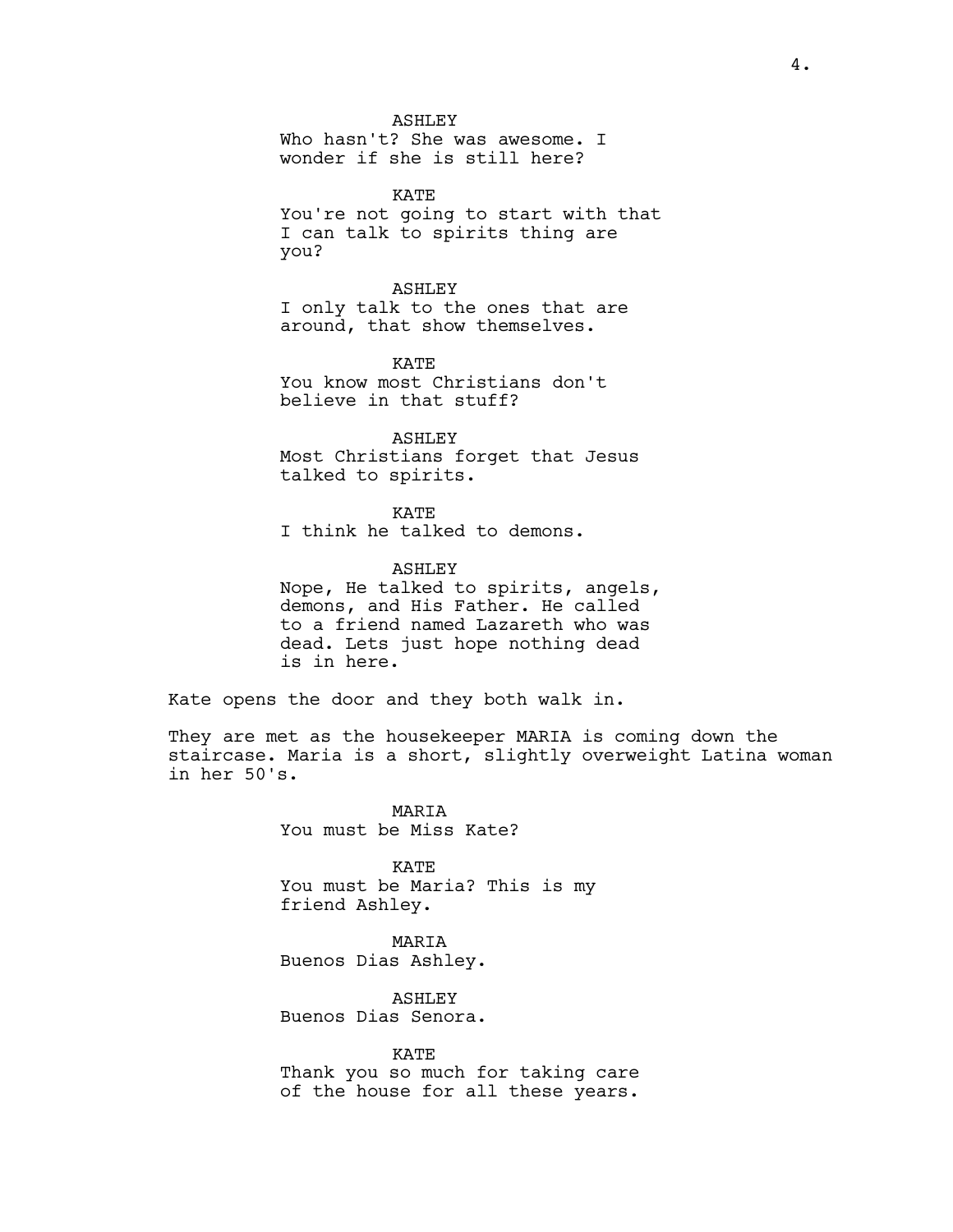### MARIA

Your Grandmama was very good to me and my family. But she was not a very good housekeepers.

KATE Your husband takes care of the yard?

### MARIA

Si, Senorita. Jose is around here somewhere. We have only been coming by once a week for the last 20 years. We will miss this money but we will miss your Grandmama and her tricks more.

Kate looks at Ashley.

# KATE

Not you too?

# ASHLEY

See I told you. I'm not the only one.

MARIA Sometimes funny things happen. It may be nothing.

ASHLEY

Have you seen her?

MARIA

No, no. It is just sometimes doors are open after I close them and sometimes lights flicker. Especially in the bedroom. Her bedroom.

KATE Probably just wiring and hinges.

ASHLEY You never know. Ooooo.

**MARTA** There are other things too.

Ashley runs by Kate to the stairs.

ASHLEY

Come on Kate let's check out the bedroom.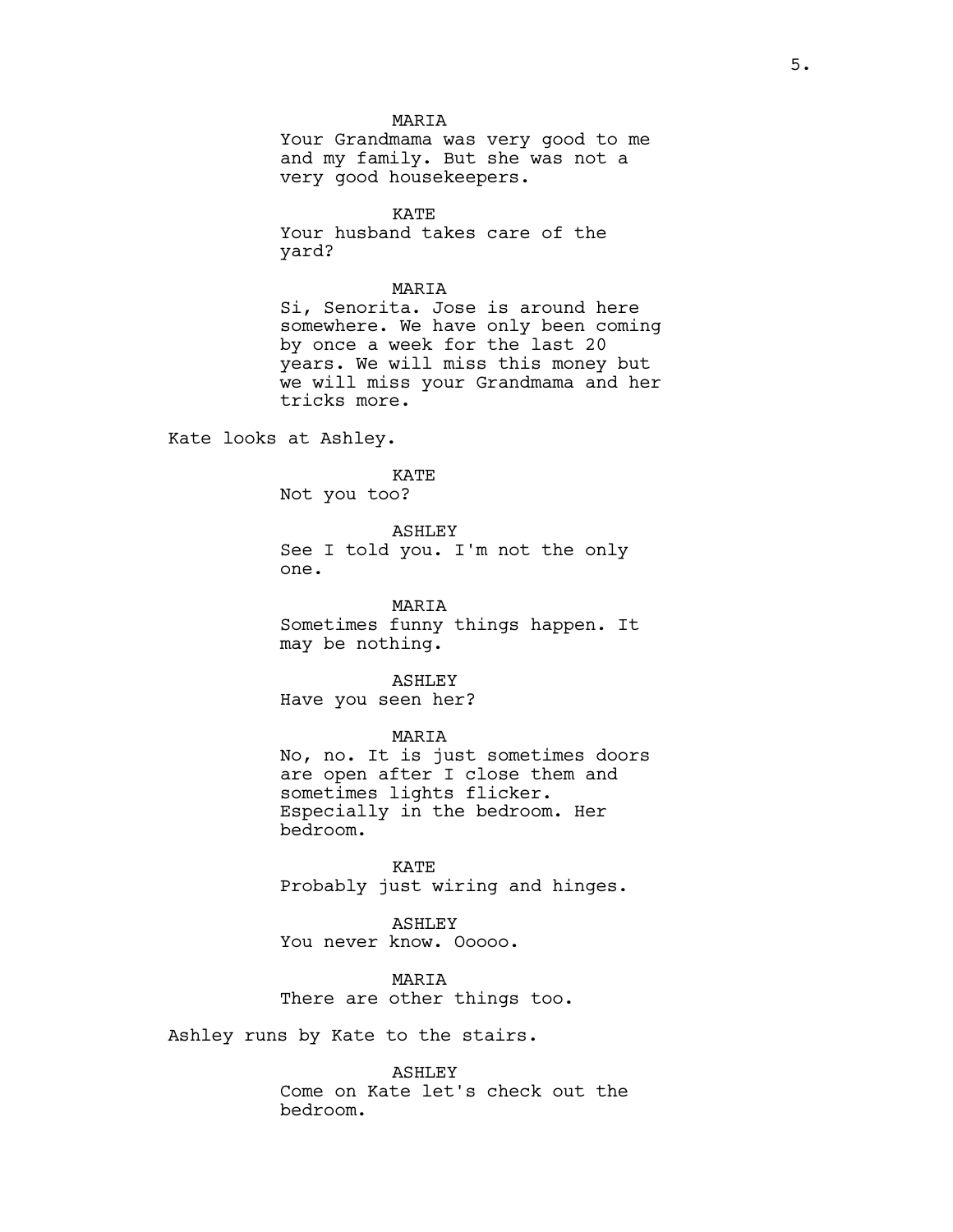Maria gives Ashley a questioning look.

ASHLEY (CONT'D) Not like that. I want to see if I can feel her.

Maria gives her another deeper, more "I don't know" look.

ASHLEY (CONT'D) Not like that. Her spirit. Come on Kate.

Kate joins Ashley and together they go up the stairs and down the hallway. Maria is following.

INT. - BEDROOM

Kate, Ashley, and Maria enter.

The room looks exactly like it did 20 years earlier. There is light streaming in the window and a slight haze in the room.

Maria walks over to the bed and takes a dress off the covers.

### **MARTA**

See this is what I am talking about. I have taken this dress off the bed 2000 times. I have even tried to throw it away and it still comes back.

Maria goes to a closet and puts the dress away.

ASHLEY Ooooo. Was that the same dress she was going to wear the night she died?

MARIA Si Senorita. The very same one.

ASHLEY See I told you. She might still be here.

KATE Or maybe there's another reason?

Kate looks at Maria.

KATE (CONT'D) Maybe someone doesn't want to lose a cushy job?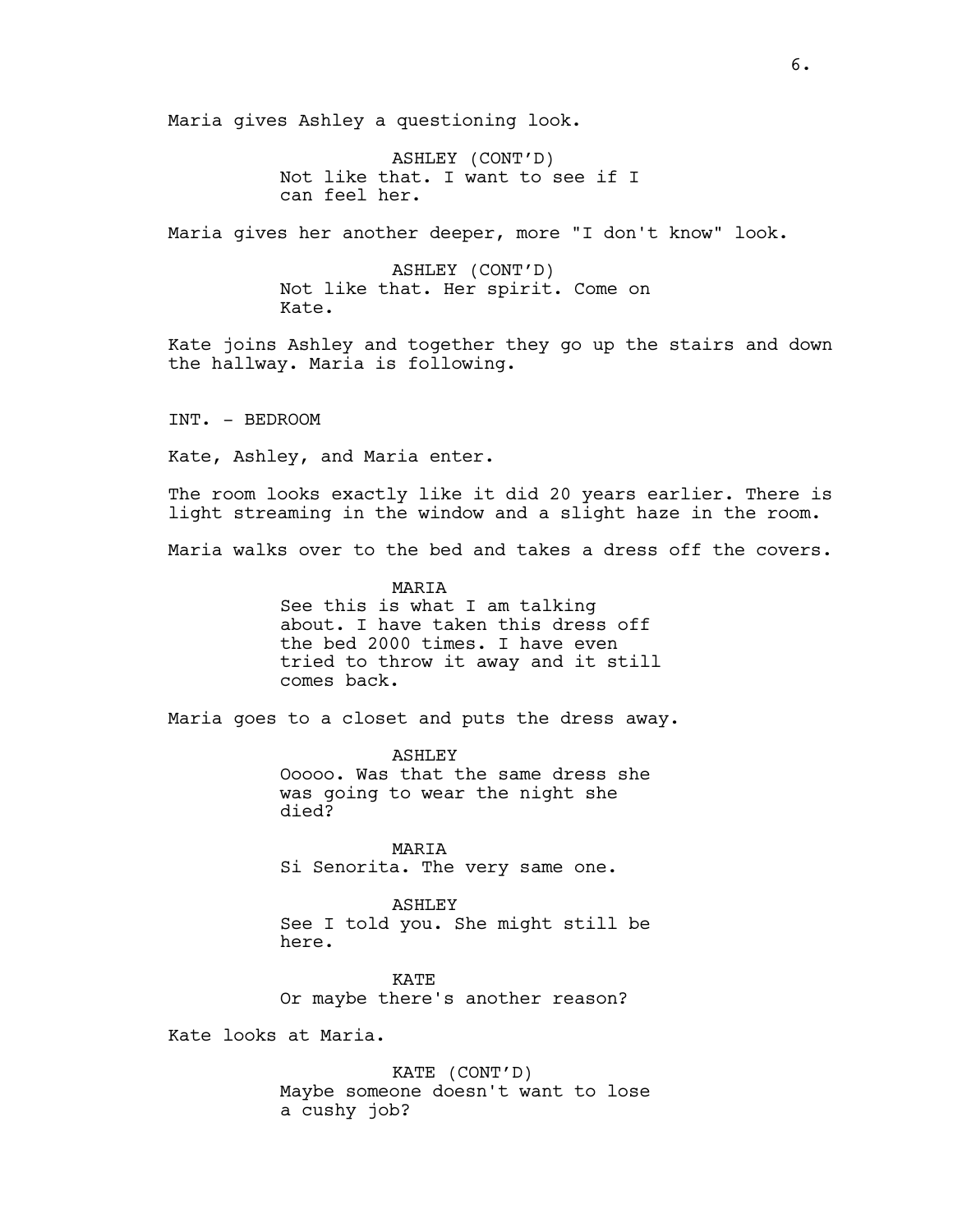Maria gets upset and storms out of the room.

MARIA

I do not need a one day a week job. I would make more from unemployment than from what your Grandmama paid me. I haven't even had a raise in 20 years. I do this out of respect and friendship.

She slams the door.

KATE Maria, I'm sorry. I didn't mean.

Kate starts after her but stops as the door handle turns and the door slowly opens, revealing no one there.

> ASHLEY You still think it's hinges?

KATE Okay, that was weird.

ASHLEY (whispers) Helen are you here?

KATE Ash, stop that. I don't believe in ghosts.

ASHLEY Helen you don't have to be afraid.

Then in a normal voice she says as she points to a door on the other side of the room.

> ASHLEY (CONT'D) That must be the bathroom. Let's check it out.

They both move to the bathroom.

INT. BATHROOM

ASHLEY Wow, this place is huge.

KATE This is where my Grandma died.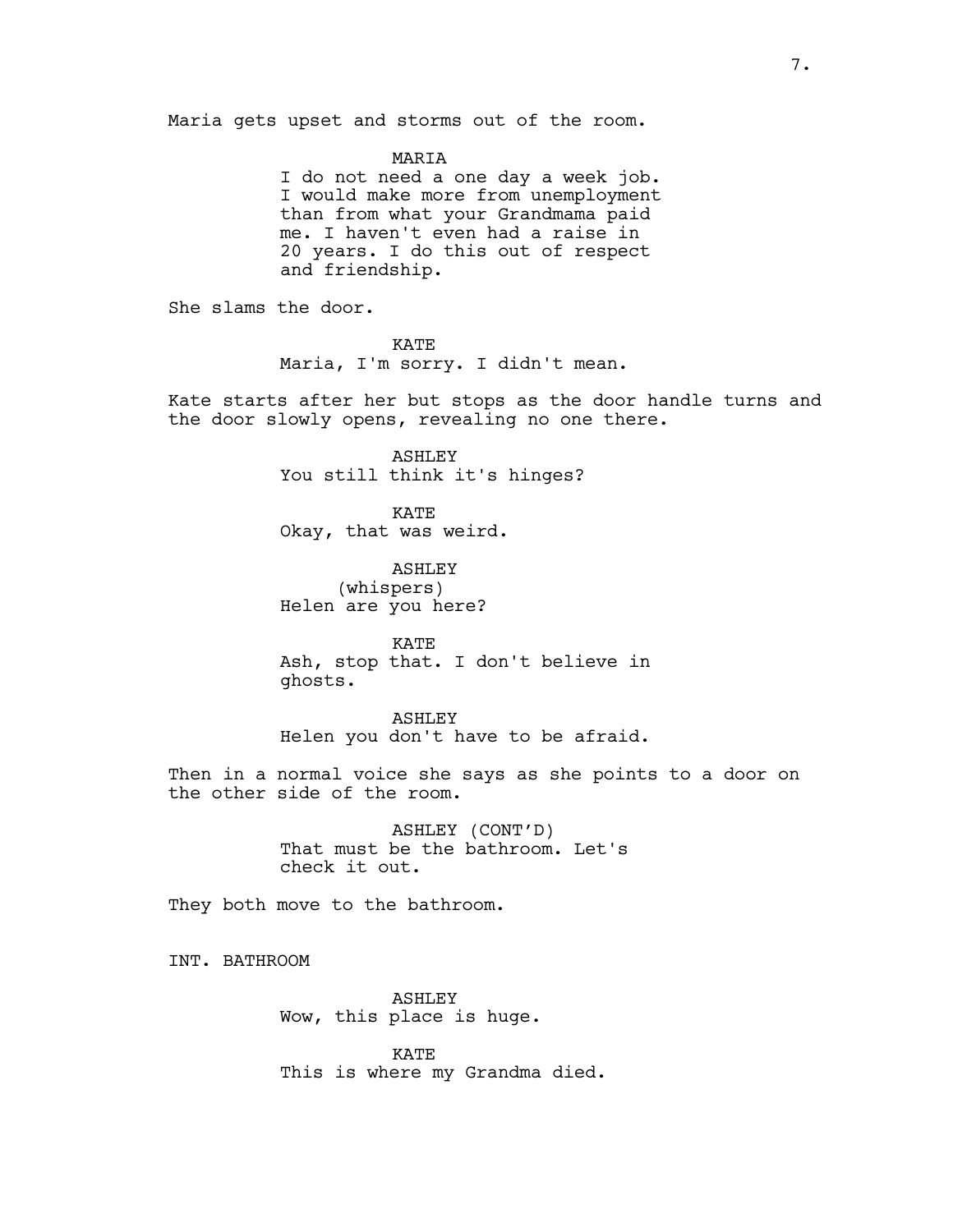KATE No, not really. I'm a little freaked out.

ASHLEY This must be the tub.

Ashley moves over to the tub and pulls back the curtain quickly, revealing.

Nothing.

Both the girls look at it quietly for a moment.

ASHLEY (CONT'D)

All clear.

# KATE

No Ghosts?

# ASHLEY

Nothing yet.

KATE And there won't be. I told you there are no such things as ghosts.

Kate walks into a closet off the bathroom.

Ashley looks down at the faucet of the sink. And when she looks up in the mirror she sees Helen in the tub wearing a nightgown.

> ASHLEY (screams) AAAAAAAAAAHHHHHH!

Kate runs out.

KATE What happened?

ASHLEY

I saw her.

KATE

Who?

ASHLEY Helen. Your Grandmother.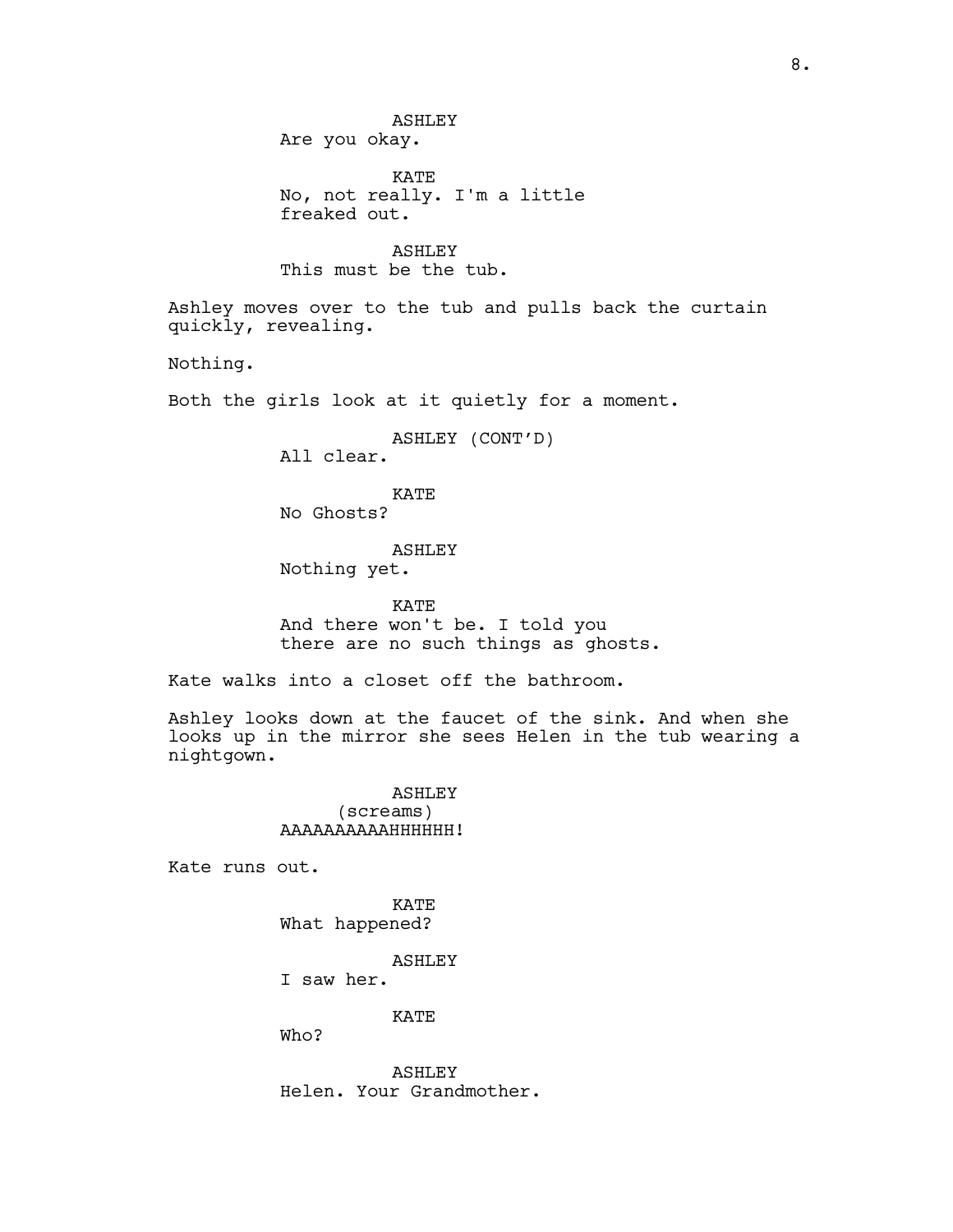KATE Where? ASHLEY In the tub. They both look. KATE Is she there now? Ashley gives her a look. ASHLEY Okay, so I know you think I am crazy but I looked in the mirror and she was there. They both look in the mirror. They only see themselves. KATE Do you still see her? ASHLEY No, Kate she was standing right there. They both turn to look at the tub as Ashley points to the spot she saw Helen. ASHLEY (CONT'D) I looked in the mirror and,,, She turns to look in the mirror and sees Helen again with her finger over her mouth in a sush sign. ASHLEY (CONT'D) AAAAAAAHHHHH! KATE AAAAAAHHHHH! They both scream. KATE (CONT'D) Stop that. She punches Ashley in the arm. ASHLEY She was there again.

> KATE There is no one there.

Kate walks out of the room with Ashley following her.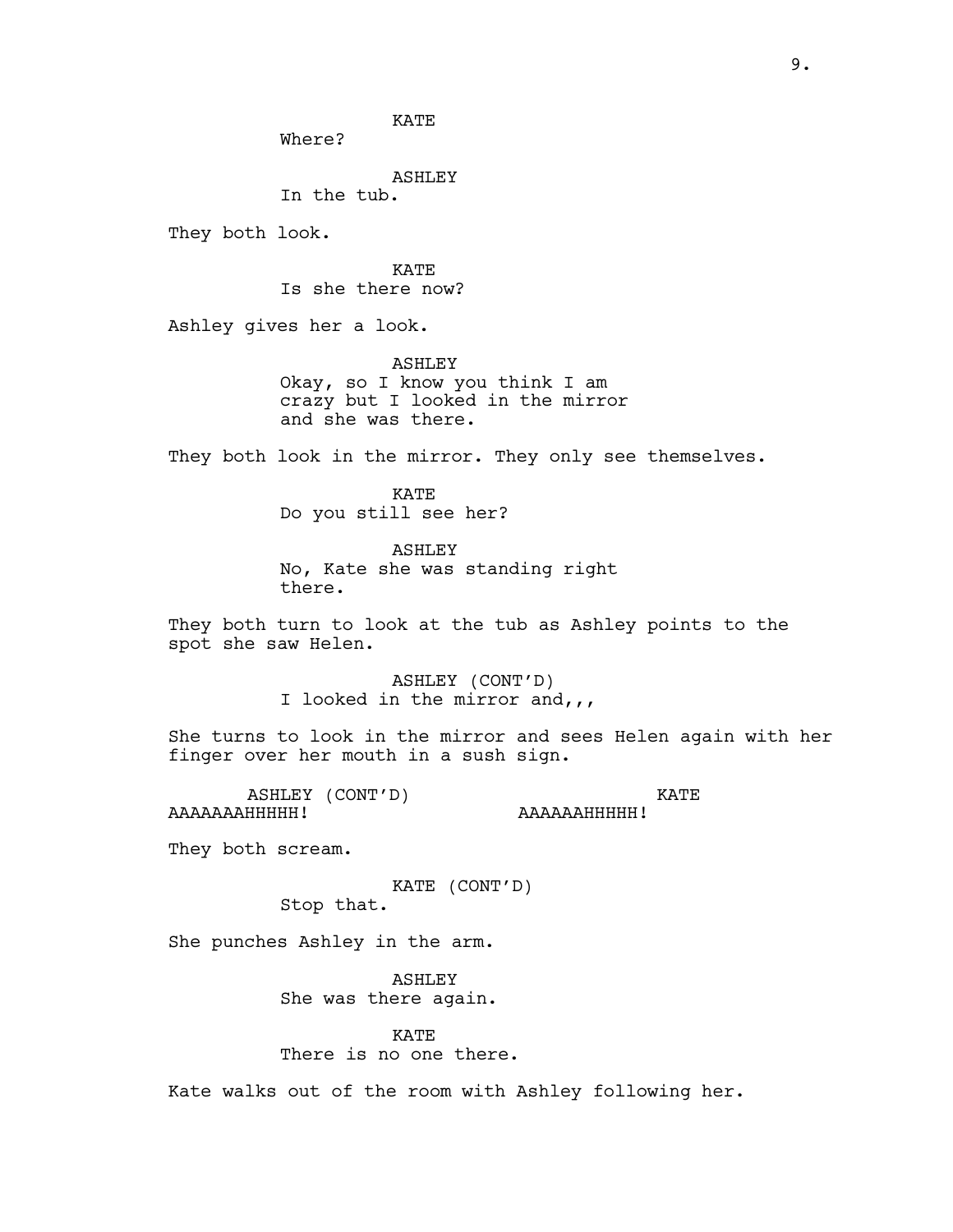INT. BEDROOM.

They stop dead in their tracks when they see that the dress is back on the bed.

# KATE (Yells) MARIA.

Both girls move quickly out of the bedroom.

INT. BATHROOM

Helen is standing by wall trying to move the light switch. Nothing is happening. She is getting more and more frustrated.

Giving up she sighs and lowers her head. The lights in the room flicker slightly.

INT. KITCHEN

Kate and Ashley enter and address Maria.

KATE Maria, did you come back in the bedroom?

# MARIA

(Angry) No Senorita, I have been in the kitchen,,, stealing silverware and plastic cups.

KATE

Maria, I am sorry I know you haven't been stealing anything. But the dress is back on the bed.

MARIA That happens a lot around here. You'll get use to it.

KATE There must be some other explanation.

ASHLEY I told you I saw her.

MARIA

You saw who?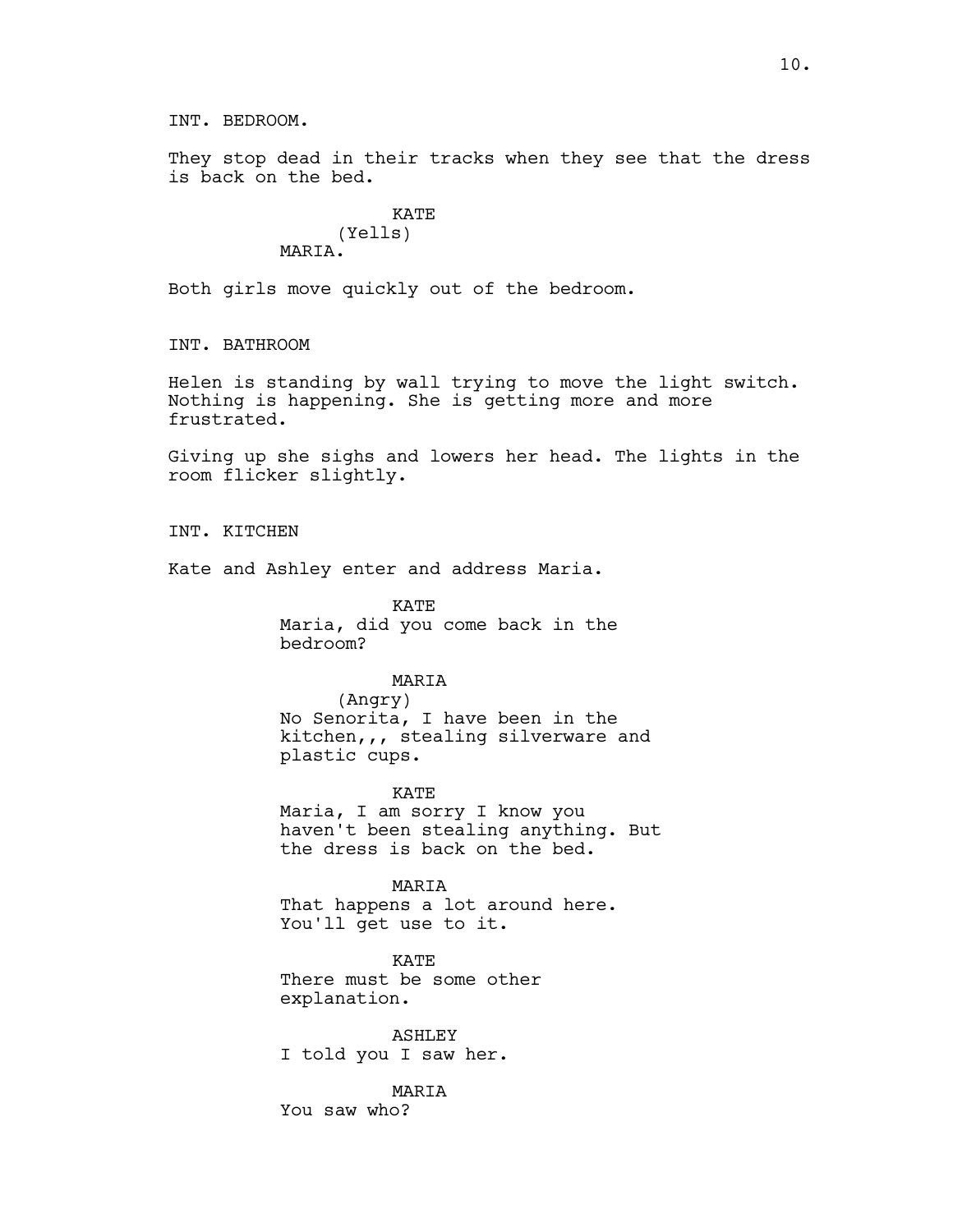ASHLEY I saw her Grandmother in the mirror. She was in the tub. MARIA (doing the sign of the cross) Ay, ay, ay. I knew she was still here. I am not crazy. Looking at Ashley. MARIA (CONT'D) But why can you see her? ASHLEY I don't know I have been able to sense things since I was a child. KATE You're still a child Ashley, and I don't believe in ghosts. There has to be some other explanation. At that there is a loud bang as the door pops open. ASHLEY Aaaaahhhhhh! KATE (CONT'D) Aaaaahhhhhh! Both girl's scream and Jose enters back door. JOSE I am sorry Senoritas. The back door sticks sometimes and you have to push very hard to get it open. MARIA This is Senorita Kate and her amiga Ashley. JOSE Buenos Dias Senoritas. KATE Good morning. ASHLEY Buenos Dias. Jose is a good match for Maria. JOSE I was told you may be making some changes to the house?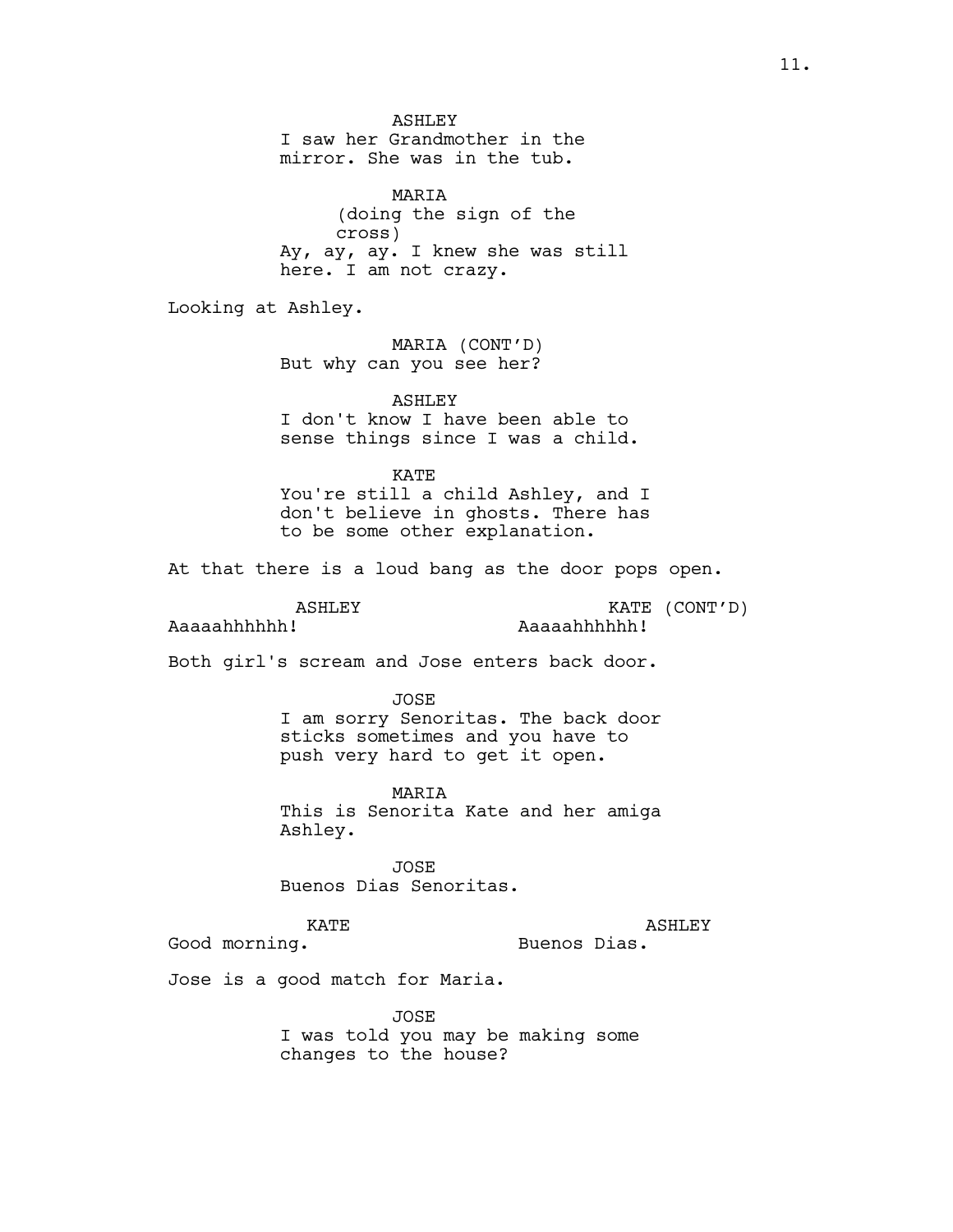KATE

Yes, I am thinking of upgrading a lot of the systems to be more energy efficient. I have a degree in Environmental Housing. Then I may turn it into an Airbnb.

JOSE

And bring strangers into the house?

### KATE

Maybe, nothings firm yet.

### JOSE

If you don't mind me suggesting this. Our nephew Oscar has just moved here from Phoenix and is a very good contractor. He was talking the other day about taking bids on a water reclamation system for a house in the valley.

ASHLEY

Sounds perfect for you Kate.

KATE It won't hurt to meet with him I guess?

ASHLEY How old is he?

# JOSE He is about your ages, Maybe a couple of years older.

Kate gives Ashley a look.

ASHLEY And is he single?

KATE

Ashley...

JOSE

Yes he is single, and very good looking.

MARIA Jose, The Senoritas are looking for a contractor not a husband.

ASHLEY

Maybe both.

KATE

Ash...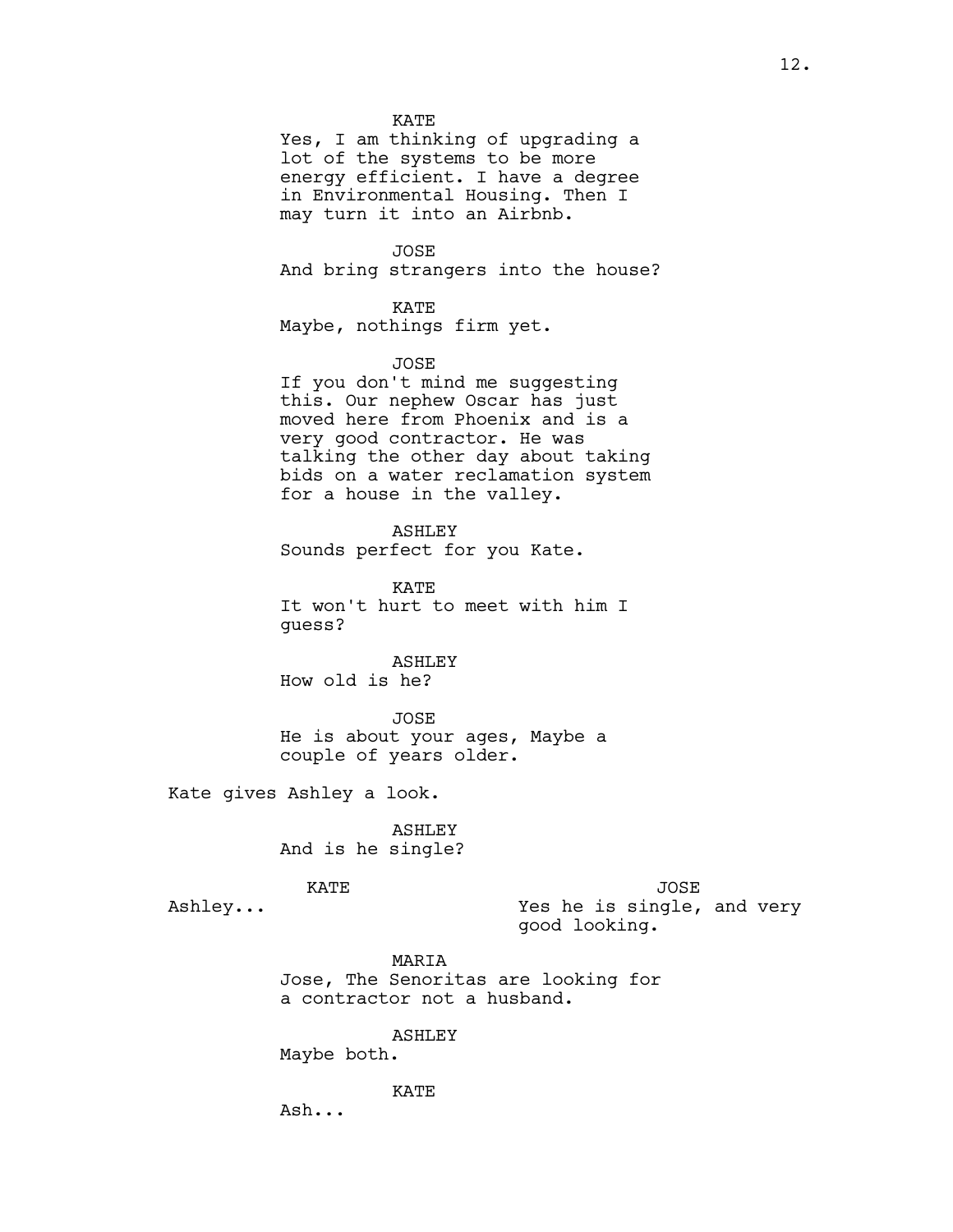ASHLEY

What?

Kate turns to Jose

KATE

I would love to meet your Nephew.

Turning to Ashley.

KATE (CONT'D) And interview him for the contractor's position.

ASHLEY

Position?

Ashley and Maria give each other a look.

KATE

Job.

Everybody but Kate smiles.

JOSE I could call him and see if he can come over today.

## KATE

No. After what just happened upstairs I think Ashley and I have to take a break and maybe get something to eat.

JOSE What happened upstairs?

MARIA Senora Helen played a joke on the Senoritas.

KATE We're not sure what happened.

ASHLEY I saw her in the mirror.

JOSE Who, the Senora? (Does the sign of the cross) Ay, caramba!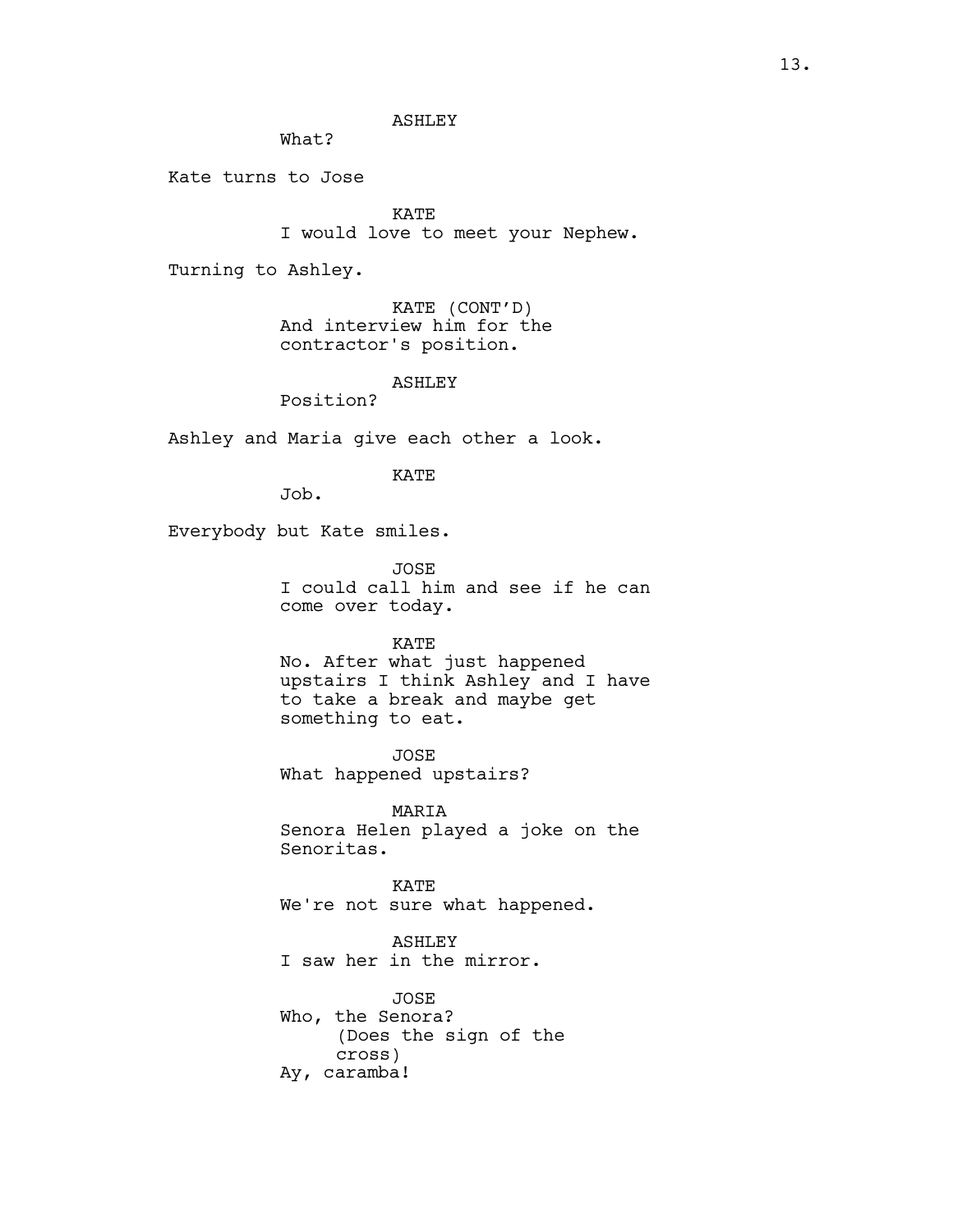KATE Ashley thinks she is psychic.

ASHLEY Not Psychic. Sensitive. There's a difference.

KATE Anyway I don't believe in any of that stuff.

JOSE

Senorita after over 20 years. Trust me there is something about this house. Nothing dangerous, but funny things happen here. Funny little things.

KATE Great, so I have inherited a haunted house.

**MARTA** Not so much haunted as...

Jose and Maria look at each other.

JOSE

MARIA (CONT'D)

Funny.

Funny.

MARIA (CONT'D)

Little.

JOSE

Things.

MARIA

Your Grandmama was, is a trickster. A practical joker. Never anything dangerous but definitely out of the ordinary.

KATE

What ev's I need to get out of here. Jose, here is my card. Have your nephew call me and we can meet tomorrow. Ash, let's go get something to eat. I need to clear my head.

Kate and Ashley turn to leave.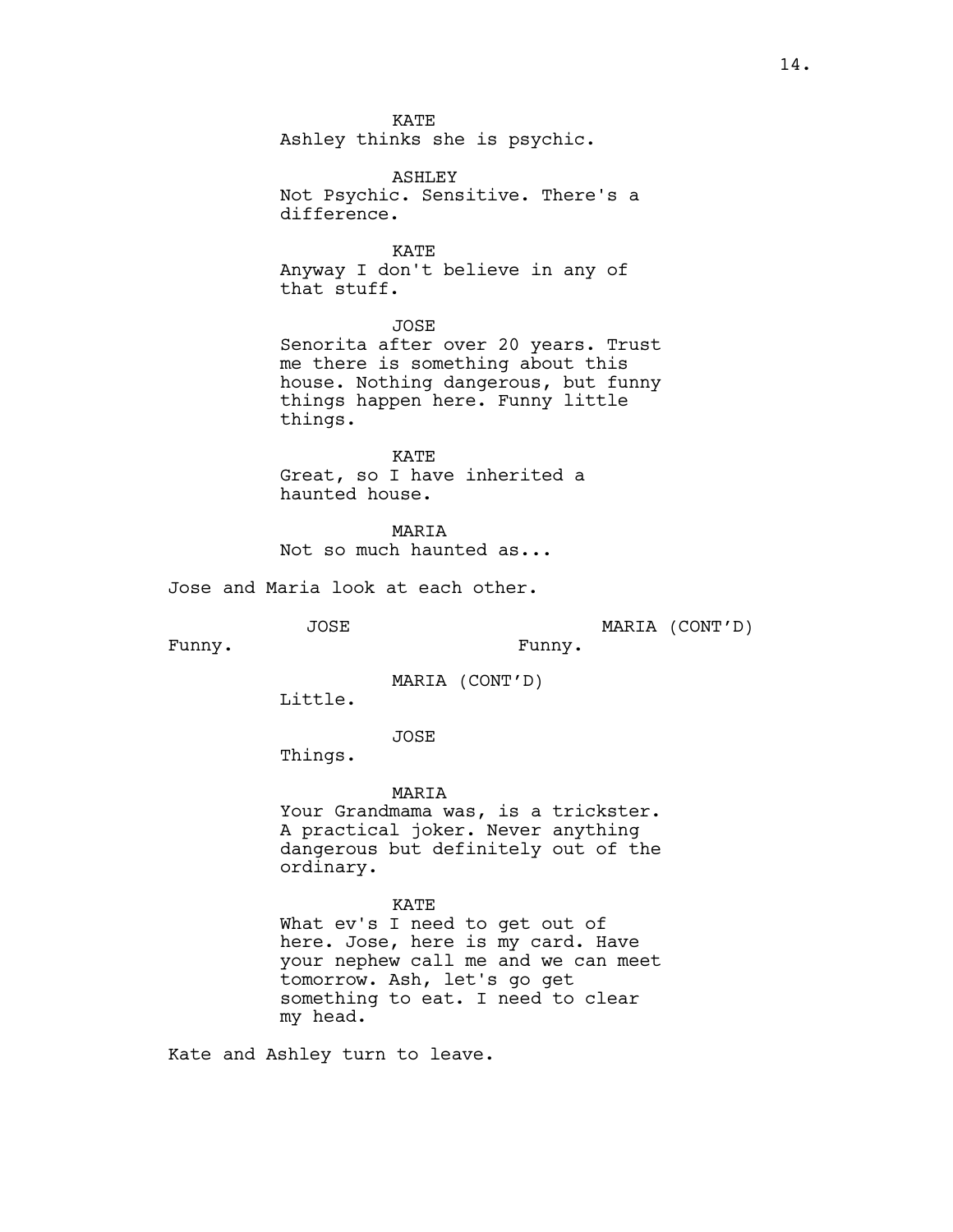As they leave the kitchen and pass an old phone room cut into the hallway. Helen steps out of the room, smiling and rubbing her hands together with a mischievous grin on her face.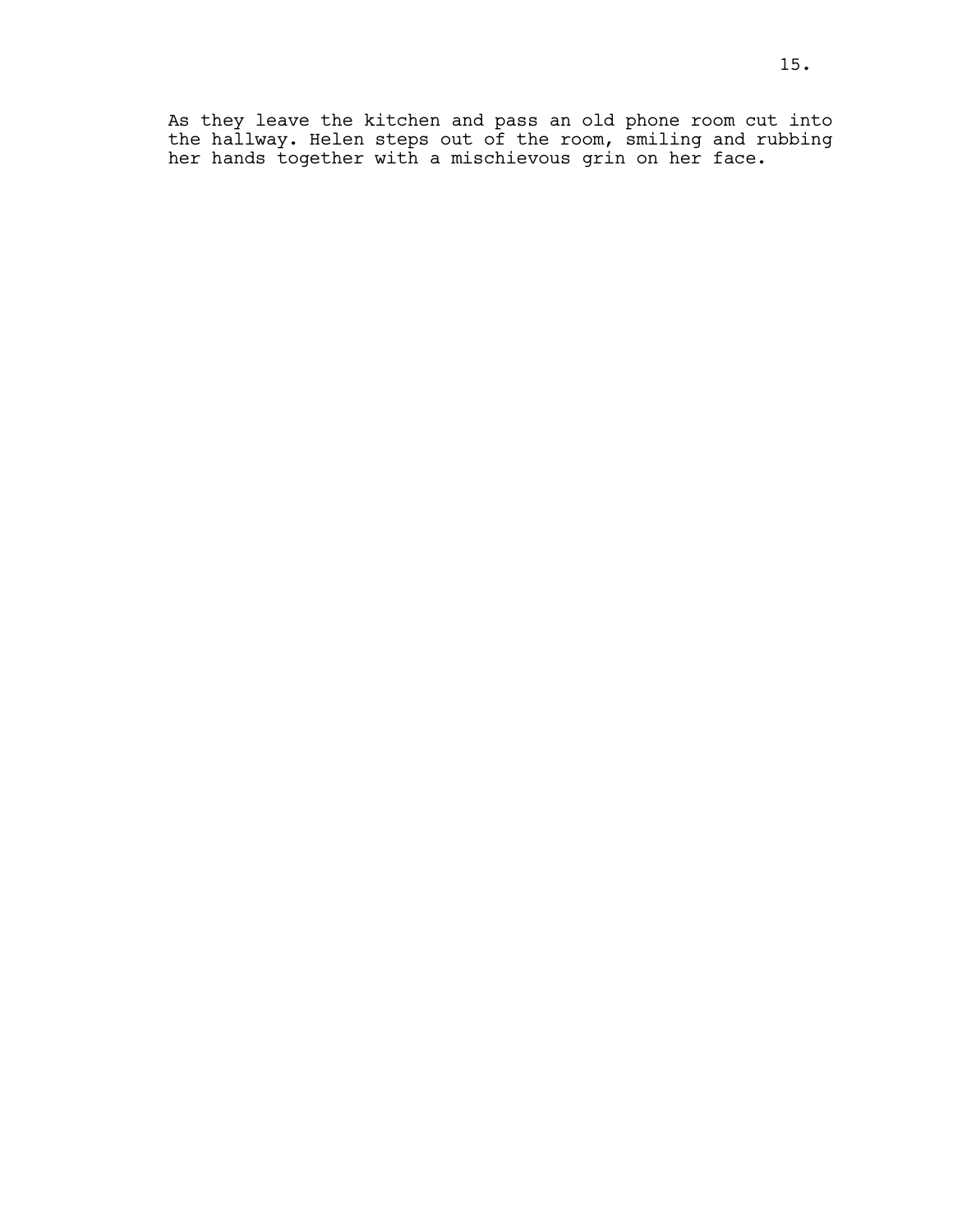### ACT II

INT. DAY KITCHEN

Kate is sitting at the table next to the nook drinking a cup of coffee. It is peaceful and serene.

BAM

Kate jumps.

Back door opens and in come Jose and OSCAR (Think Luis Fonsi.)

> JOSE First thing you have to do is to fix this door.

KATE No complaints from me. In fact that may be your first assignment. If I test you.

JOSE Senorita Kate my nephew Oscar.

OSCAR Encontrado Senorita Kate. I am very glad to meet you.

KATE

Just call me Kate. Your Uncle has said many nice things about you.

OSCAR I am not sure my Uncle has ever said anything bad about anyone.

JOSE Okay, I have to get back to the yard. I know you guys have a lot to discuss.

KATE

Thank you.

Turning to Oscar and motioning him to sit down.

KATE (CONT'D) You are from Phoenix?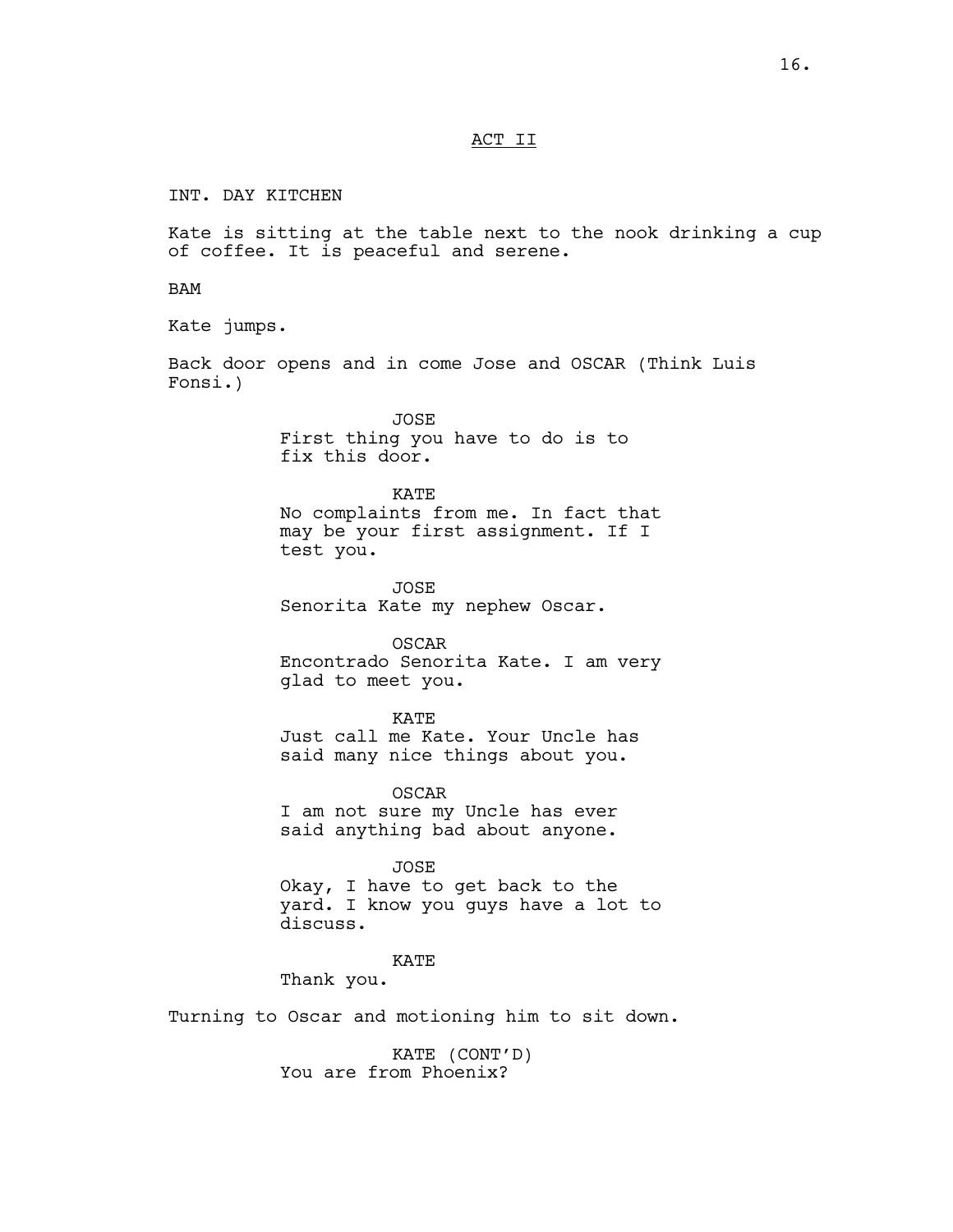### OSCAR

Yes ma'am. I graduated from Arizona University with an Environmental degree. Then came to California six months ago and received my contractors license last month.

### KATE

I have an Environmental degree also from CSUN.

OSCAR

Then I win.

KATE What do you mean you win?

OSCAR We have a football team.

KATE I OWN the house.

OSCAR Okay, then I guess you win.

Kate smiles at that.

### KATE

You have only had your contractors license for a month?

#### OSCAR

Yes ma'am, but most of my family is in construction. I grew up in it. After school I went into business in Phoenix with my Uncle. I'll mostly be getting bids and overseeing the work. This would be a great opportunity for me to establish myself in the area. A great opportunity for us to set a president for remodeling local homes and making them more sustainable, Besides, I speak Spanish.

#### KATE

Well I don't know. Most of the changes I want to make are pretty technical.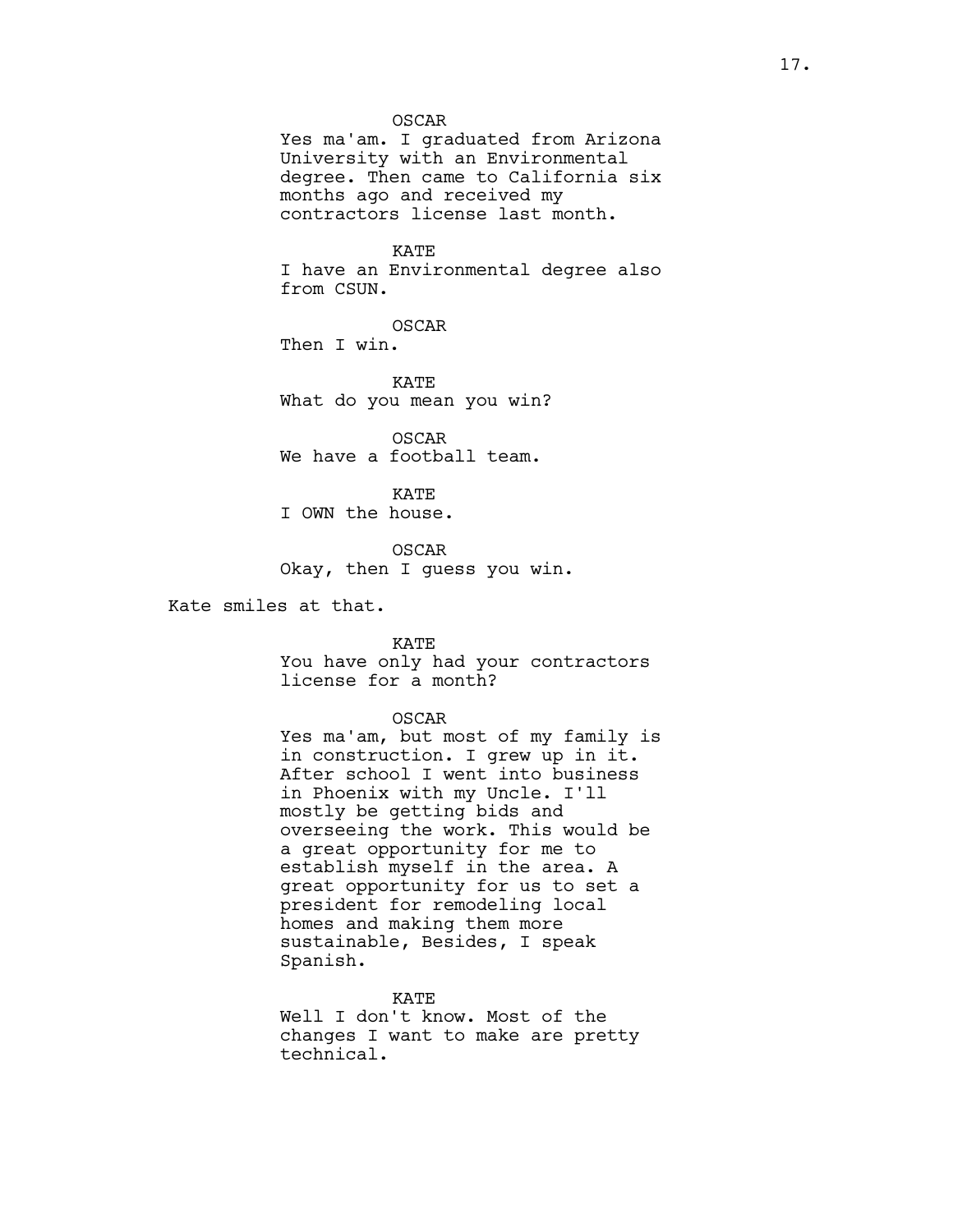OSCAR

Not to worry. A pipe is a pipe and a circuit is a circuit. Whether it comes from a main panel or a solar panel. I will sign off on every part of the remodel.

KATE Okay then. When can you get started on that back door?

OSCAR I can do it right away. I have some tools in the truck.

KATE I'll walk you out I have some design ideas out in the car.

Kate and Oscar walk out to the hallway.

As they pass the phone cubby Helen is watching them.

KATE (CONT'D) Also, there seems to be a cold spot here in the hall.

HELEN Oh he's cute.

EXT. DAY

Oscar is with a group of workman.

Helen is standing beside them.

OSCAR

I will give you diagrams after the tour but on the outside we are going to change all the incandescent light bulbs to LED to save energy. The roof is facing the perfect way for the installation of solar panels. I have picked ones that will blend into the color of the roof. We will be installing a battery system in the garage and taking the whole house off the power grid. It will be 100% powered from the sun.

As Oscar is saying this Helen is busy messing with two work men's shoes. She is also fiddling with another's belt.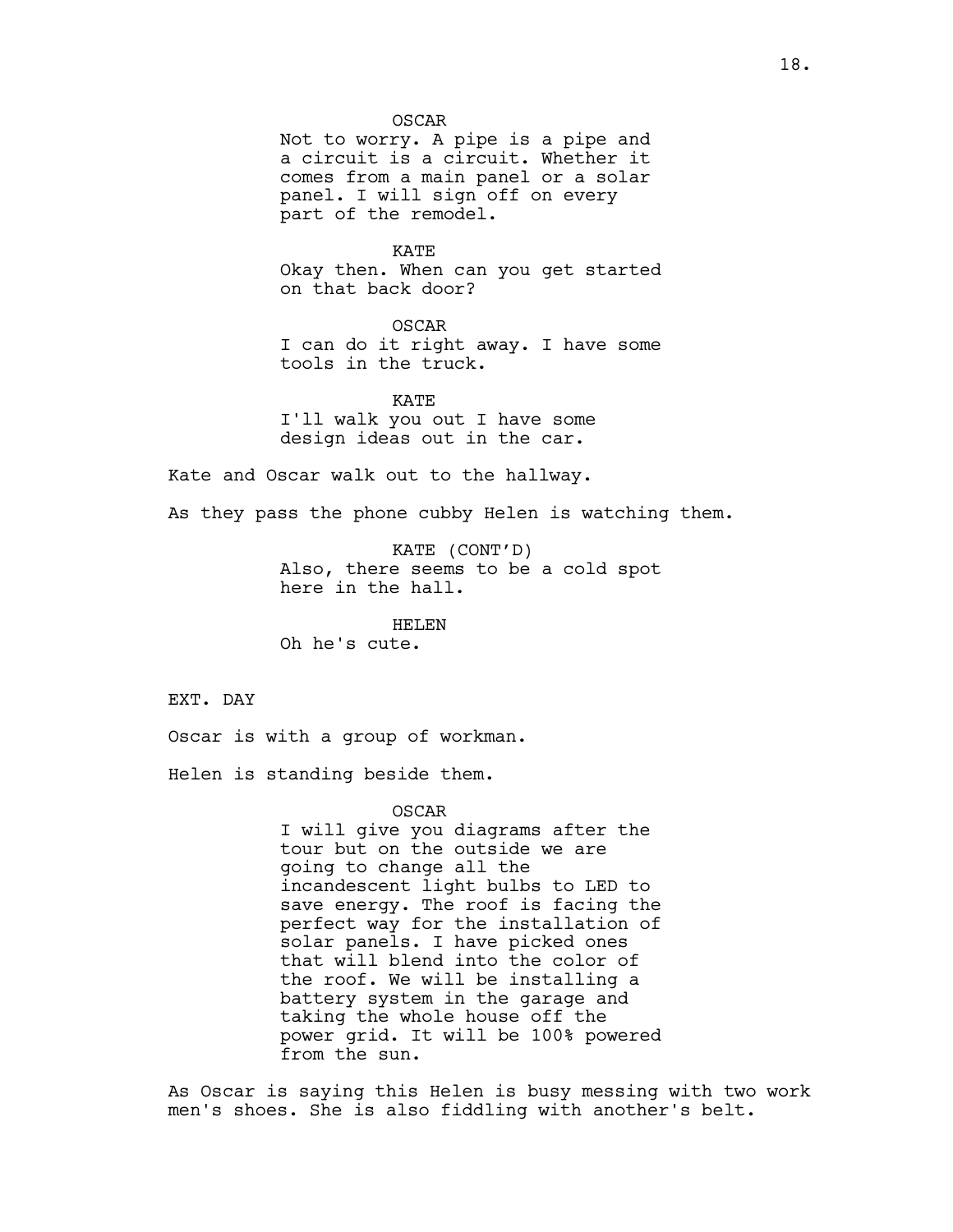OSCAR (CONT'D) Now let's go into the house and I'll show you the changes we have in mind.

As they turn to walk away. The two men fall over.

A third goes to help pick them up and Helen hits his tool belt and yellow wire nuts fall all over the ground.

The tool belt she was messing with on a fourth man falls off and as he picks it up Helen kicks it and four rolls of tape go rolling down the hill. He chases them.

All are apologizing as they collect themselves.

OSCAR (CONT'D) As soon as your ready guys?

### INT. KITCHEN DAY

Oscar is on one side of an island with four large men on the other side. All have huge plumbers cracks showing.

Helen walks by and looks at their butts.

### HELEN

I see the plumbers are here.

### INT. BASEMENT

Zoom out from a patch that says Acme Security on one man's arm.

He is one of two men about 20 feet apart on small ladders.

They are passing a telephone wire to each other over the beams in the boards. As soon as they get off the ladders Helen pulls on the wire and it all comes back to the side where the spool is.

They do this three times.

Helen looks at the camera.

HELEN I could do this forever.

She looks around at the drab basement.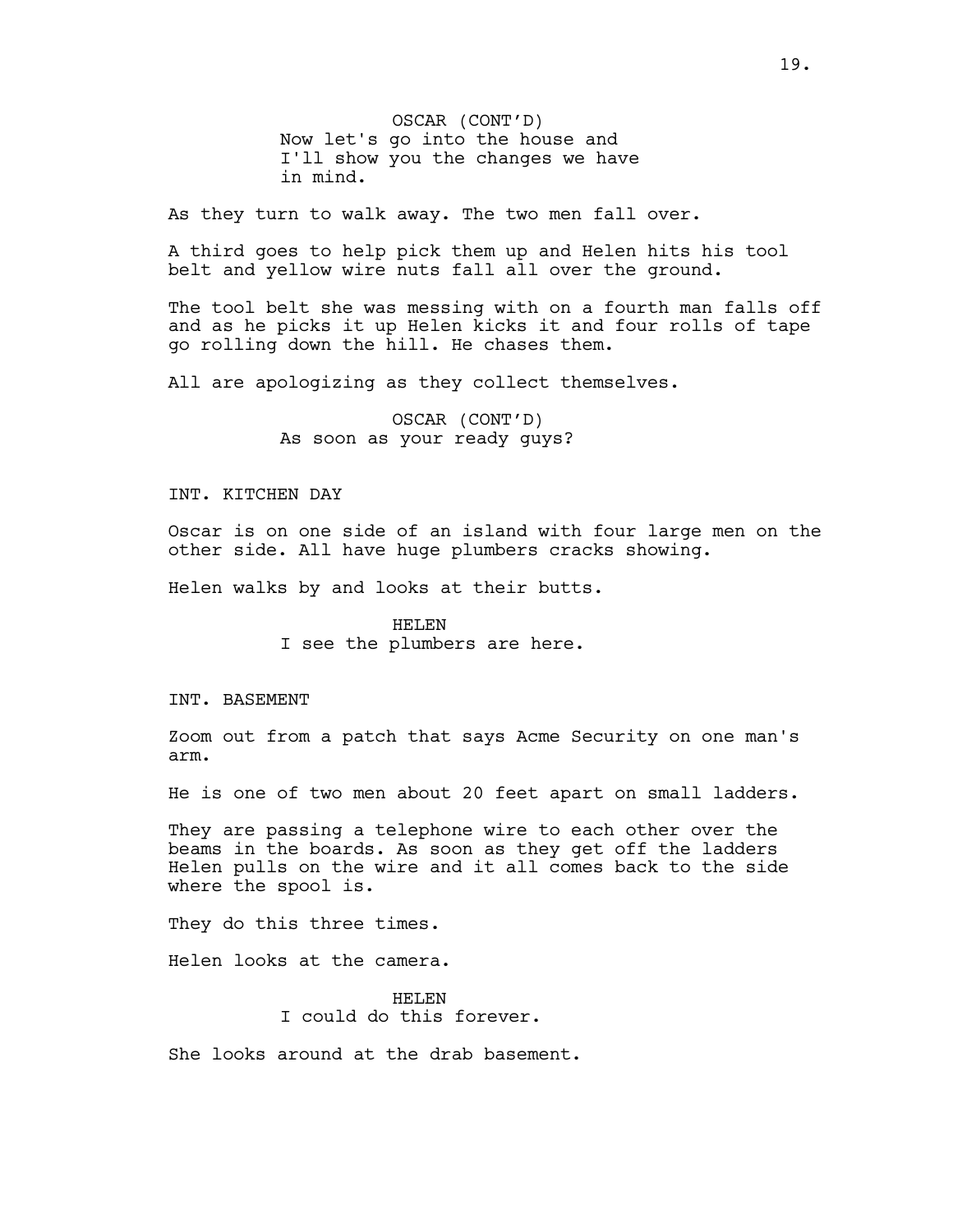FADE TO BLACK.

FADE IN:

INT. CAR DAY

Kate and Ashley are driving.

Ashley is texting or facebooking.

KATE

Oh shoot.

# ASHLEY

What's up?

# KATE

I told Oscar I'd go by City Hall and see if I could talk to our Councilman and get some of our building permits sped up. He's been waiting weeks for them.

#### ASHLEY

No Probs. I haven't been to City Hall since 5th grade.

KATE

Parking fines?

ASHLEY I don't remember those.

KATE You may remember our City Councilman?

ASHLEY I doubt it. You know I don't do politics either.

KATE From grade school. Greg Pollie.

Ashley puts down her phone and looks at Kate.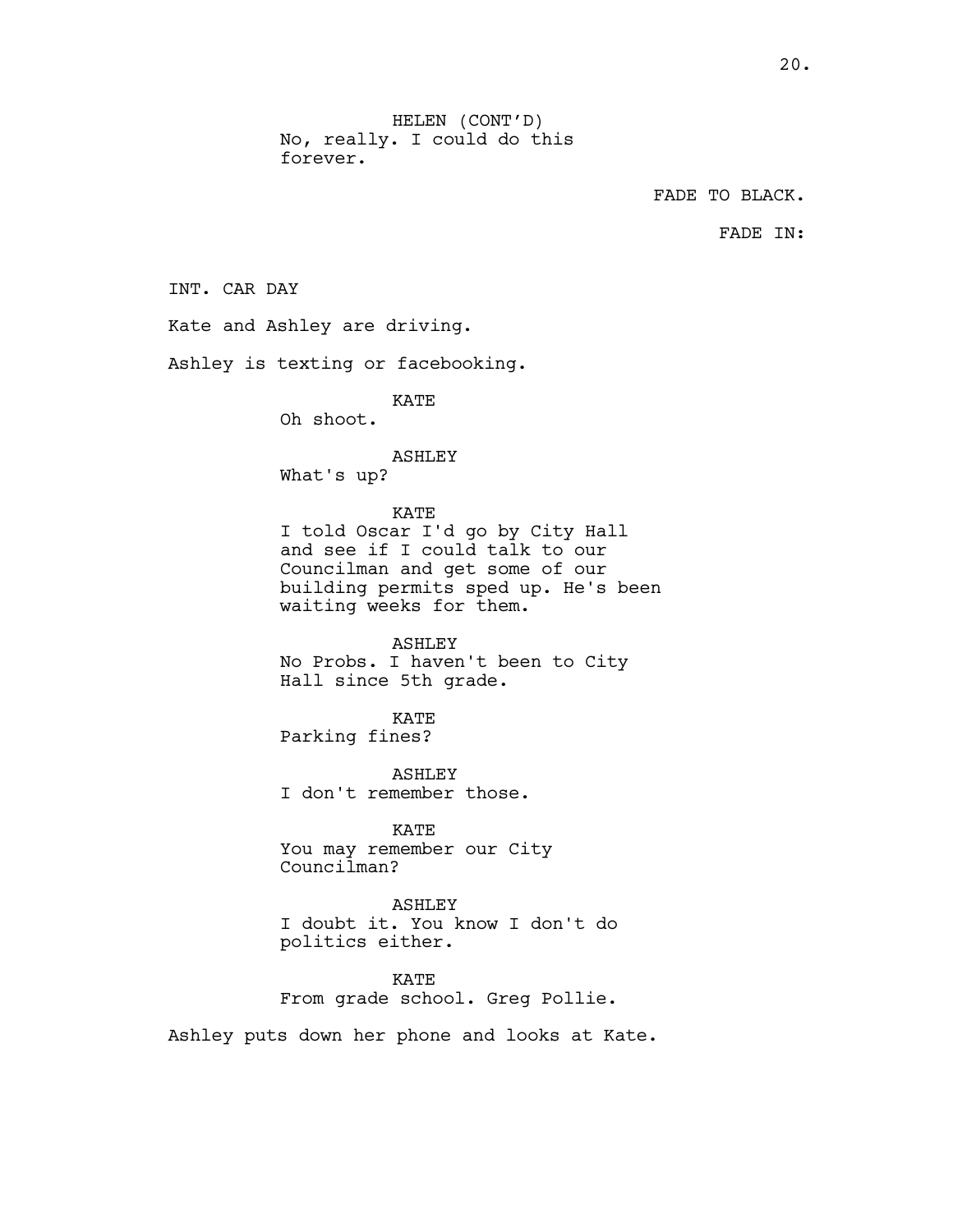### ASHLEY

Shut up! Rolly Pollie is your Councilman? Get out girl. He had the biggest crush on you.

KATE I remember. I'm hoping he can help. I haven't seen him in years.

## ASHLEY

Remember the time on the bus. We were on a field trip and you sat by him. He didn't want to get off when we got there and Mrs. Jenkins made him stand up and he had the biggest...

KATE We can just leave that there.

#### ASHLEY

Oh, I'm pretty sure he still has it with him. Bet he takes it everywhere he goes.

KATE

Let's hope he remembers happier times.

ASHLEY Wasn't that his Hap,,, Penis?

Kate turns her head to look at Ashley and when she turns back.

INT. OFFICE DAY

Kate and Ashley are standing in front of a secretary's desk.

She is hanging up the phone.

SECRETARY The councilman doesn't usually see people without an appointment but today he said he would make an exception.

Getting up she walks over to the door.

Opening it she hits the Councilman on the other side.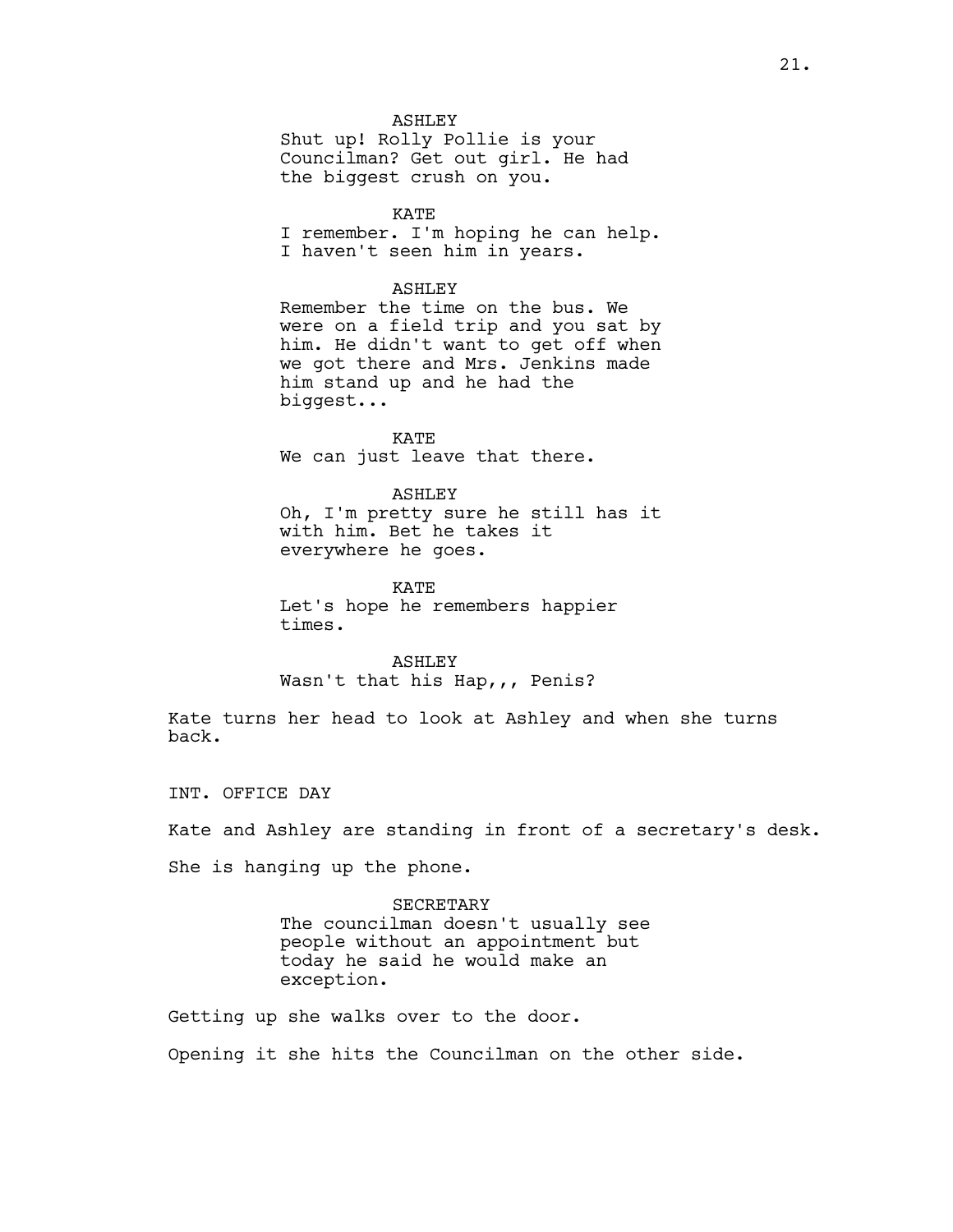SECRETARY (CONT'D) Oh my Gosh, Greg. I didn't know you would be here?

GREG Oh no, that's fine.

Motioning to Kate and Ashley.

GREG (CONT'D) Kate come in, come in. Wow, it's so great to see you Kate. It's been what about five or six years?

KATE At least six, maybe more. You remember Ashley?

Greg gives her a quick look.

GREG

Hum, Hi.

To Kate.

GREG (CONT'D) Have a seat.

Kate and Ashley take a seat.

GREG (CONT'D) This is my assistant Dick.

ASHLEY Oh you have a Dick?

Dick is obviously gay.

DICK Aren't you cute?

ASHLEY It's just like 5th grade.

DICK What happened in 5th grade.

GREG It was no big thing.

ASHLEY It was a pretty big thing.

Kate puts her head in her hands and sighs.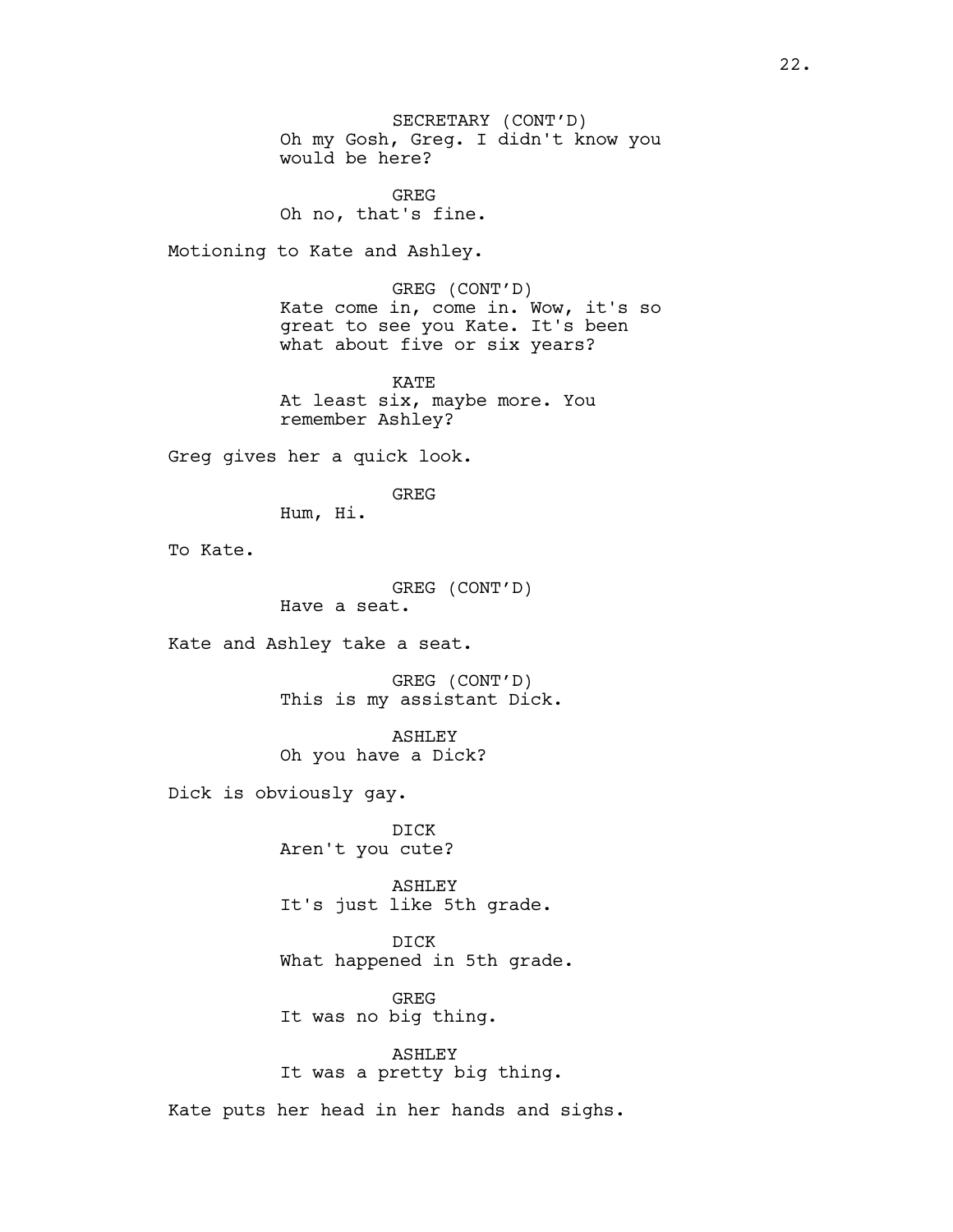ASHLEY (CONT'D) On second thought it wasn't that big of a thing.

Greg is not happy with Ashley.

KATE

Ash, we are here for business. Can we just leave Junior High School behind us?

GREG

So what can I help you with Kate?

### KATE

Thank you. My mother gave me my Grandmother's house after I graduated college. I am remodeling it and making it more eco friendly. In fact I hope to take it completely off the electric grid. We have been waiting for the construction permits for a few weeks. Then we plan on opening it as an Airbnb.

GREG

Well you know these things take time.

#### KATE

I know. I wouldn't be asking but my Contractor said they should have been approved by now. I was wondering if you could take a look.

GREG

I guess I could. Dick could you call buildings and find out what is going on with the Helen Drab Permits?

DICK Shut up. Helen Drab is your Grandmother. I love her.

KATE

Thank you.

### DICK

I grew up watching Helen Drab movies. They made me into the man I am today. She was so funny. What a tragedy.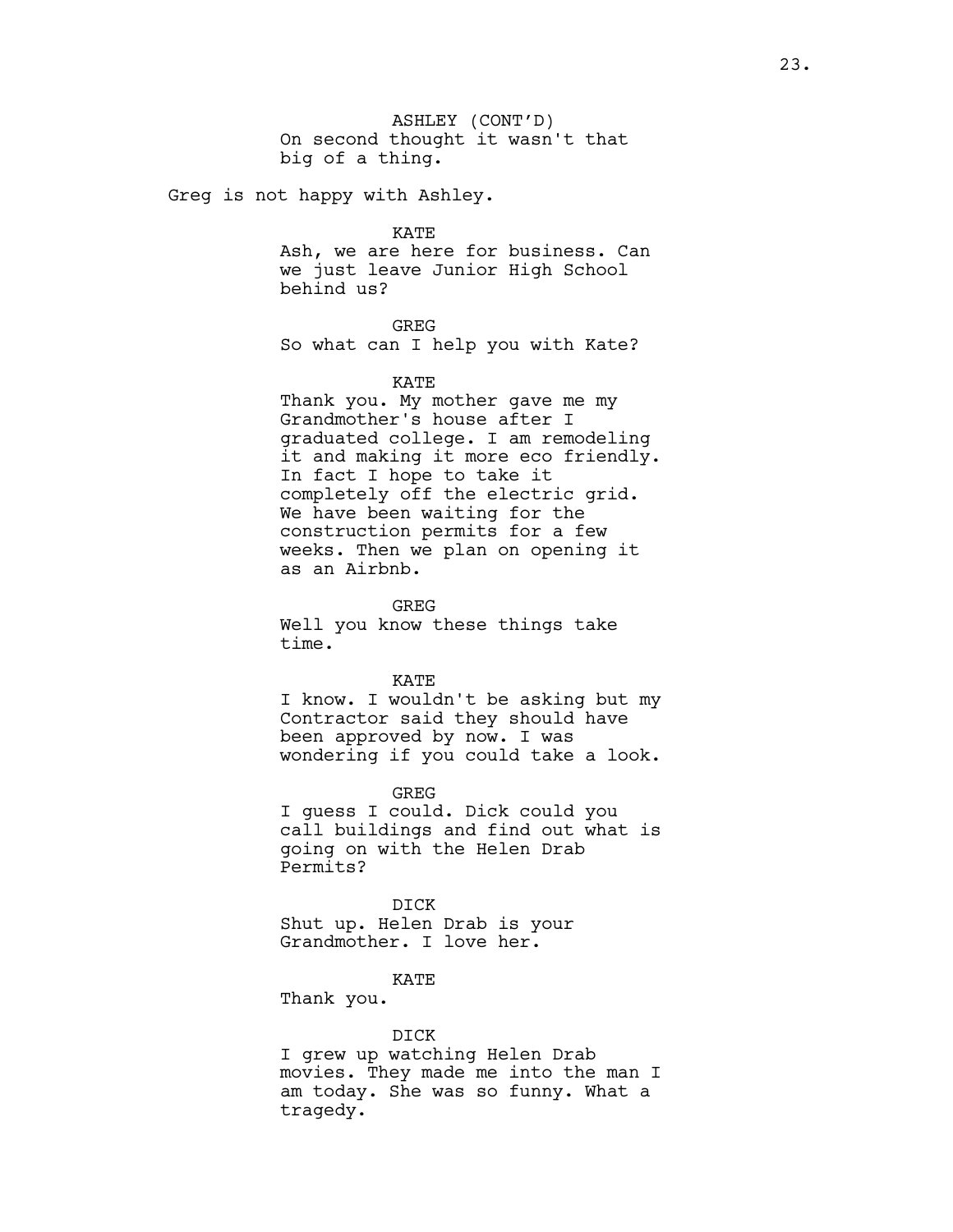`KATE I am sure she would be proud. She loved her fans.

Kate gets up and Ashley follows.

KATE

Thank you Greg for any help you can give me.

GREG

Not a problem. Glad to help. I don't know if you're free on Friday but Turtles ice cream is opening a second location and I will be doing the ribbon cutting.

He walks around his desk.

Dick follows.

GREG (CONT'D) Free ice cream. Slowly made the Turtle's way.

KATE Friday, oh sorry. I already have plans.

**GREG** 

 That's okay. Saturday we are opening up the Little League season and I am throwing out the first pitch.

Looking to Ashley.

GREG (CONT'D) You get to do things like that when you're a councilman.

Ashley is so not impressed.

KATE Saturday might work. I tell you what, I'll check my calendar and you check on the building permits and we'll touch base at the end of the week.

DICK Oh I get it. Touch base for the Little League opening. Funny.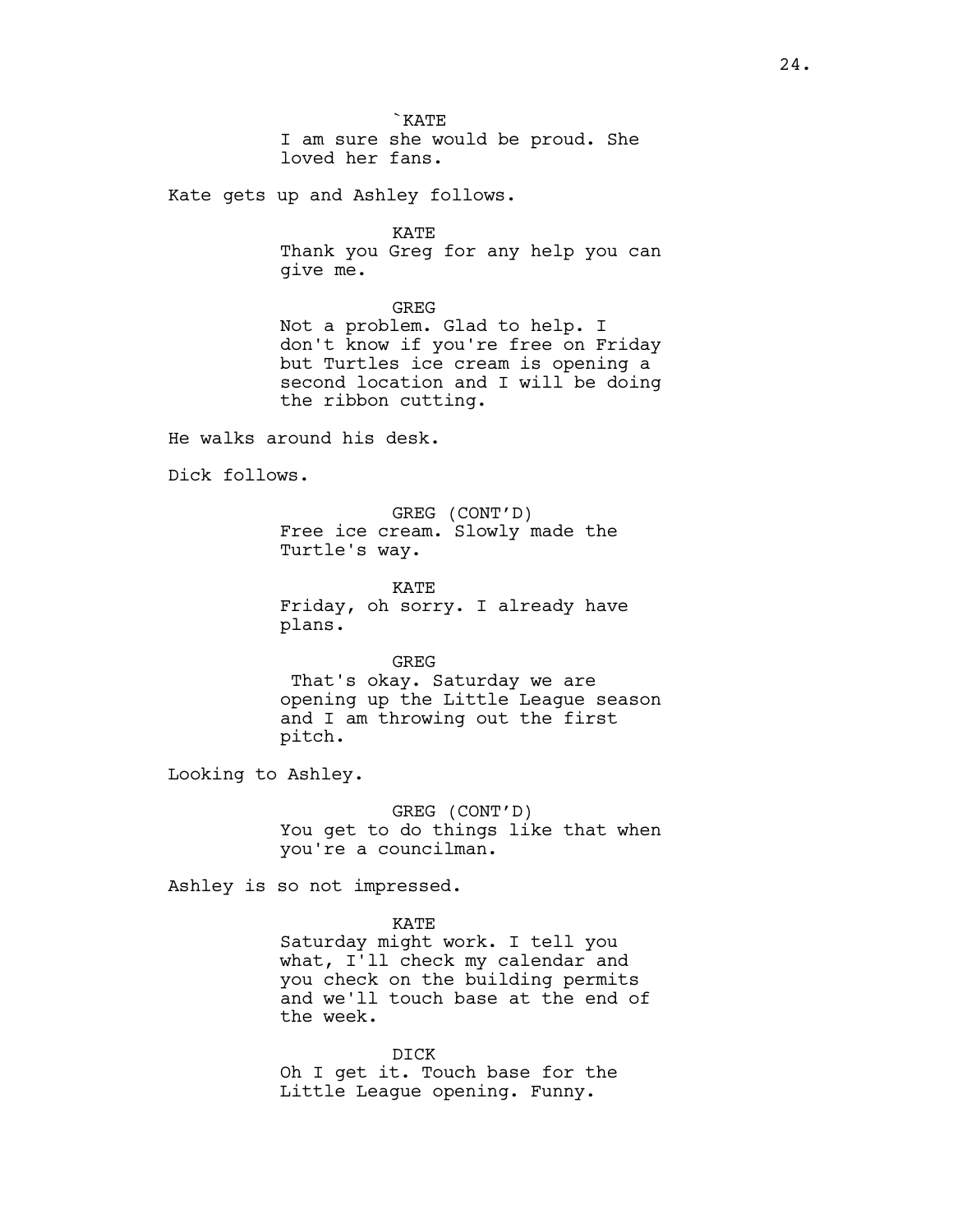**GREG** 

Okay it's a date... Well, to talk on the phone. You know... Whatever.

ASHLEY Okay bye-bye. It was nice seeing you again Greg and, Dick.

Everyone looks at Greg's crouch and he is excited again.

Greg jumps into the closest chair looks at Ashley half smiles and nods.

INT. OFFICE DAY

After the door shuts. Ashley and Kate walk through the office and down the hall.

> ASHLEY I can't believe your going to whore yourself out to a little league game for some building permits.

KATE I'm not whoring anything. I just have to get those permits for Oscar.

ASHLEY I wonder what Oscar is doing on Friday night?

KATE He won't be doing anything with you.

ASHLEY Shut up. You like him.

KATE

He's cute.

ASHLEY Kate's got a Latino, sexy, macho man.

KATE I have a contractor with the same interests and that is all.

ASHLEY I am sure he has the same thing on his mind that you do.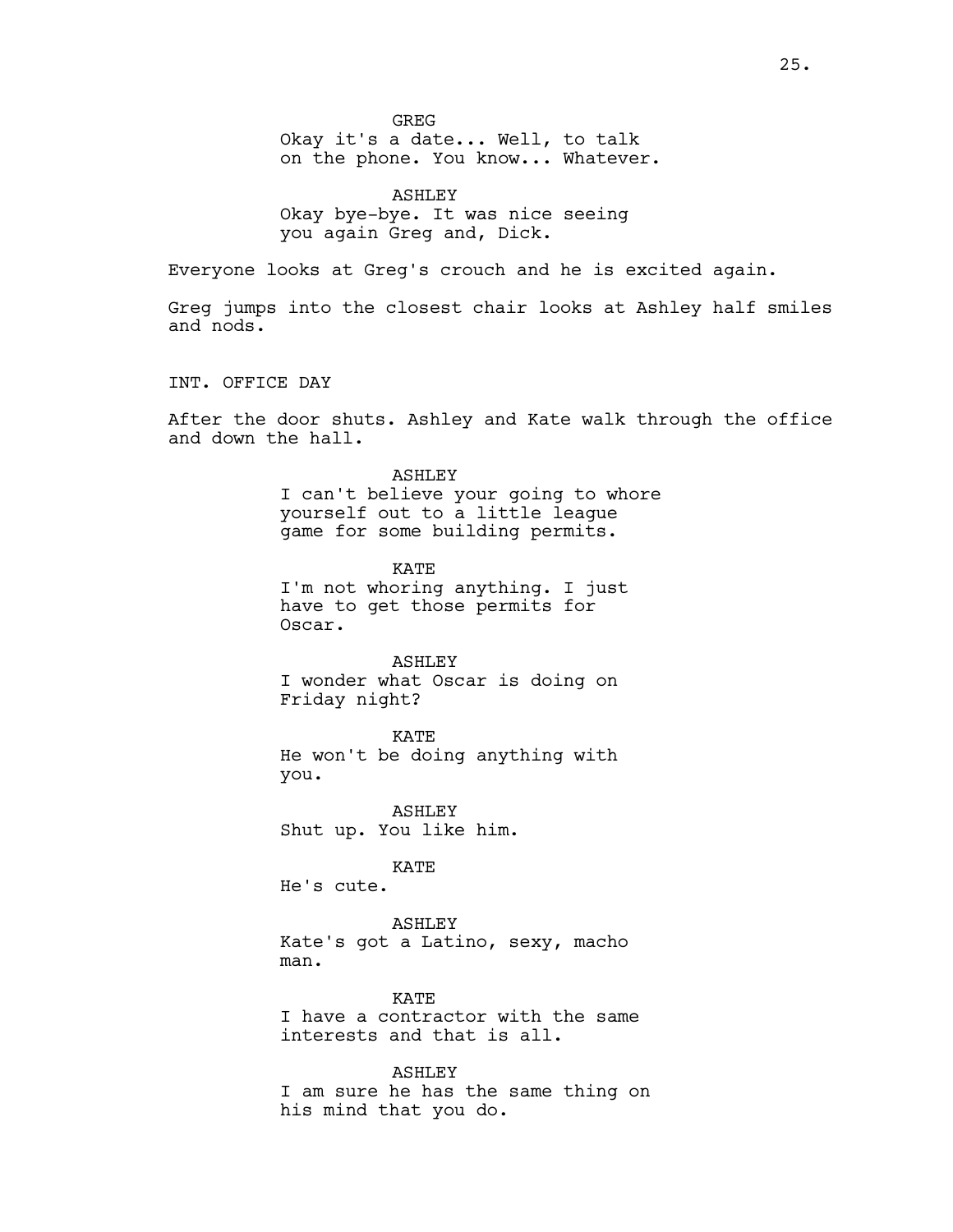# INT. OFFICE DAY

Back in the councilman's office.

DICK You know we have a problem Greg?

## GREG

What's that?

## DICK

The utility company is your biggest contributor. How do you think they will like the fact that you are pushing through approvals so people can stop using their product.

GREG Don't worry about that. She can have all the approvals she needs. That house will never be opened. I have a plan.

DICK Anything I can help with?

GREG I don't know. Would you want to sneak around in the dark and get into mischief?

DICK

Um, Yes please.

Greg gives him a questioning look.

EXT. DAY

Kate and Ashley drive up the driveway.

Oscar is waiting for them.

As the girls get out of the car.

OSCAR Kate we have to talk.

KATE Sure, what's up? We just came from City Hall and I talked to our councilman.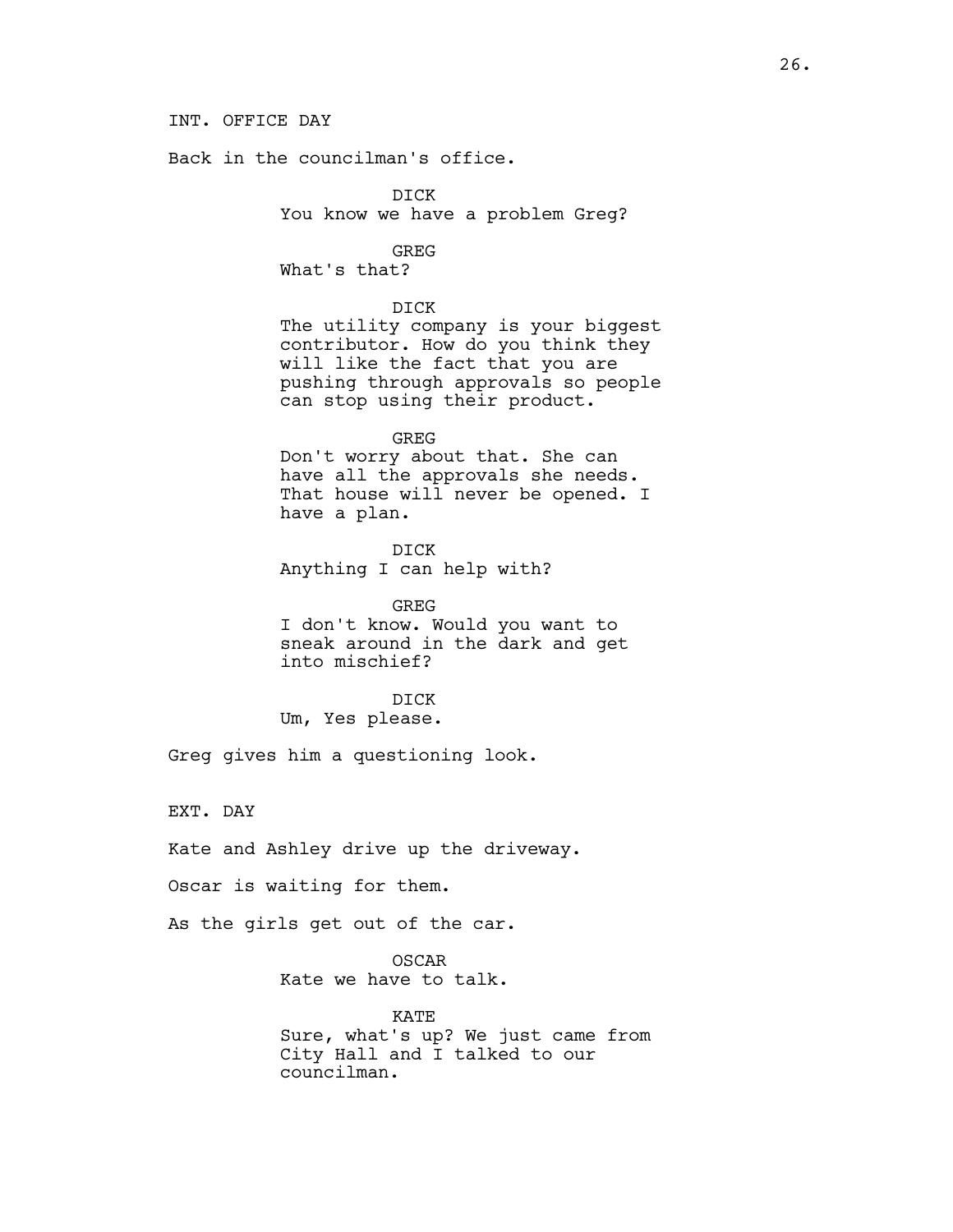OSCAR That's great, but this is a bigger problem. Kate looks at him. OSCAR (CONT'D) This is going to sound funny but

there have been a lot of strange things happening to the workmen. They believe that the house may be haunted.

KATE Not you too?

OSCAR No not me, I don't believe in those things.

ASHLEY Well I do and it is.

Kate lowers and shakes her head.

Oscar looks at Ashley

OSCAR What is? What do you mean?

ASHLEY It's her Grandmother. I've seen her.

OSCAR You've seen her?

ASHLEY Yes, the first time we looked at the house. She was upstairs in the bathroom.

OSCAR The men have had most of their trouble in that room.

KATE What kind of trouble?

INT. BATHROOM

The plumbers are hooking up a new shower and when they turn on the cold water it comes out hot. Steamy.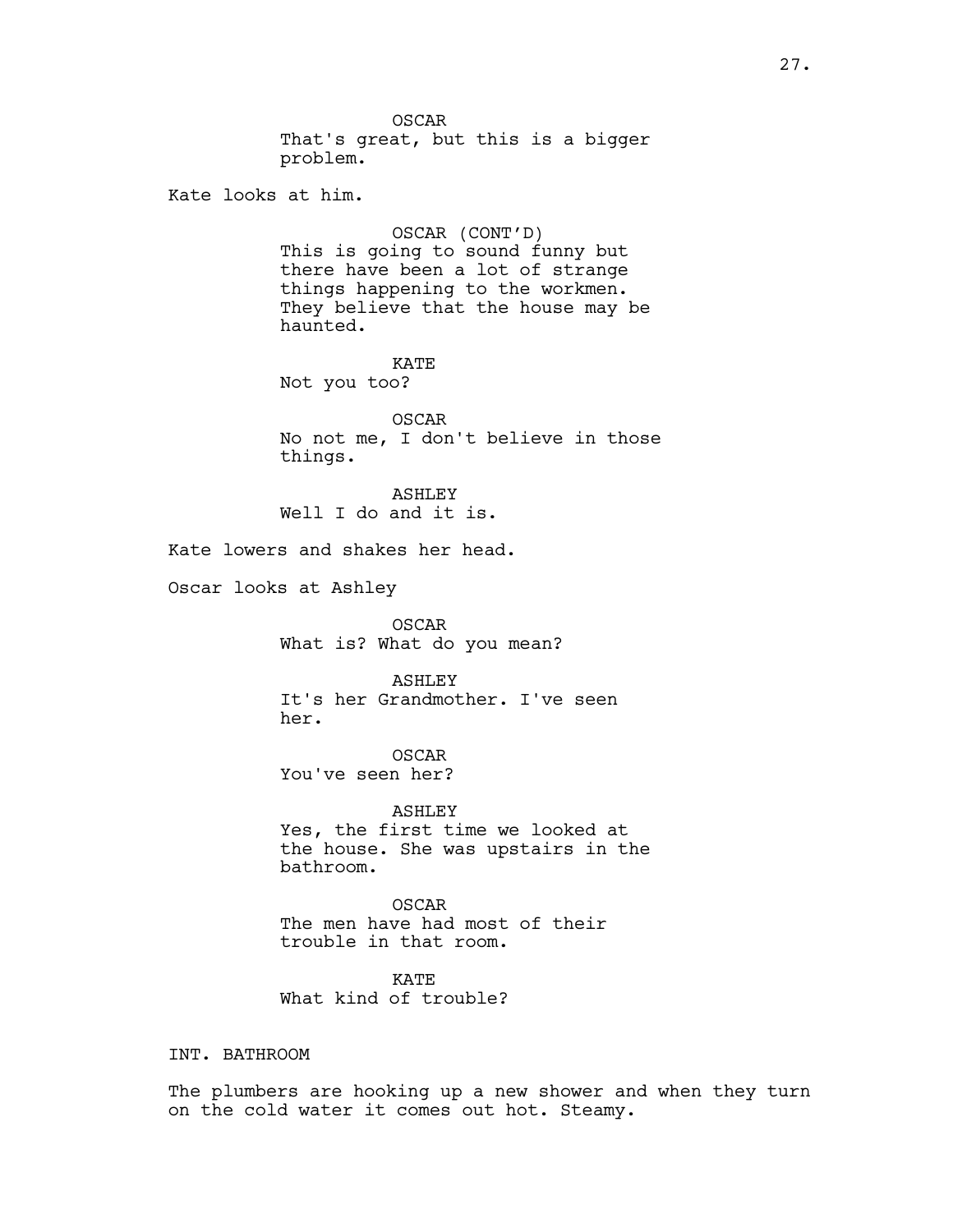Now both lines are hot.

Now when they leave. Somehow their boots are tied together and they both fall down. One on top of the other. The second ones head hits the first in the crack in his butt.

EXT. DAY

The conversation continues.

OSCAR For some reason all the workmen are getting their boots tied together? It has happened to all of them.

KATE Has it happened to you?

OSCAR No, never once. But I have seen the other men fall down.

ASHLEY Maybe she likes you.

OSCAR

Helen?

ASHLEY Maybe that's why nothing has happened to you.

OSCAR Well the men are scared and they are threatening to quit if these pranks do not stop. I have had to replace the painters once already.

INT. BEDROOM.

Not Helen's bedroom but another.

Workman fills paint tray and climbs up a ladder to remove a blind off the window.

There is another painter using a roller on an adjacent wall.

The tray is pushed by itself to under the step of the ladder.

The workman comes off the ladder and steps on the tray.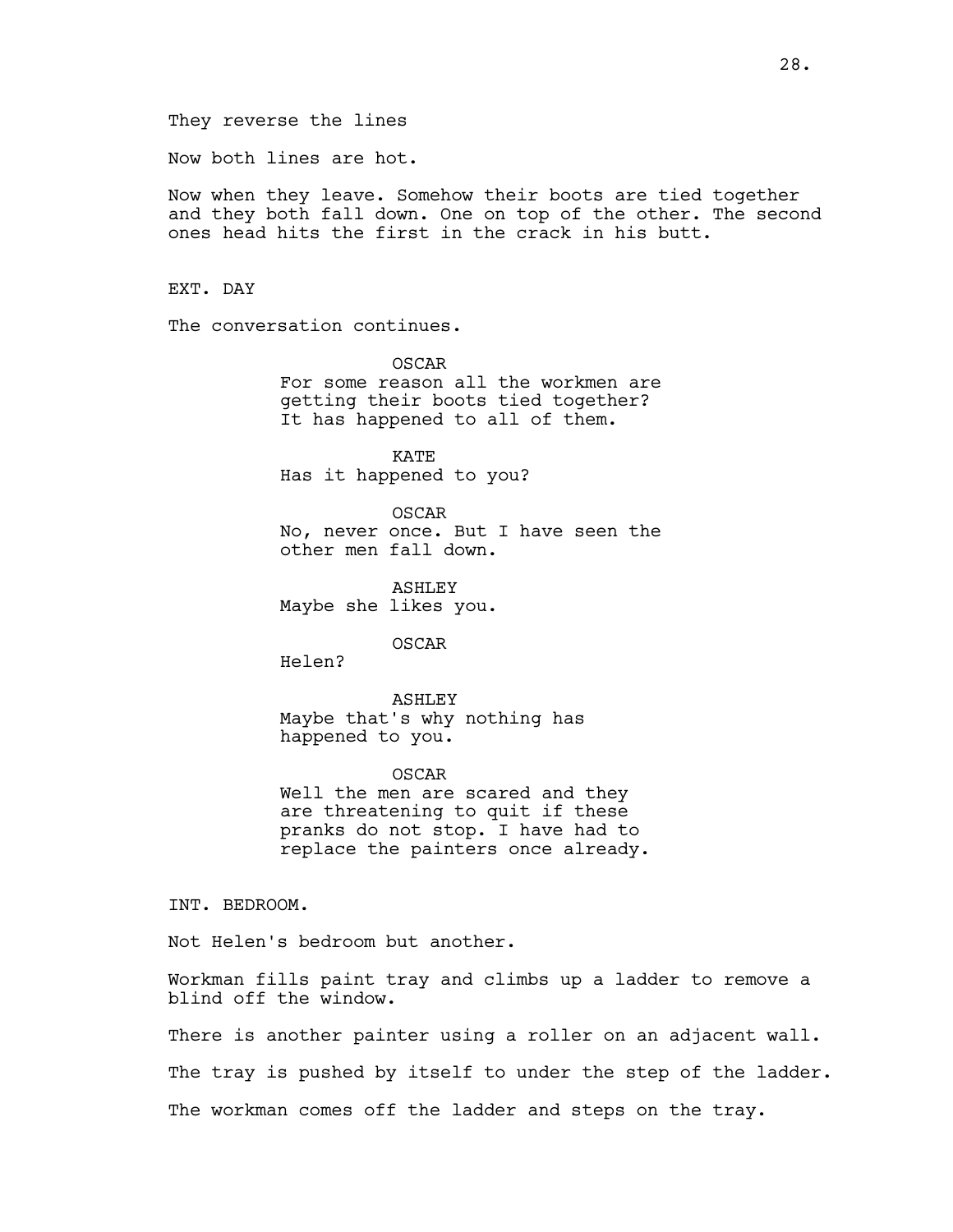Other worker turns to laugh at first worker.

First one is upset and is hopping as he is taking off his boot.

Second one turns and his shoes have been tied together.

He falls with his head landing in the paint tray.

Paint flies up and covers everything.

First painter slips in paint and falls on second worker.

They roll around in the paint.

EXT. DAY

Conversation continues.

OSCAR Ashley, do you think you can contact her?

KATE This is crazy. Do you really believe my best friend can contact my dead Grandmother and stop what can only be explained as coincidences?

Both Ashley and Oscar look at Kate for a beat. They are very quiet.

Then they look back at each other.

ASHLEY Yeah, sure I can do that.

OSCAR When, what will you need?

ASHLEY I don't know. I have seen a lot of unexplained things but I have never tried to contact anyone before.

KATE You're not having a seance in my house.

ASHLEY Yeah I don't think we need to do that. Those sound way to creepy. (MORE)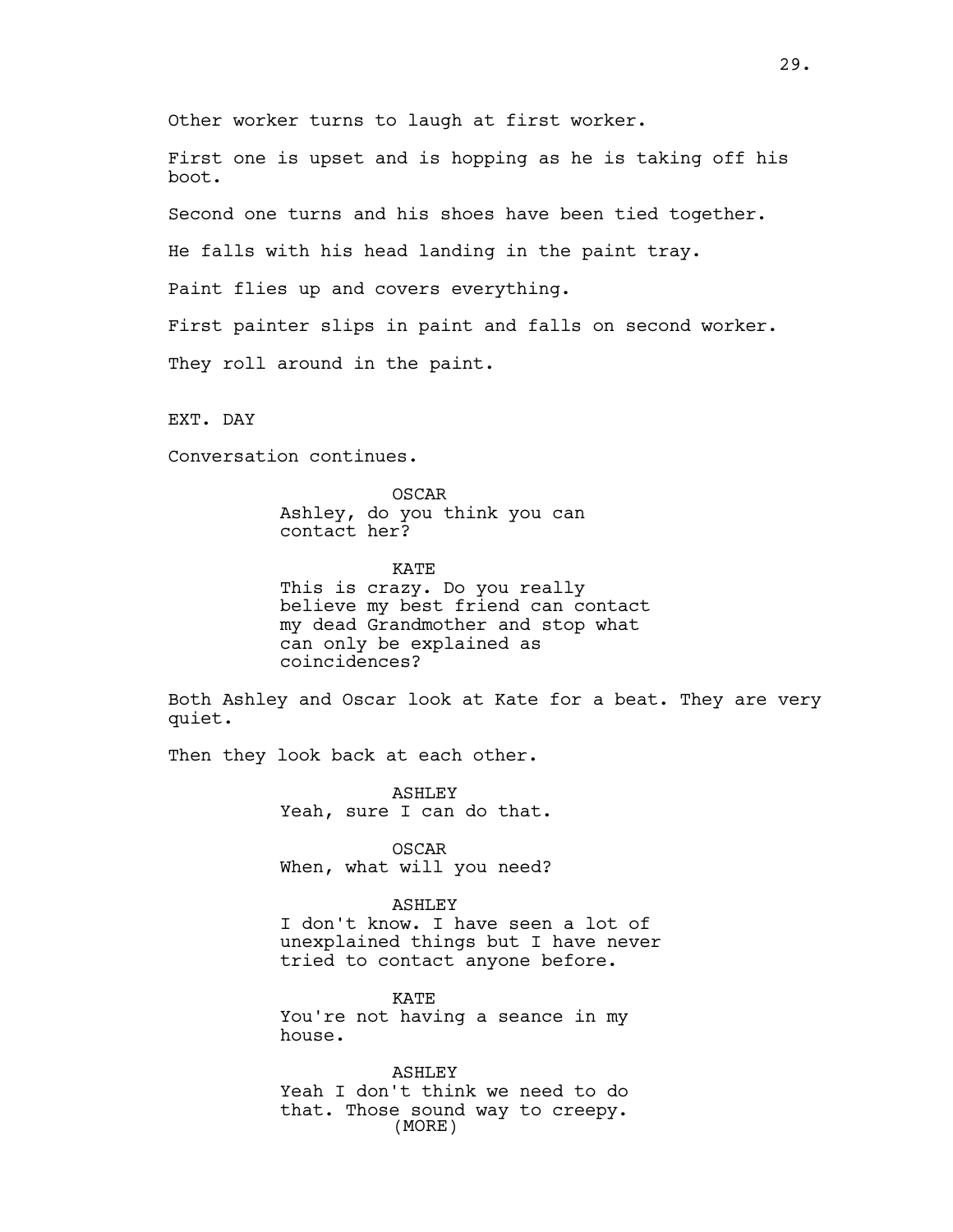# ASHLEY (CONT'D)

I think I will just walk around and see if we run into each other.

OSCAR I wouldn't wear shoes with laces.

KATE You guys are unbelievable.

ASHLEY What time are the workman finished?

OSCAR In about an hour.

# ASHLEY

Okay. I'm going to run and get some incense, tea, and French fries and I'll be back in an hour.

KATE What are the French fries for?

ASHLEY I'm hungry and I'm out of incense and tea at home. See you in an hour.

Ashley heads to her car.

## OSCAR

I'll tell the workman.

KATE

No please don't. I would like this to become an Airbnb and if word gets out that its haunted I might never get any guest.

#### OSCAR

You know people might want to stay in a haunted house?

# KATE

That would be even worse. I could get sued if nothing happened and can you imagine the type of people who believe in ghosts.

OSCAR Ashley believes in ghosts.

KATE Point proven.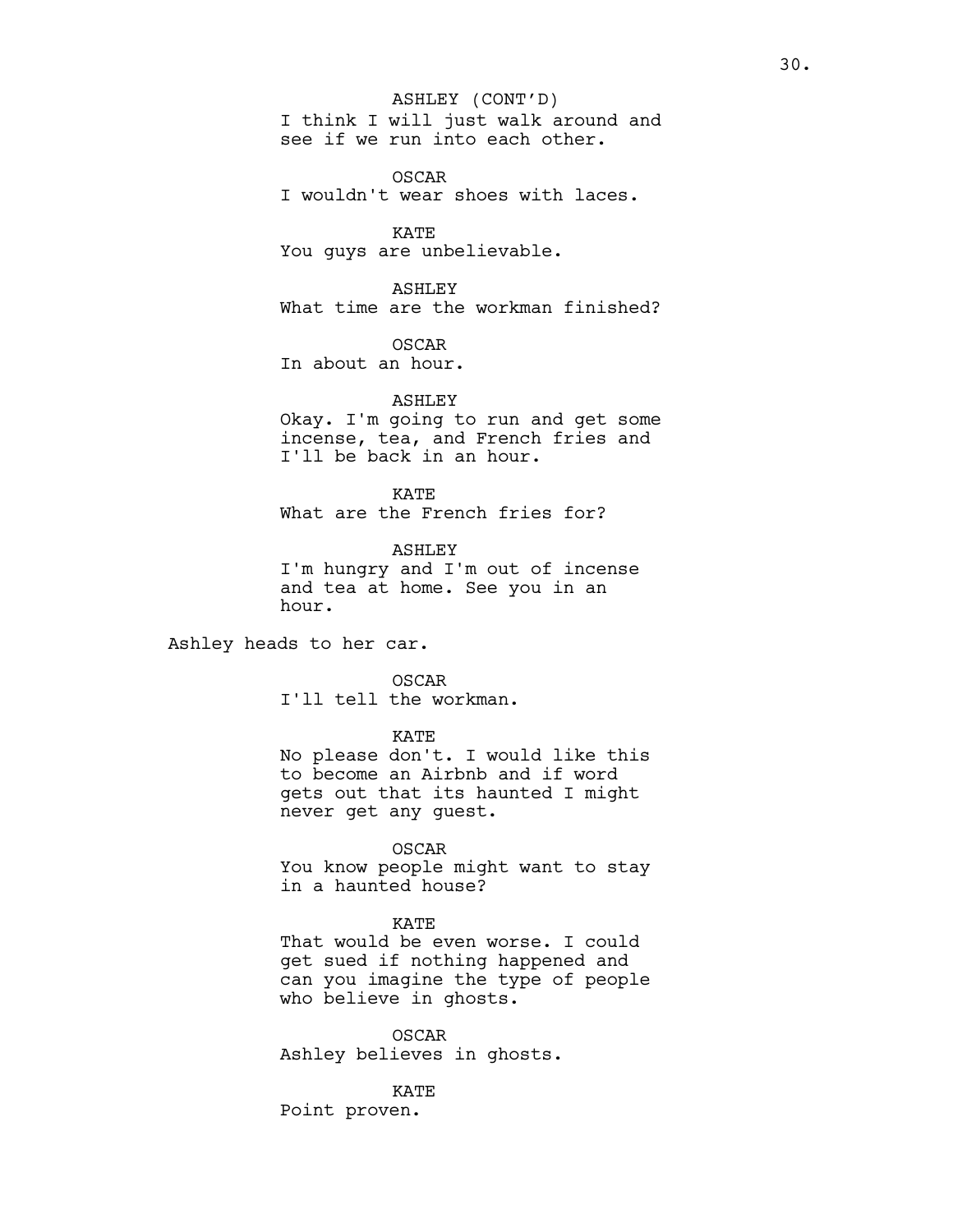They both look to see Ashley start her car and backs up onto the curb. She lowers her window and waves and yells.

> ASHLEY Sorry, I'm alright. BRB.

Ashley drives off.

Oscar and Kate tune to look at each other. For the first time you see something might be there.

DISSOLVE TO:

INT. KITCHEN - LATER

Kate and Oscar are sitting at the table.

KATE

You know my mother never talked about my Grandmother. I didn't really know her.

OSCAR I know my Tia and Uncle loved her very much. She was their first boss when they came to the US. She hired them both. I met her when I was a little boy.

She looks up.

OSCAR (CONT'D) I was about 10.

KATE Wait, you knew my grandmother?

OSCAR Well I met her once. She was having a party in the backyard.

# EXT. DAY

Backyard party.

There are about 20 people milling around. All dressed up. They are laughing and talking,

> OSCAR (O.S.) I hid behind some bushes. They looked so fancy and important. (MORE)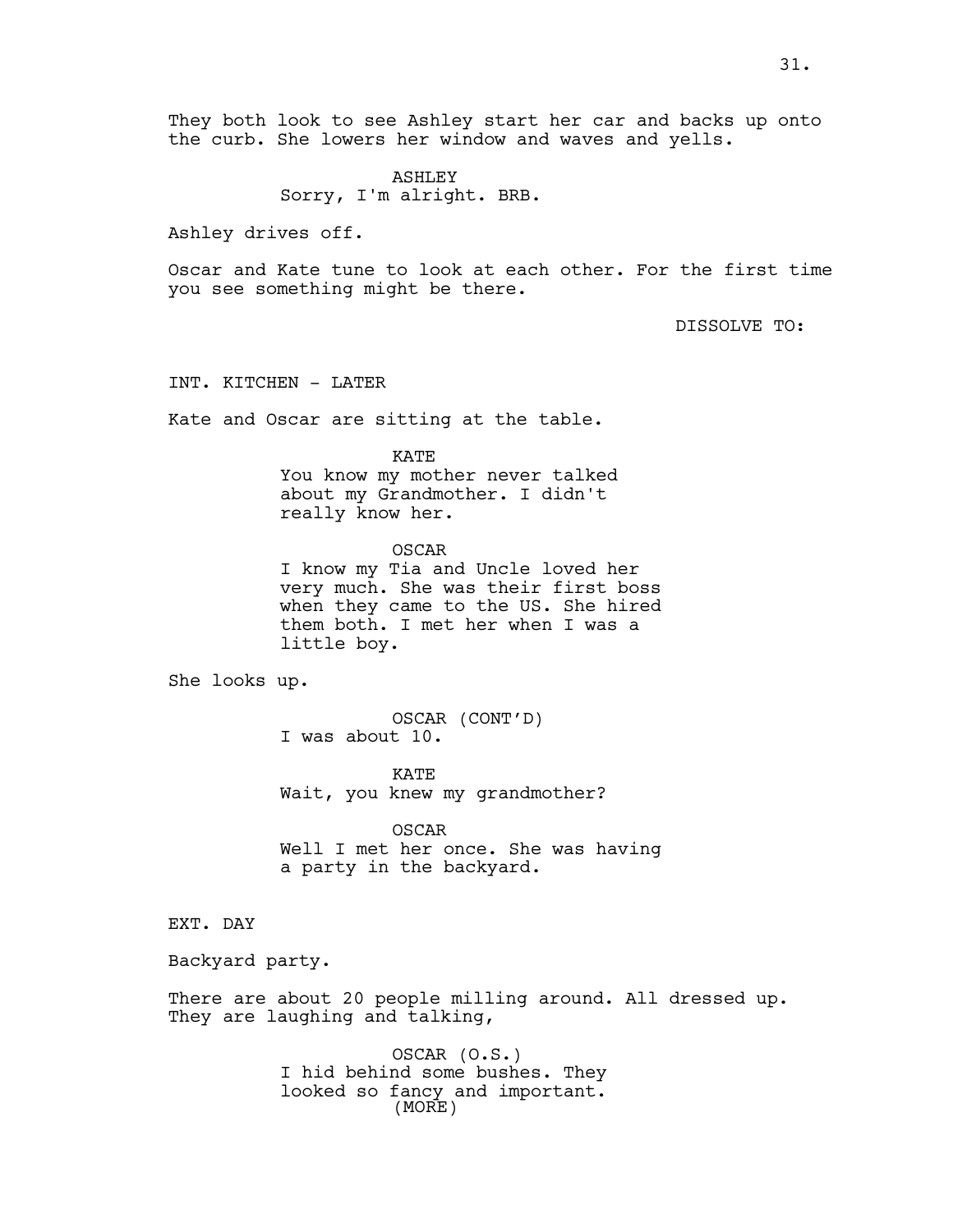I remember I heard a noise and there was your grandmother. OSCAR (O.S.) (CONT'D)

See Helen rounding a corner and seeing a young Mexican boy. Comes over to him and bends down.

She talks.

OSCAR (O.S.) (CONT'D) She asked me if I was lost?

Boy shakes his head.

OSCAR (O.S.) (CONT'D) She asked me if I was Maria's Nephew?

Boy nods.

OSCAR (O.S.) (CONT'D) She asked me if I wanted to join the party?

Boy shakes his head no quickly.

OSCAR (O.S.) (CONT'D) She asked me If I wanted something to eat?

Boy smiles and nods yes.

Helen takes the boy's hand and leads him into the kitchen.

INT. KITCHEN

The boy is at the counter and Helen sets a plate down with a sandwich about 2 feet tall.

And a whole cake.

And a pitcher of lemonade.

With a straw.

DISSOLVE TO:

INT. KITCHEN

KATE There is no way she gave you a 2 foot sandwich and a whole cake.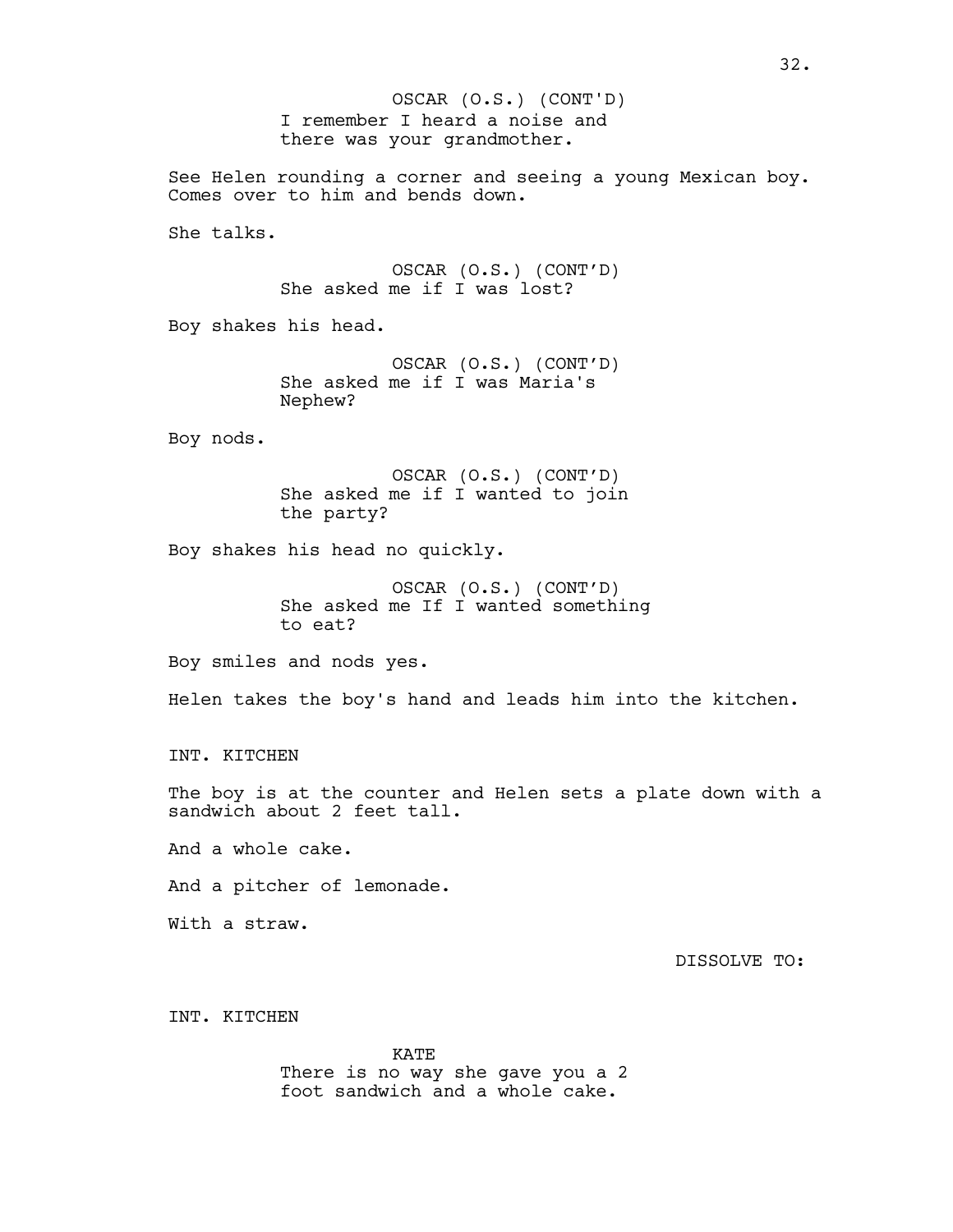OSCAR

Well, it seemed that way to me. I think she was getting ready for an award show. She was so well dressed. I am sorry she never won.

Loud bang. Everyone jumps.

Ashley enters from outside.

ASHLEY Sorry guys. I thought the door still stuck so I turned the handle and hit it with my shoulder.

OSCAR No, I fixed it.

He looks at Kate.

OSCAR (CONT'D) It was the first repair in the house.

Kate blushes.

ASHLEY Okay you two, you ready to get started?

KATE Okay, whatever. Did you bring me any French Fries?

ASHLEY Of course, Scooby snacks.

Ashley reaches into a bag and hands Kate a carton of fries.

KATE Jeez Ash. I couldn't eat this many in a week.

Looking at Oscar.

ASHLEY I thought maybe I'd bring enough for two.

Oscar smiles, gets up, grabs a couple of fries, and heads out the door after Ashley.

Kate gets up.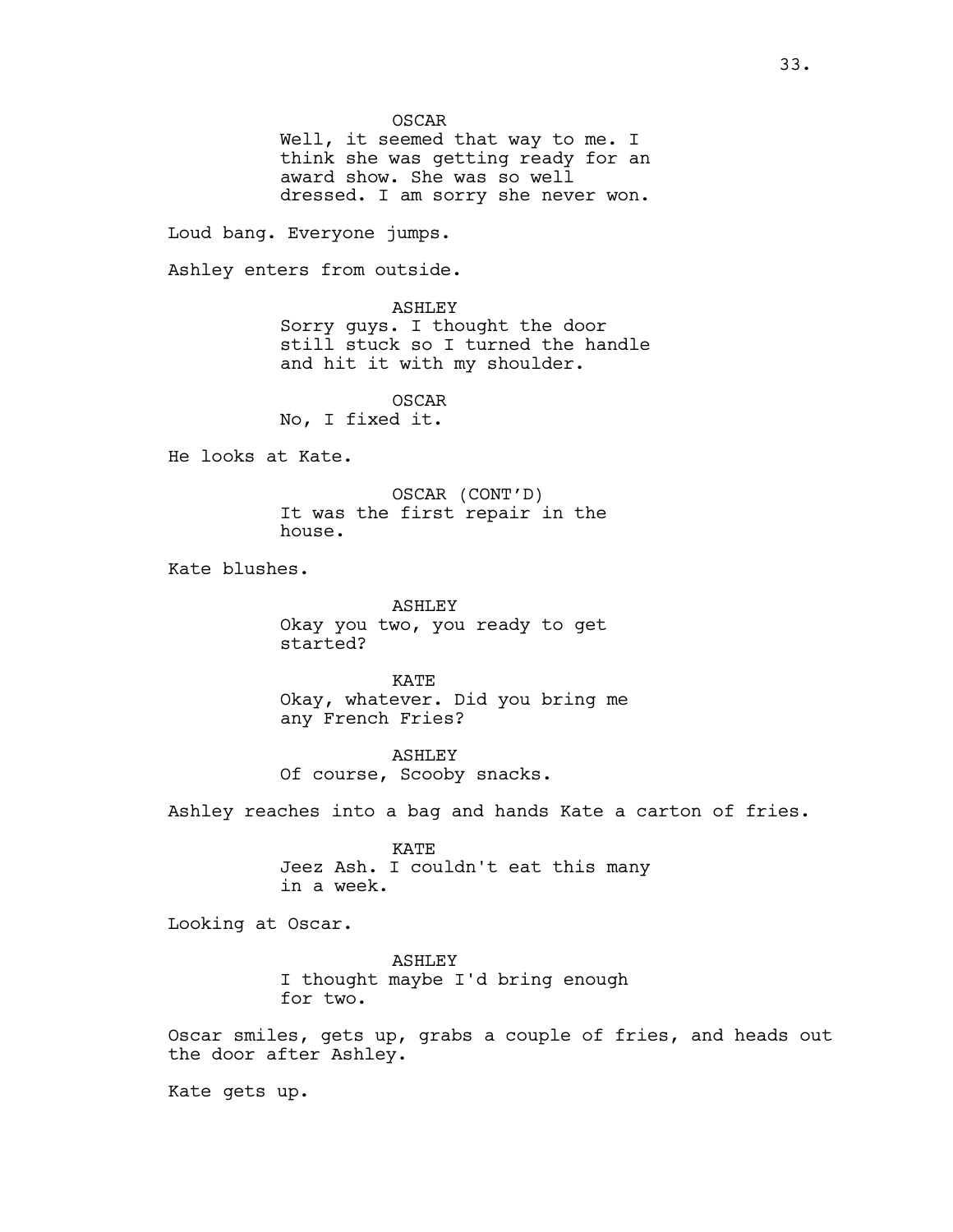KATE

Rokay ragy rets do some rhost busten.

Kate pops a couple in her mouth and they head out the door down the hall.

In the reflection in the window you see Helen.

She smiles and glides off the side in the same direction.

INT. OFFICE DAY

Greg is sitting behind his desk and Dick is shuffling papers in the chair in front when a buzzer goes off.

> SECRETARY (O.S.) Greg, Larry from the Electric Company is here to see you.

GREG Was he scheduled for today?

SECRETARY (O.S.) No, but we are on speaker and he can hear you.

GREG Well, please send him in.

Dick gives Greg an "I told you so look."

Door opens and in walks an overweight man in his late 50s. Wearing a white shirt and a tie. No jacket.

> GREG (CONT'D) Hey Larry, great to see you.

> > LARRY

Councilman, I'm not here for a social visit. Do you know what is going on at the old Drab place?

GREG Yes I do. Her granddaughter is remodeling it. I am helping with the permits.

LARRY Remember last year when we had the drought?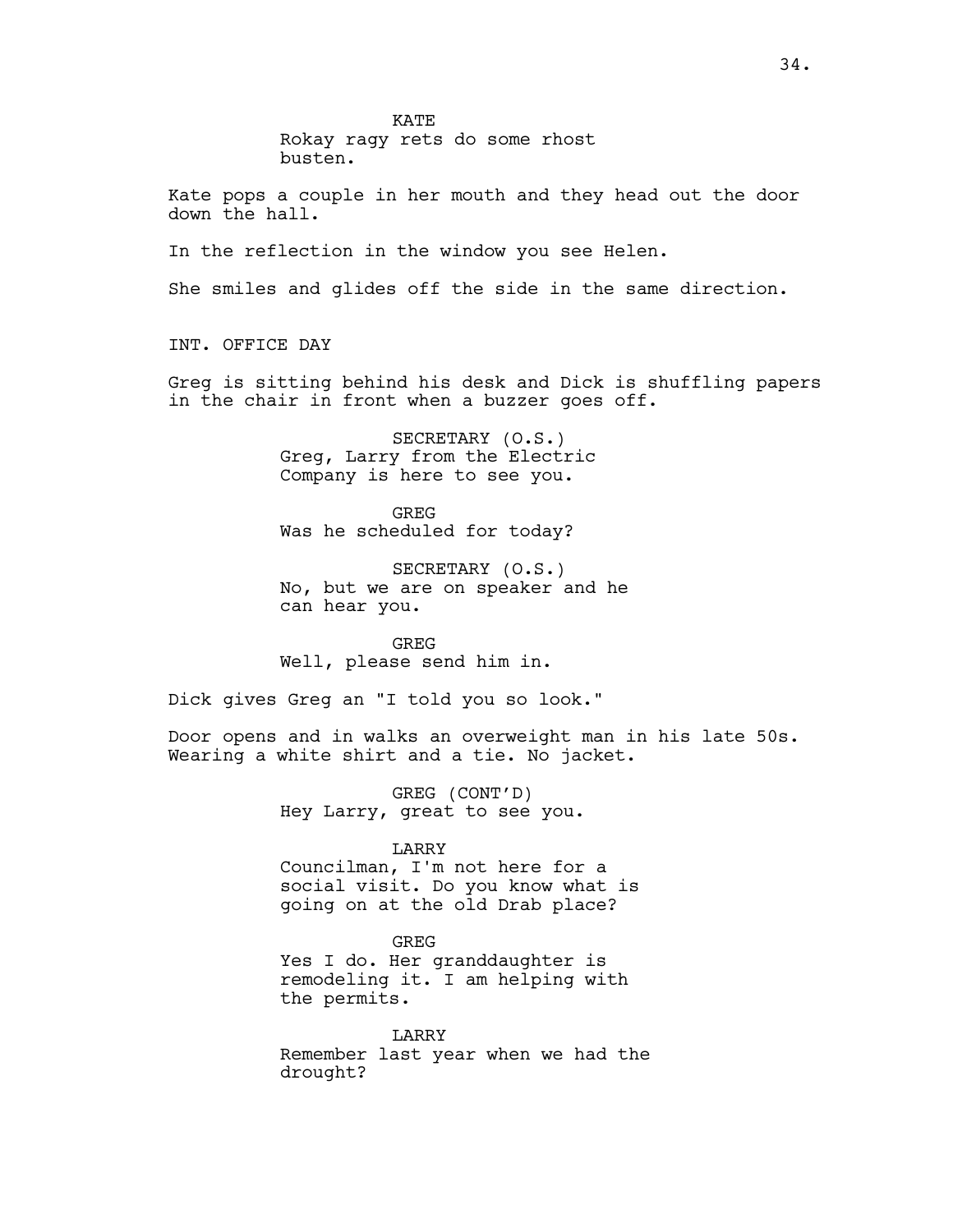GREG Sure, who can forget.

LARRY Well, the water company was ordered by the state to pay for conservation ads on TV and radio.

Greg nods.

LARRY (CONT'D) Now the drought is over and people are still conserving.

GREG Isn't that a good thing?

### LARRY

No, now they are looking at having to raise their rates to make a profit again. They are in the business of selling water. We are in the business of selling power.

**GREG** But water and power are two separate companies.

#### LARRY

Yes they are. But that little girl has taken the house off the power grid. Seems she has installed a solar system and believes she can run the house without any power from us at all.

GREG

I don't see how that's possible.

#### LARRY

One house wouldn't matter. I would hate to see something like this catch on Greg. After all we donated quite a sum for your election. Donna down at permits said you helped her push it through? Is that right?

GREG

Yeah, like I said I'm helping her. Kate is an old school friend. I didn't see any harm. Once again it's only one house.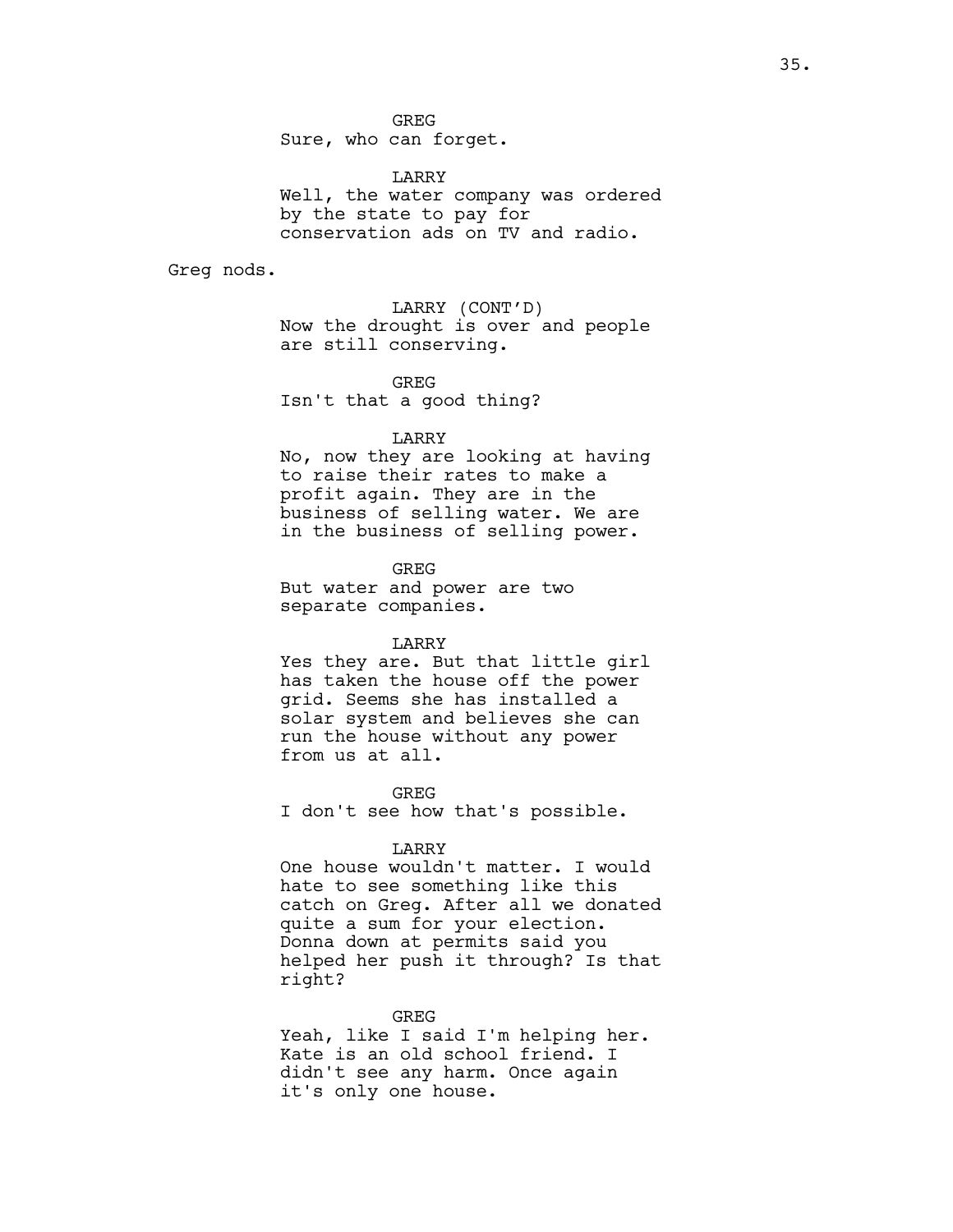## LARRY

One house has a way of becoming a couple thousand. I would hate to see that happen. Like I would hate to see us have to support another councilman at the next election.

#### GREG

You have nothing to worry about Larry. I don't think that the house will stay all solar.

Greg looks at Dick.

Dick smiles.

LARRY Well let's hope you're right.

Larry turns and walks out.

After the door shuts.

GREG I am going to want you to make sure that equipment is not going to get installed.

DICK

I am already on it. I told my brother Buster, that I might have a job for him.

GREG

Has Buster ever had a job?

DICK Oh sure, about forty of them. All for a day or two. This is right up his alley. He has a knack for screwing things up.

GREG This is too important for him alone. I'm going to want you to oversee this.

DICK

Are you sure? I mean shouldn't we keep some distance in case we get caught?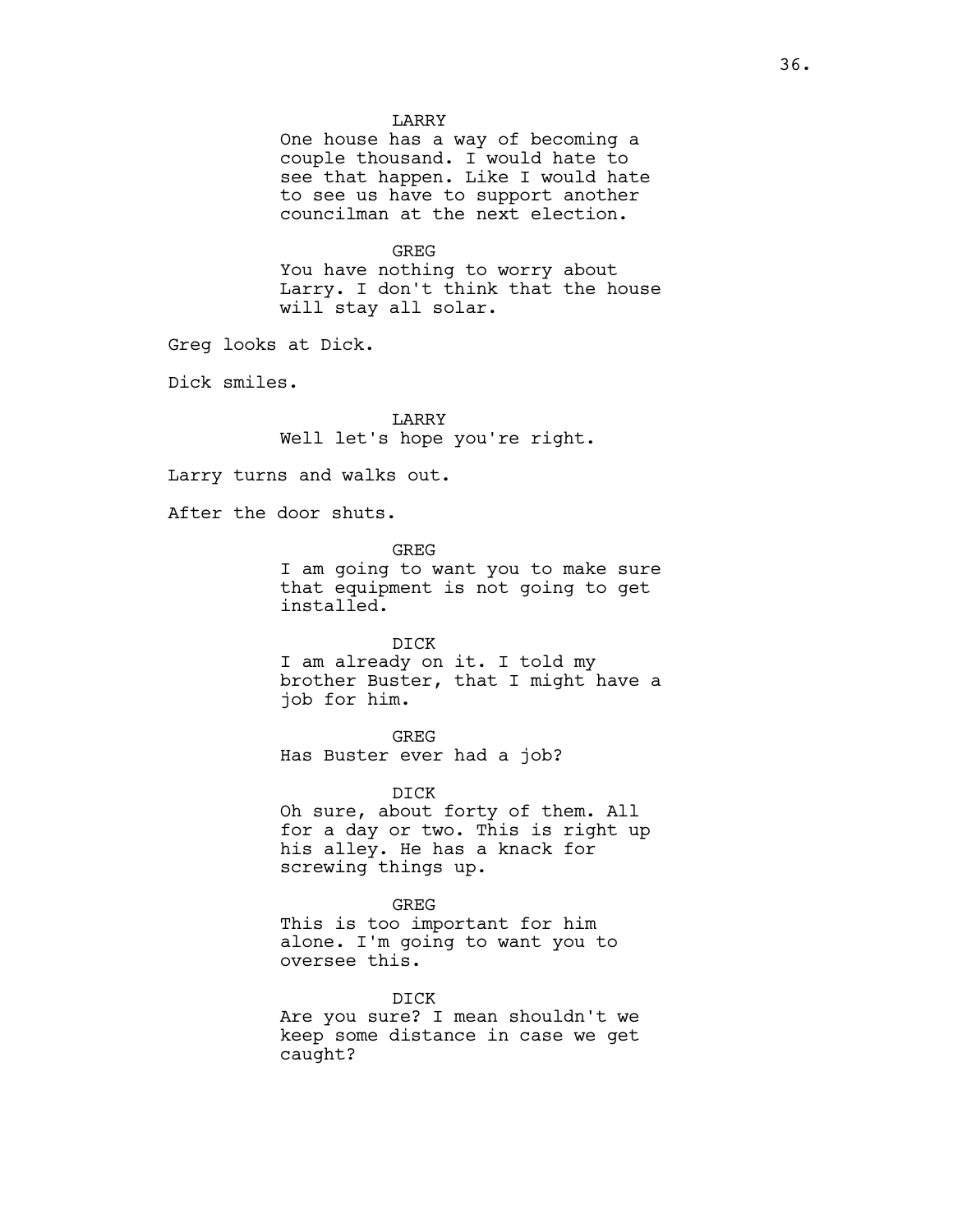**GREG** 

You mean in case YOU get caught. Which is why I am sending you. Don't get caught.

CUT TO:

### INT. BEDROOM.

Door opens and Ashley walks in followed by Kate and Oscar.

ASHLEY I think this is a good place to start.

KATE

This is ridiculous. My Grandmother is dead. There is no such things as ghosts. I can't believe we are going to try this.

OSCAR

I believe there are things we do not know about. I know there is light we don't see and sounds we can't hear. I'll do anything to calm the workmen down.

KATE

So what, do we light a candle or pull out an Ouija board or what?

## ASHLEY

I don't know. It's not like I've ever done this before. Last time I saw her was in the bathroom mirror. I was hoping she would appear in one of the mirrors here in the bedroom. It may get tight if we all try to get in the bathroom.

OSCAR I'm okay if I have to squeeze in the bathroom with you guys.

He is looking at only Kate.

Ashley looks in the mirror on the dresser and sees Helen on the bed.

> ASHLEY She is here.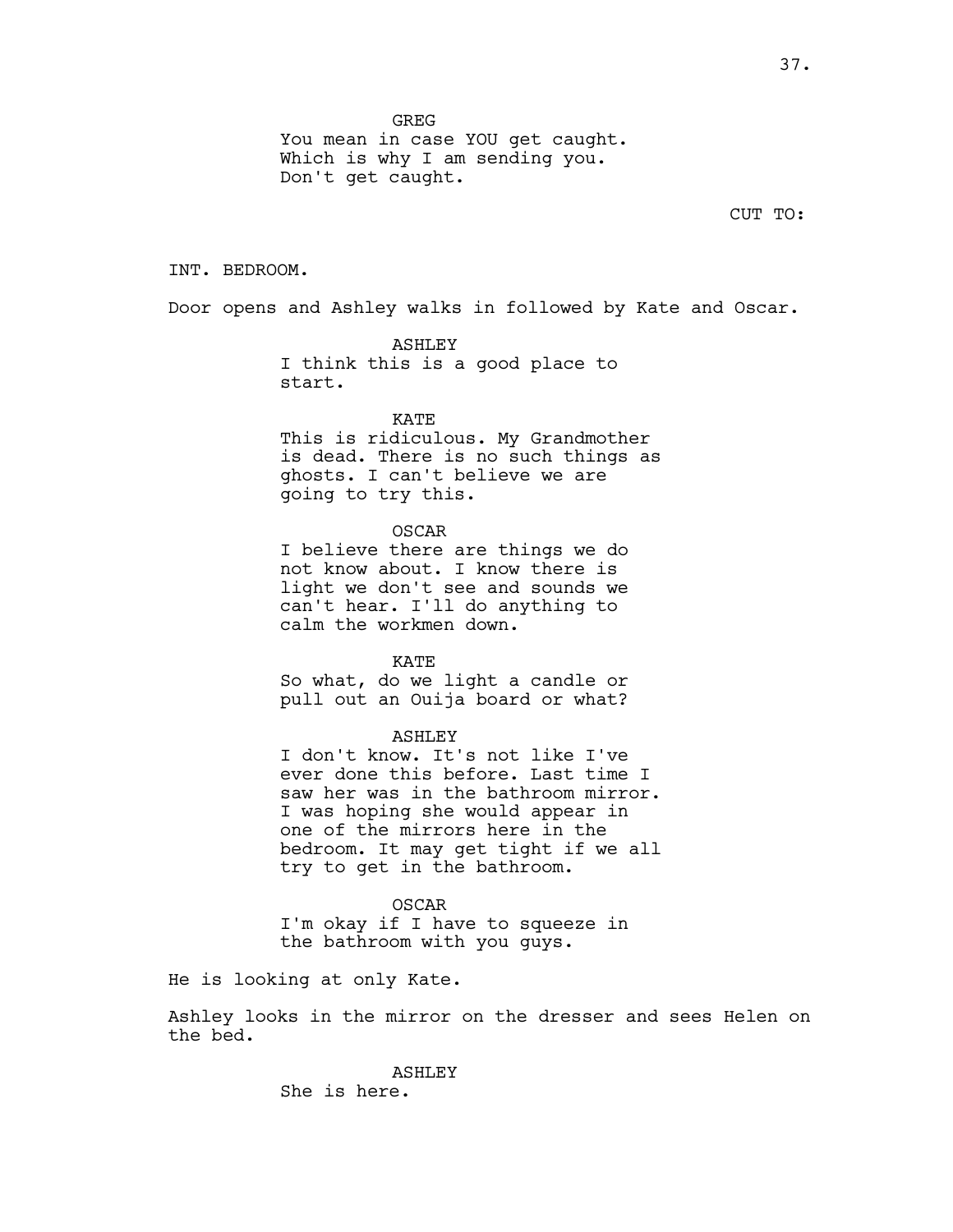OSCAR

Where?

# ASHLEY

On the bed.

Oscar looks at the bed and in the mirror.

Kate rolls her eyes not believing any of this.

OSCAR

Where?

Oscar waves his arm over the side of the bed and it passes right through Helen.

Helen blows on her finger and pokes Oscar in the side.

Oscar jumps.

OSCAR (CONT'D) Oww. I just got poked.

ASHLEY I don't think she likes having your arm pass through her.

Kate looks in the mirror and takes the bench seat in front of it.

> KATE You really see her?

ASHLEY I sure do. She's sitting right there.

Ashley sits next to Kate and points to the bed in the mirror.

OSCAR I know something just poked me.

KATE You guys are being ridiculous. Isn't she suppose to go into the light or something.

ASHLEY

I'll ask.

She looks in the mirror hard.

ASHLEY (CONT'D) Helen do you hear me?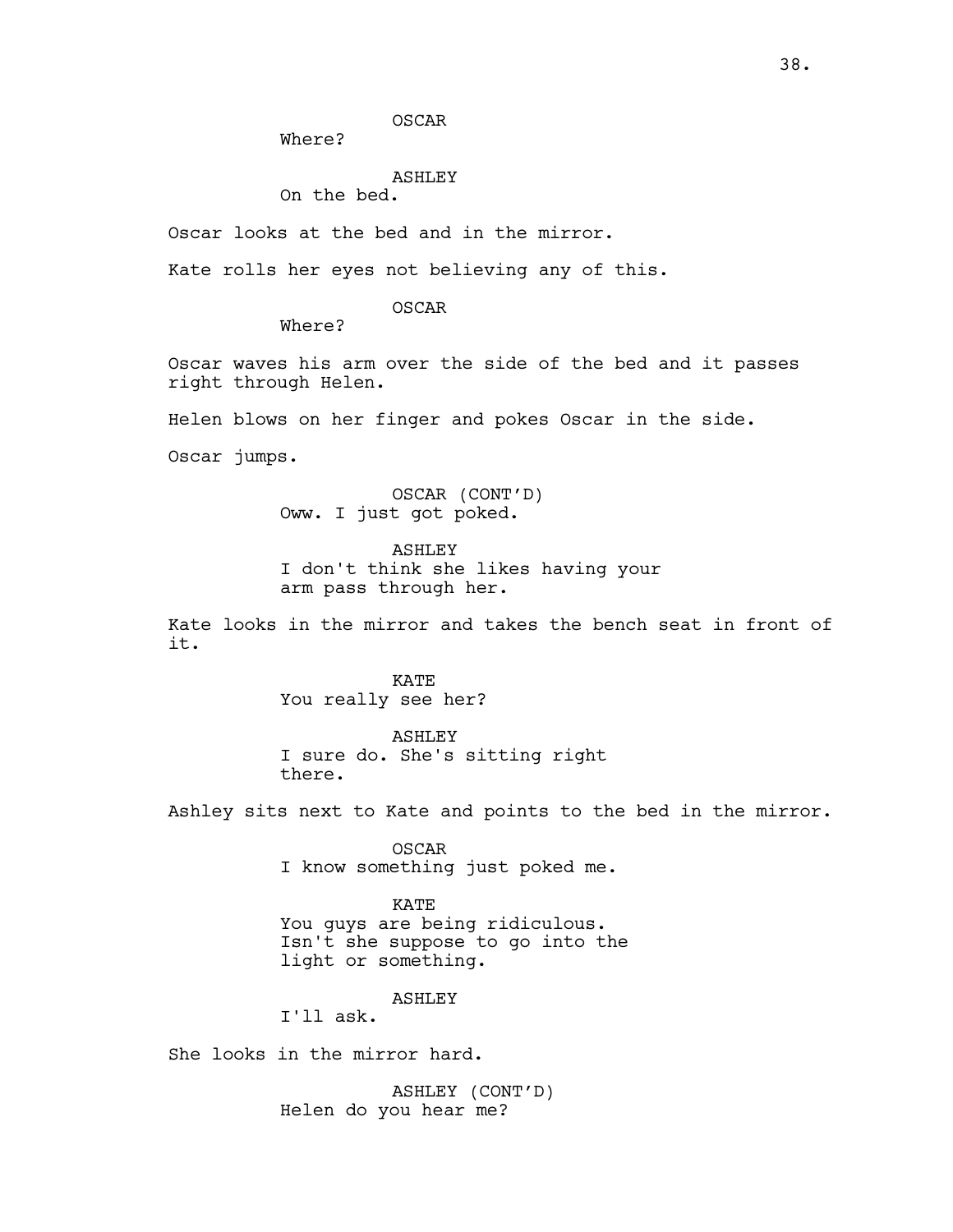ASHLEY (CONT'D) Can I call you Helen?

Helen shrugs.

ASHLEY (CONT'D) Can you talk?

Helen shakes her head no.

ASHLEY (CONT'D) Helen can you see the light.

Helen opens her eyes wide and slowly nods.

Ashley turns to Kate and Oscar.

ASHLEY (CONT'D) She see's the light.

ASHLEY (CONT'D) Why don't you go into the light?

Helen lifts her shoulders and quickly shakes her head no. She looks scared.

> ASHLEY (CONT'D) She looks scared.

ASHLEY (CONT'D) Helen why are you scared of the light. Isn't it peaceful?

Helen again shakes her head and grimaces.

She points up then she points down then shrugs her shoulders again with her hand up like, I don't know.

> ASHLEY (CONT'D) I think she doesn't know where the light goes. She is afraid she might not be going up.

Helen nods with her eyes open wide again.

Helen pats the air with her palms facing down like she is staying right here. Then gives a thumbs up.

> ASHLEY (CONT'D) I think she likes it here.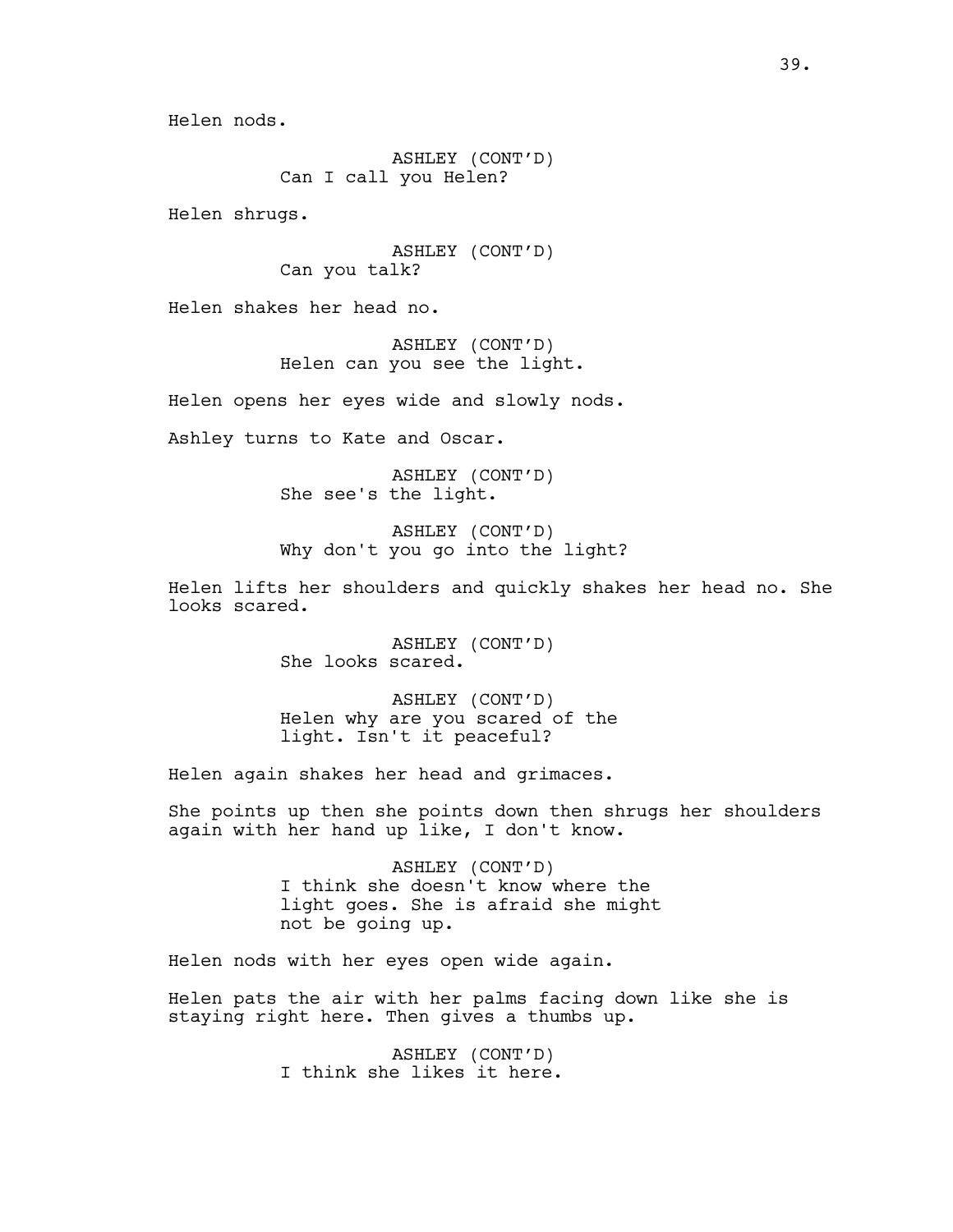Helen then pretends to hammer, then ties a shoelace, and lifts her hand straight up then lets it fall, and smiles.

> ASHLEY (CONT'D) I also think she likes playing with the workmen.

OSCAR Okay, that has to stop.

Helen has a pouty look on her face like she has gotten in trouble.

> OSCAR (CONT'D) Can you tell her to stop?

KATE Why hasn't anything happened to you?

Helen looks at Oscar, smiles and gives a thumbs up.

ASHLEY I think she thinks you're cute.

Helen gives him a long up and down look with two thumbs up.

ASHLEY (CONT'D) Oh yeah, (pause) She thinks you're cute.

Oscar looks at Kate.

OSCAR What can I say. I'm cute.

KATE

Whatever.

Kate stands up but her shoelaces are tied and she grabs onto Oscar as she falls. She pulls him down.

He falls on top of her.

OSCAR So, is it only your grandmother that thinks I'm cute?

ASHLEY I think your cute.

Kate pushes him off of her.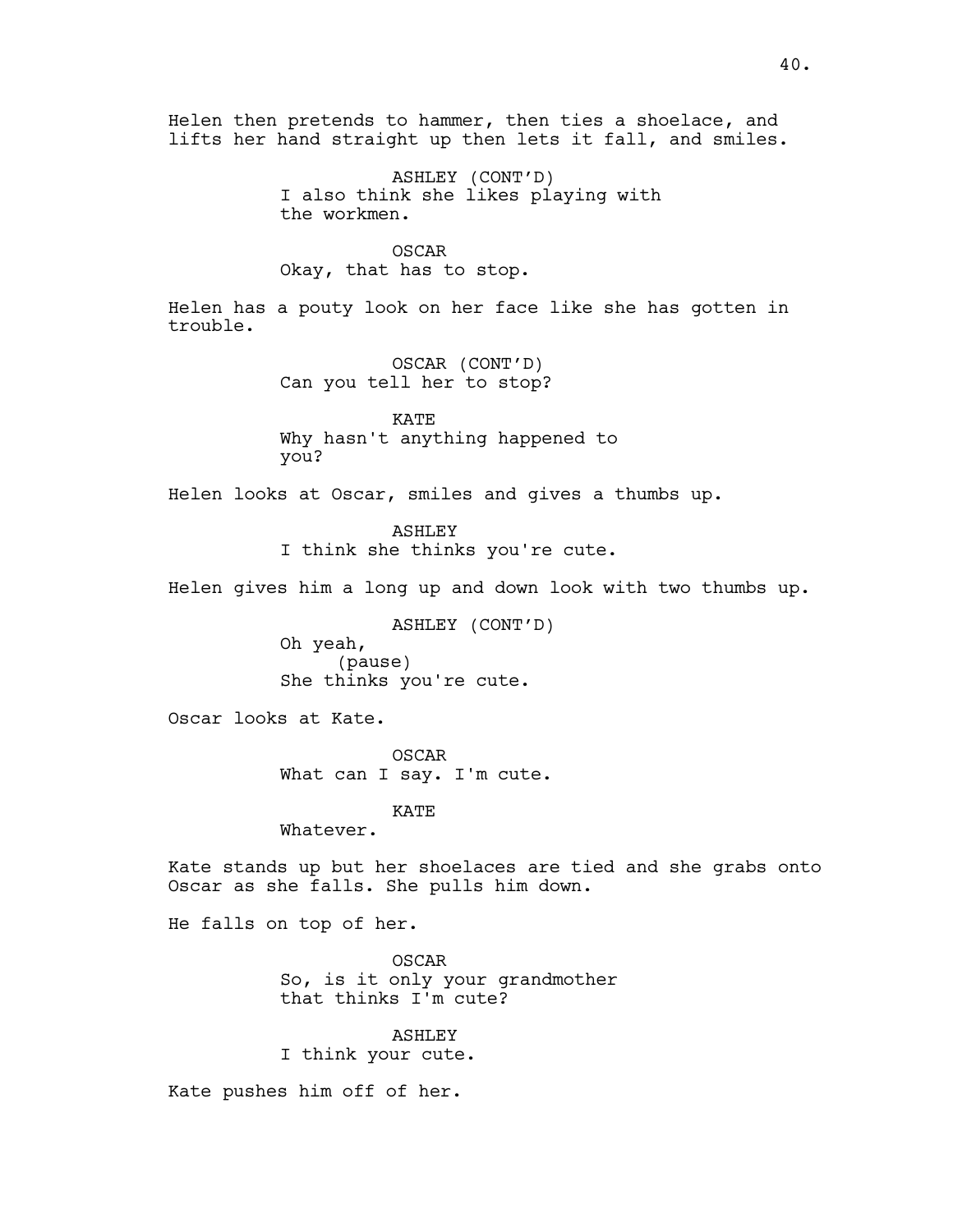Look, I don't know what you two are trying to pull or how you tied my shoes together but this isn't funny. I want this house finished. I want to rent out the rooms. I don't want to hear another word about ghosts or who thinks you're cute. Or that you think you're cute, Alert the press. I don't believe in ghosts but I do believe you guys are up to something.

Kate finishes un-tying her shoes, gets up and walks out of the room.

> KATE (CONT'D) I'm done with this.

OSCAR Is Helen still here?

ASHLEY I don't see her anymore.

OSCAR I wish there was a way you could make her promise not to mess with the workman anymore.

ASHLEY This whole thing is a little freaky to me but if I see her again I'll give her the message.

Ashley and Oscar leave the room after Kate.

The camera dollies into the bathroom where you see Helen in the tub looking very sad. She crosses her heart like she is promising.

She looks at the camera.

HELEN Wait, I'm already dead. I can't hope to die.

FADE OUT.

FADE IN: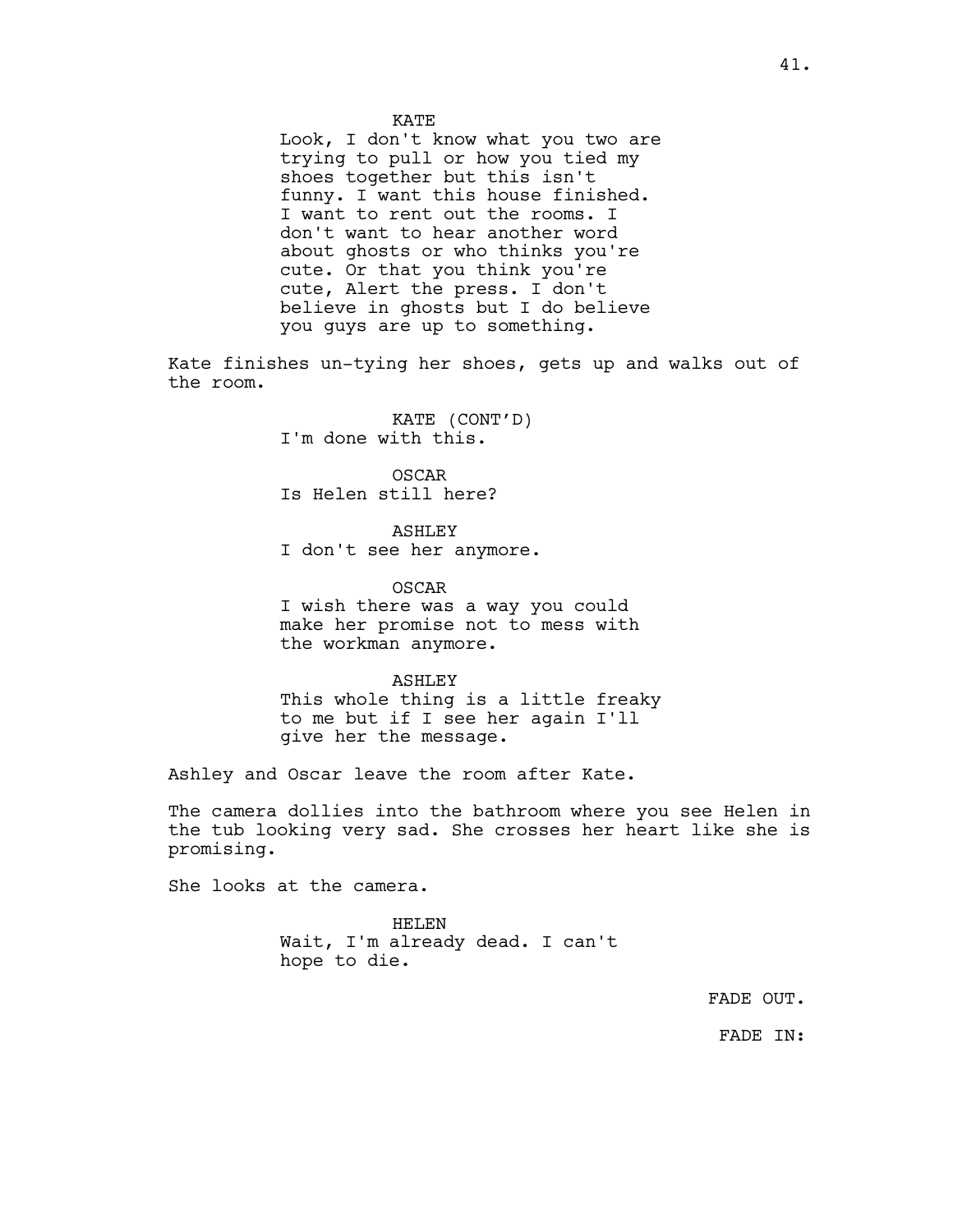EXT. NIGHT

An old beat up truck pulls in front of the house in the middle of the night.

Dick and the driver get out of the truck. Dick is in a blue one piece and the other guy is in overalls.

BUSTER is tall and skinny with long scraggly hair and bald on top.

> BUSTER Let me grab some tool's bro and we'll begin the demolition.

DICK Whatever, just keep it quiet.

Buster takes out a sledge hammer and hands it to Dick.

# **BUSTER**

Here carry this.

Dick holds it out from him like he is afraid it will get dirt on him.

Buster grabs a tool box and they walk around to the back of the house.

Walking around Buster takes out a flashlight.

Helen looks out the window and sees them walking in the back yard.

She gets a smile on her face then she looks up and remembers. What Oscar had said.

> OSCAR (O.S.) (Flashback) I wish there was a way you could make her promise not to mess with the workman anymore.

She then remembers the cross your heart.

# HELEN

I promised.

She fades.

Buster goes to a door that leads to the garage and goes in. Dick follows.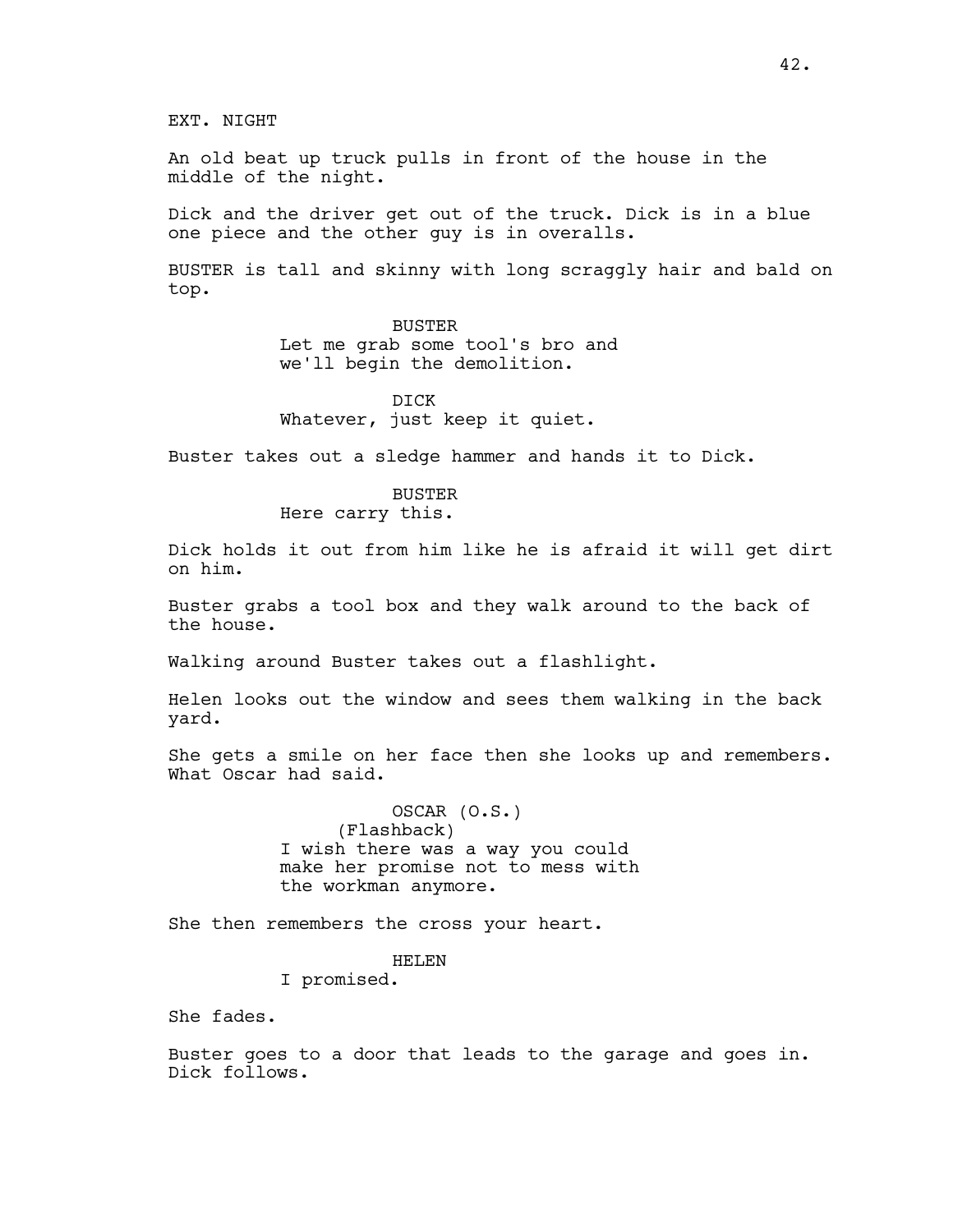He lights up a control panel for the electricity with his flashlight and gives the light to Dick. He then uses big bolt cutters to cut the wires.

Taking the sledge hammer he crushes the pannel.

Going back outside they begin to push over the workmen's porta-potties and the three water storage containers.

Blue fluid runs out of the Port-a Potties and into the pool.

Seeing a ladder they climb on the roof, grab a crowbar and start to lift off the solar panels of the roof.

Dick has an idea and leaves Buster. He throws the sledgehammer off the roof and it crashes into a fountain. Breaking it.

Back on the ground they bang into the side of the house breaking windows.

He takes the small sledge hammer and brings it up smashing the sink and then getting into it he takes the doors off of the oven and dishwasher. He goes crazy and takes out walls, counters, and going into the dining room starts to smash furniture.

Buster walks in to the dining room.

INT. DINING ROOM

BUSTER Bro, what are you doing? I thought we were supposed to mess up the eco part.

DICK My boss said to make sure this house was destroyed. So I am destroying it.

BUSTER Well let the party begin.

Buster kicks a hole in the wall.

Camera pans up through the floor where we see Helen standing in the tub pouting as she hears all the crashing going on underneath her.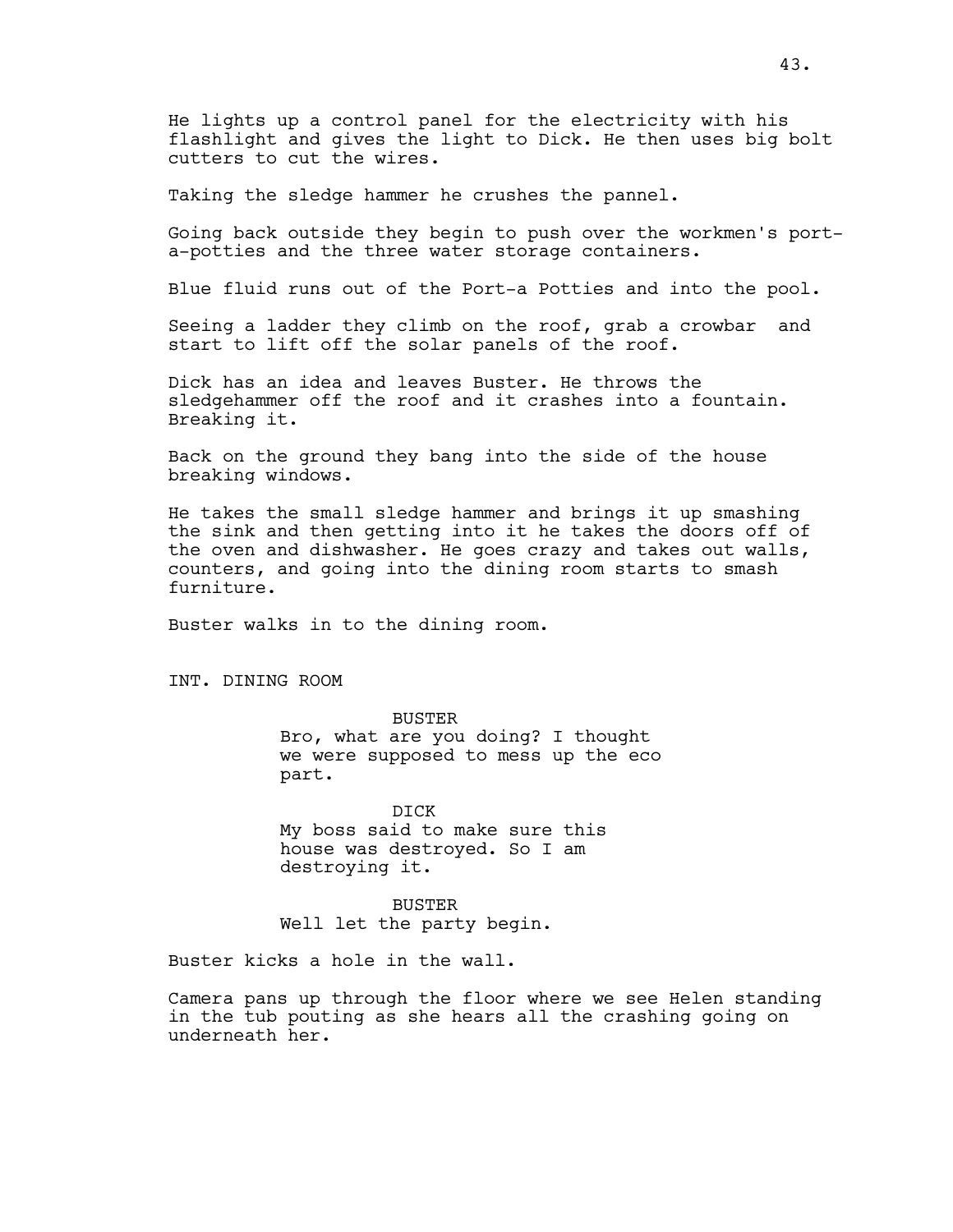EXT. MANSION - DAY

Kate comes up the driveway. Hot.

Oscar is at the bottom of the stairs to meet her.

KATE What happened?

OSCAR I don't know. I met the workmen here this morning and found the house like this.

KATE Oh My God. Oh My God.

She can not believe the condition of the house. Together they walk up the stairs and through the front door. Kate begins to cry.

> KATE (CONT'D) How could she do this?

OSCAR I don't know?

KATE To her own house?

OSCAR Kate, we don't know if it was her.

KATE Of course it was her. Who else would have done this?

OSCAR I thought you didn't believe in ghosts?

KATE Well it's pretty obvious now. I want her out. I want her out now. Get a Priest get a Rabbi get a voodoo witch doctor. I don't care get her out.

Kate again breaks down and collapses on the floor. Ashley enters.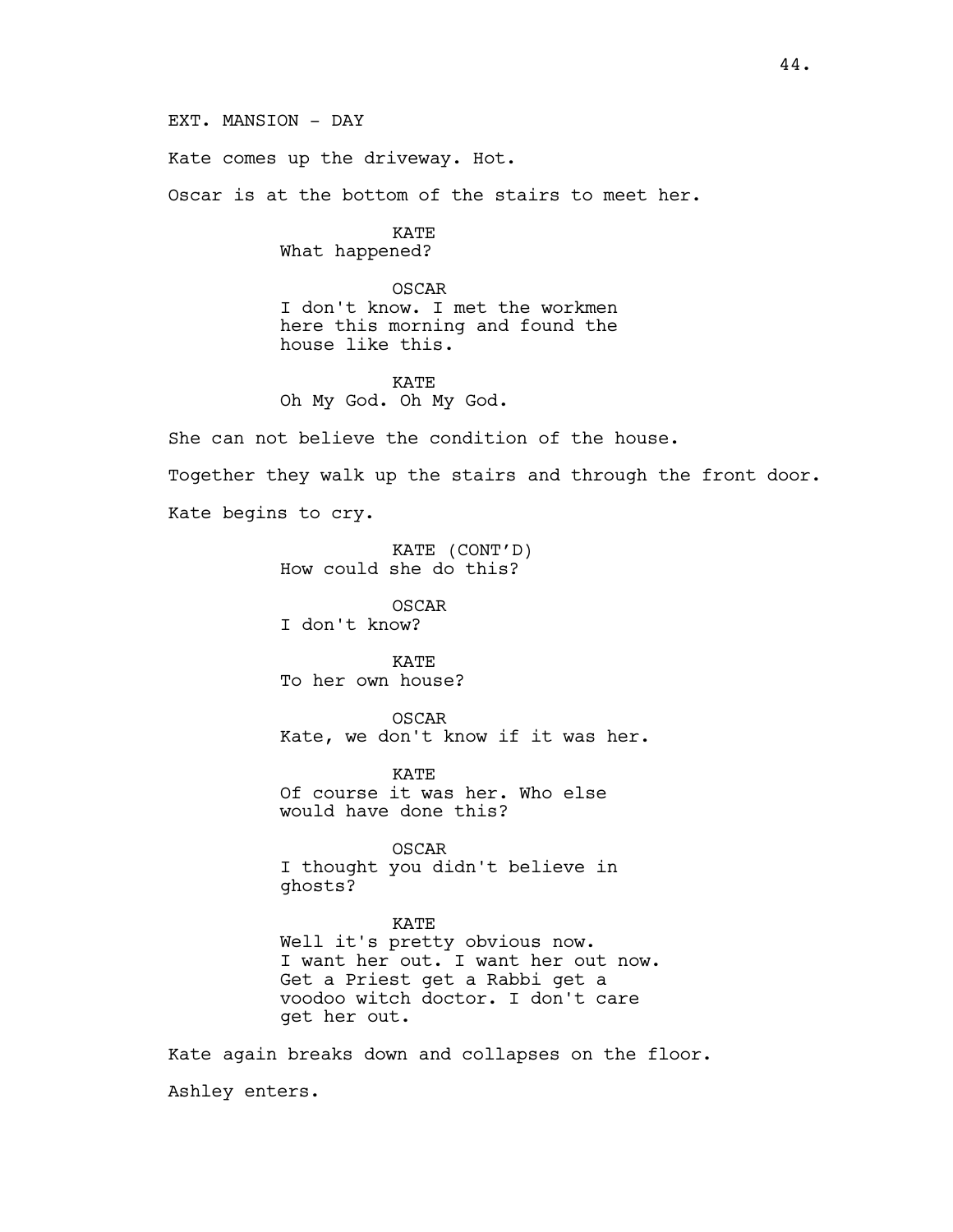# ASHLEY (slowly)

Oh, My, Gosh, What happened?

## KATE

You can tell what happened, My Grandma got all upset after your talk with her and stuff and she wrecked her house.

# ASHLEY

Kate I don't think...

# KATE

I know you never think. It's all fun and games with you Ash. You're the one who had to go and mess with the dead and now they're messing back.

# ASHLEY

Kate, that's harsh. I don't think...

### KATE

HARSH? Look around Ash. This is harsh. I don't have the money to fix all this. She has completely destroyed my life. No wonder my mom had nothing to do with her?

# ASHLEY

Kate I don't think...

# OSCAR

Kate.

## KATE

I don't want to hear it from you two. I need to process this.

She gets up to leave.

# KATE (CONT'D)

I am going for a drink and the last thing I want to see here when I get back is you Ash. You take yourself and that crazy spirit and get the hell out of here. Oh yeah that's why she's afraid of hell. That's because that is right where she is going. You both can go there as far as I care.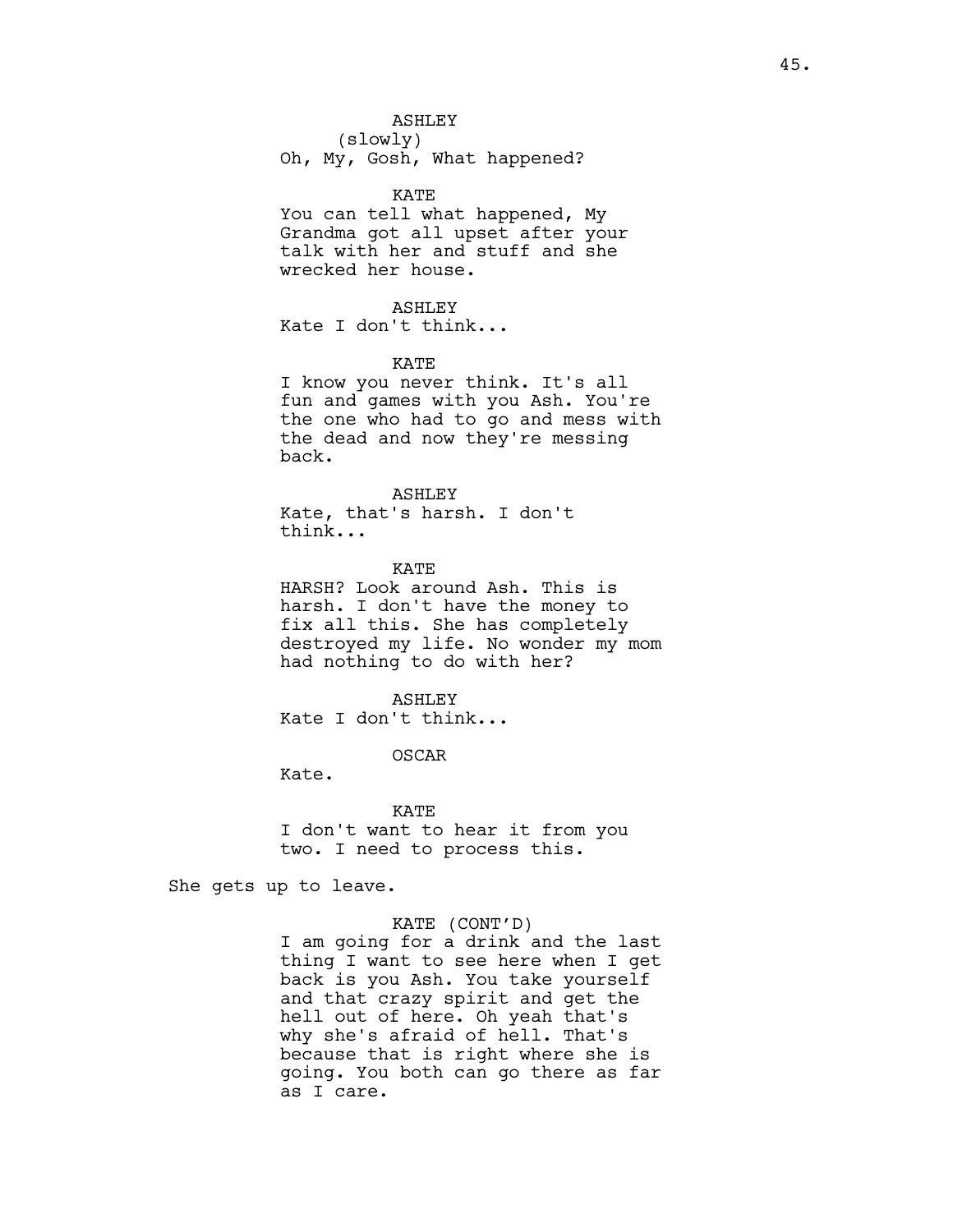Kate walks out the door and slams it. The chandelier comes out of the ceiling and crashes on what's left of the table in the dining room.

> ASHLEY I can't believe she did this.

> > OSCAR

I can't either. She messed with the workmen but never did anything to the house.

ASHLEY Kate has never yelled at me before. She is really upset.

OSCAR Are you going to be okay.

ASHLEY

(Begins to cry) I don't think so. Kate is my best friend. She's never been mad at me before. Not like this anyway. I still can't believe Helen would do this.

OSCAR Maybe she didn't.

ASHLEY

What do you mean?

Oscar pulls a piece of drywall out of a hole in the wall and holds it up.

> OSCAR Ghosts don't leave footprints do they?

On the piece of wall is a boot footprint.

ASHLEY I don't think so but remember I don't have a lot of experience.

OSCAR Well you wear shoes. You think Helen would wear boots this size?

ASHLEY Nope. Can't see her in those. So if we find the person whose foot fits that size then we have the culprit.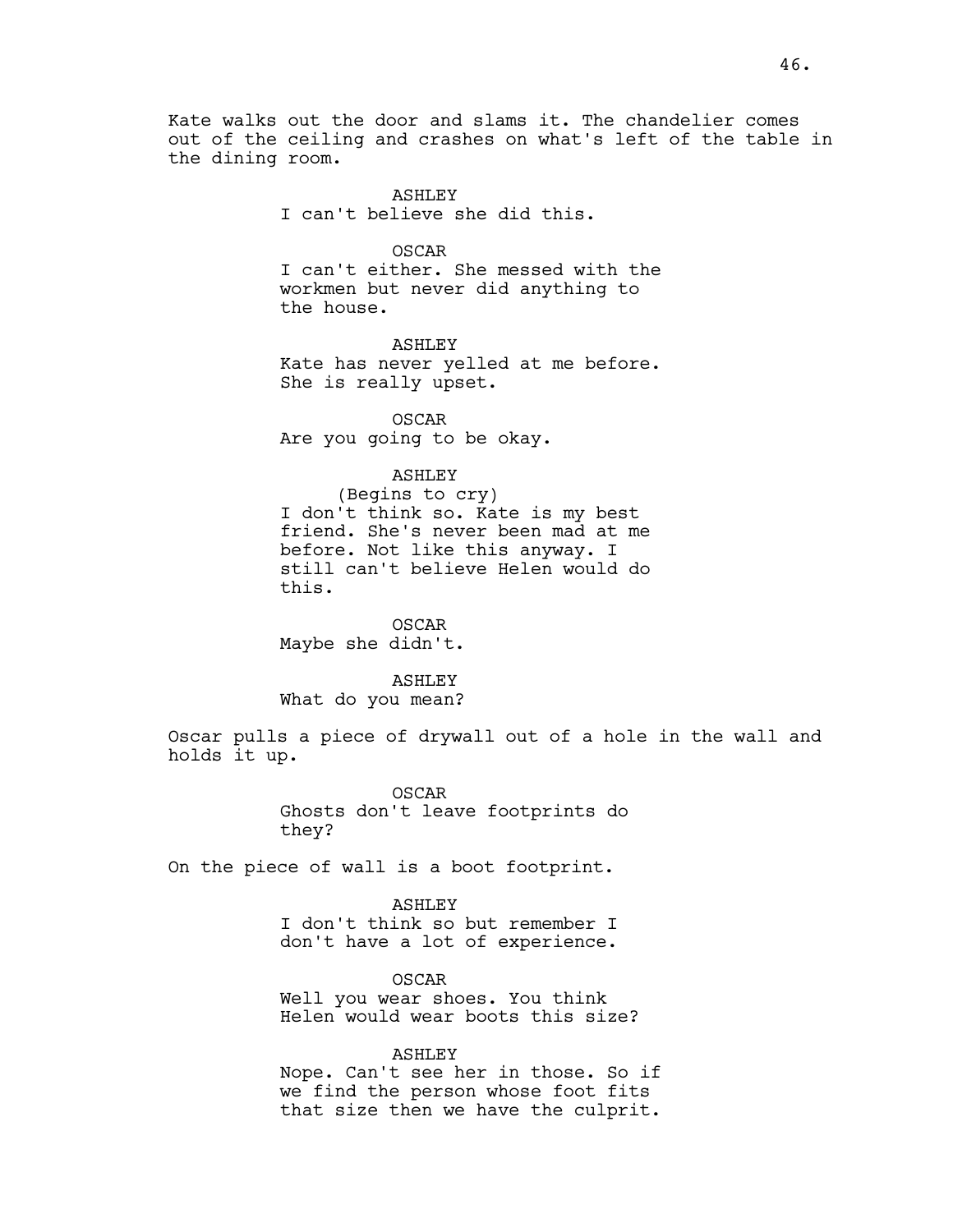Oscar puts the piece on the floor and steps on it.

OSCAR It looks to be the same size.

# ASHLEY

Wow, I never noticed, you have big feet. Wait,,, You thrashed the house?

### OSCAR

No, I didn't thrash the house. But someone with the same size shoe did.

### ASHLEY

Well that should narrow it down to about 10 million people. Well maybe 1 million.

### OSCAR

It's not about how many people. I have already called the police. They will probably be here in like 4 hours. They will take the report but what are we going to do about getting the house back fixed up. And what about Helen?

### ASHLEY

I wonder if she saw anything?

#### OSCAR

You want to try to contact her again?

ASHLEY Kate would hit the roof.

# OSCAR

Well she did say to get her out of here.

### ASHLEY

I guess I would have to contact her for that? How's the upstairs?

### OSCAR

I haven't gotten that far. I saw the downstairs, the garage, and the solar panels then called Kate and the Police.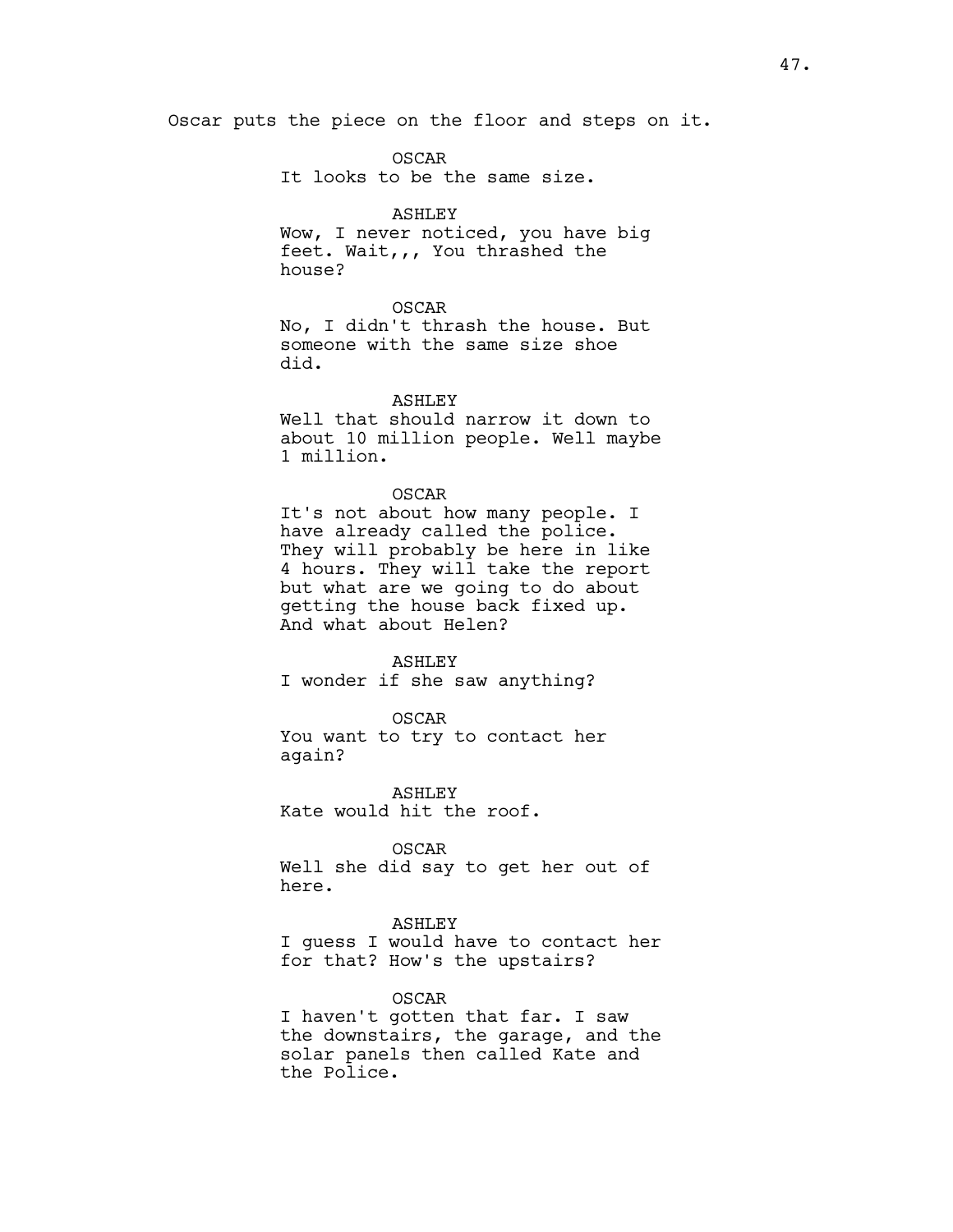Well let's go check it out.

Ashley and Oscar turn to leave.

INT. BEDROOM.

Ashley opens the door and walks into the bedroom followed by Oscar.

# ASHLEY

Helen are you here?

She looks in the mirror on the dresser. Then the mirror on the wall and on the closet. Repeating herself.

> ASHLEY (CONT'D) Helen we just want to talk to you.

OSCAR Do you see her yet?

ASHLEY No, she doesn't seem to be here.

OSCAR Helen we just want to talk. Kate is not here. You're not in trouble.

ASHLEY I'm pretty sure she knows she's in trouble. Let's check in the bathroom.

They walk into the bathroom.

The curtain is closed in the tub.

ASHLEY (CONT'D) Helen are you in here?

She draws back the curtain and there is no one there. She turns to look in the mirror and sees Helen.

> ASHLEY (CONT'D) Helen there you are. Are you okay?

Helen looks like yeah of course.

ASHLEY (CONT'D) You didn't hurt yourself last night?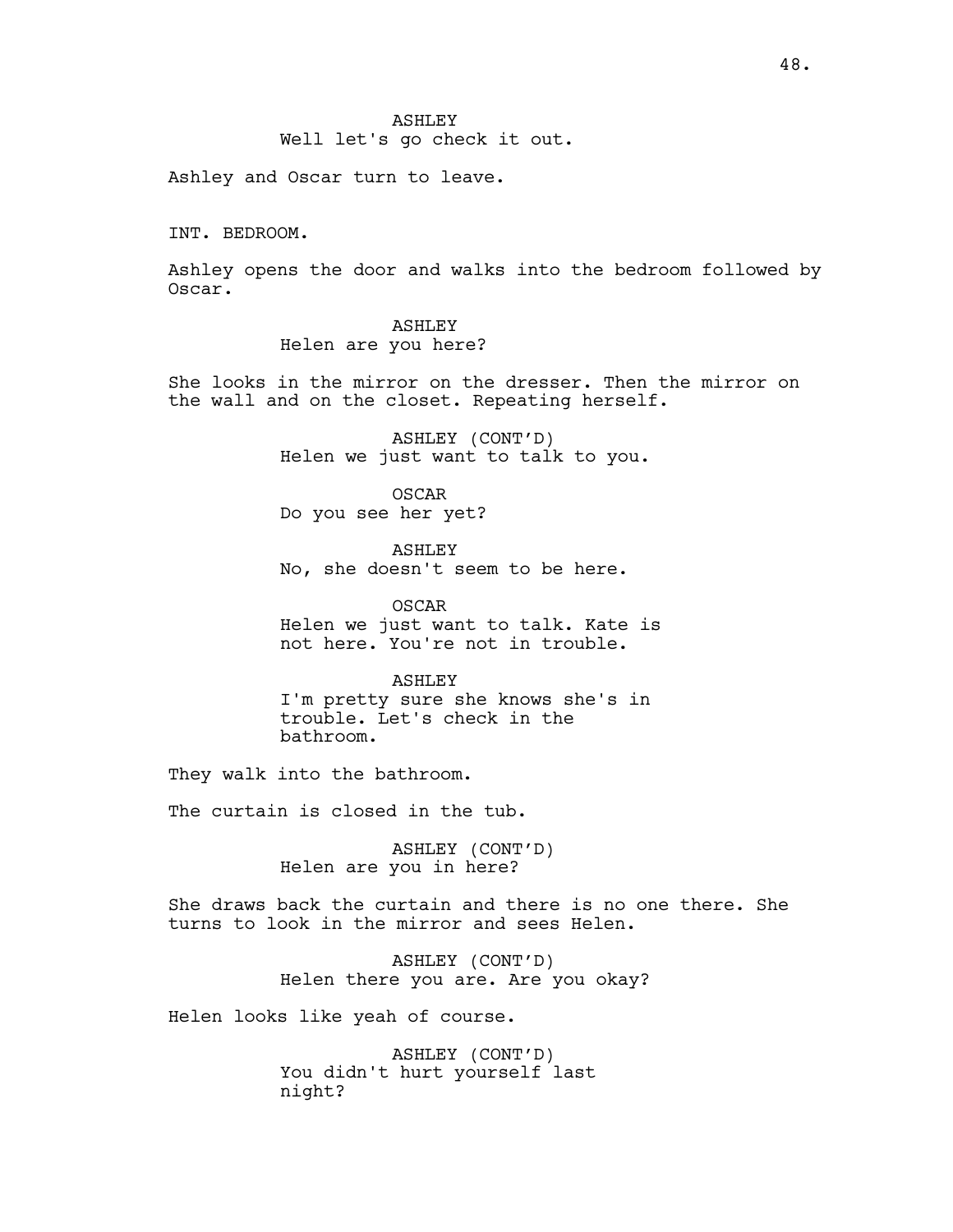Helen looks like "What are you talking about?"

ASHLEY (CONT'D) Helen did you hear anything last night?

Helen nods.

Helen then pretends to hammer then to turn a screw.

OSCAR What's she doing.

ASHLEY She is acting like a workman. She is pretty good at pantomime. I wonder if she ever did background?

Helen gives her a look then does trapped in a box.

ASHLEY (CONT'D) I guess she did.

OSCAR

Can she hear me?

Helen looks at him and nods. Looking him up, slowly up and down.

> ASHLEY Yeah,,, she can see and hear you.

OSCAR Helen those weren't workman last night. Did you see who was here?

Helen shakes her head no, points to herself and presses her palms down as if to say "I stayed right here."

> ASHLEY Helen have you been downstairs yet today?

Helen shakes her head no and looking down begins to fade.

ASHLEY (CONT'D) Hold on I think she went downstairs.

All of a sudden there is a high pitched noise like fingers on a chalkboard and the whole house shakes. Water comes out of the faucets and toilet. The curtains blow in. The electric flashes.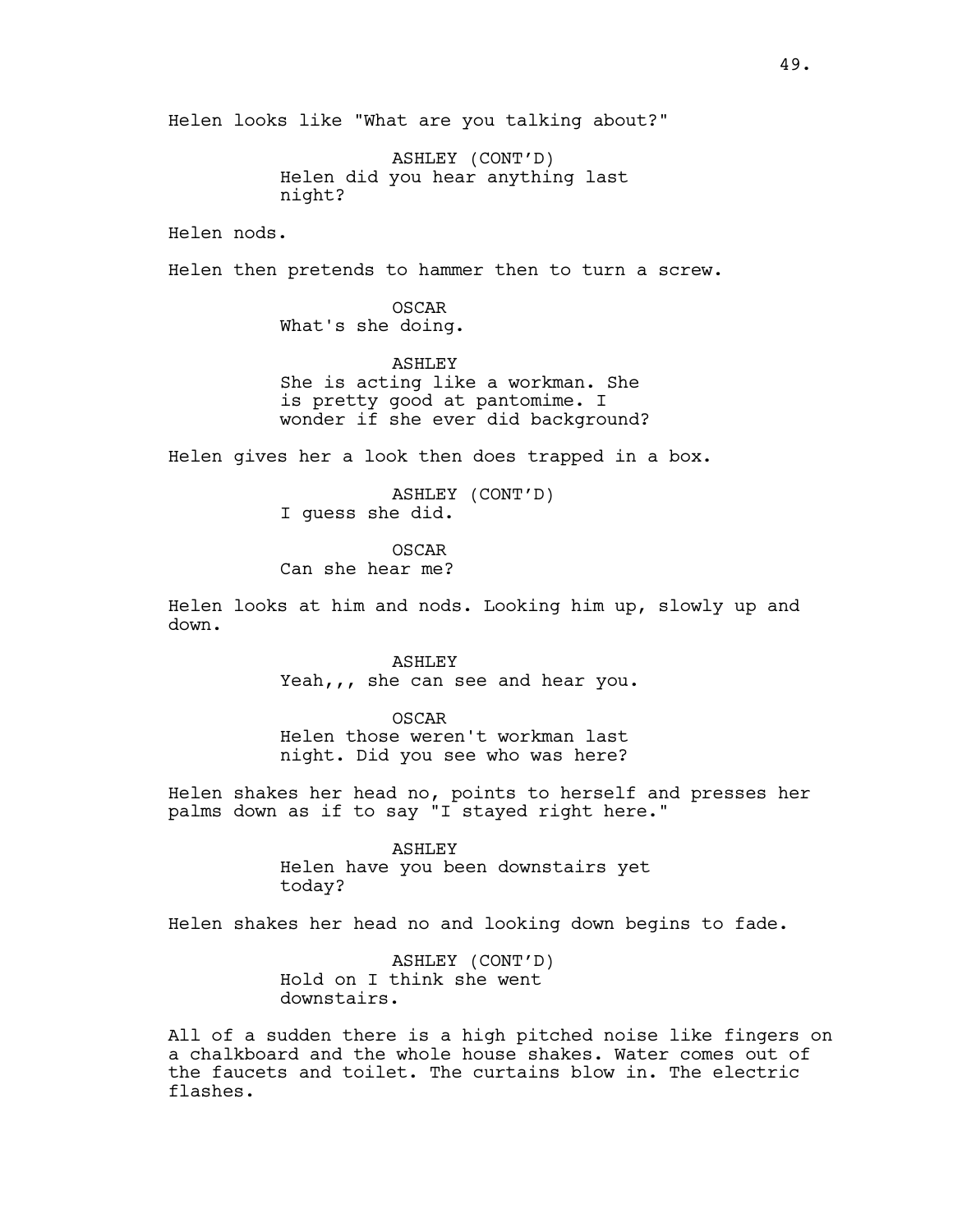Oscar nods and looks a little freaked.

# OSCAR What do you think she'll do?

All of a sudden Helen appears in the mirror. And mouths.

HELEN (PANTOMIME) WHAT HAPPENED???

ASHLEY We don't know. We were hoping you did.

Helen sits on the edge of the tub.

OSCAR Tell her about Kate.

HELEN (PANTOMIME) What about Kate? Is she Okay?

ASHLEY No, She's fine. It's just that, After we talked last night she thinks you are the one that destroyed the house.

Helen looks very sad and just shakes her head.

HELEN (PANTOMIME) What. No. My house.

OSCAR We know you didn't do it. You don't wear boots do you?

Both Ashley and Helen give him an "are you that stupid" look.

Helen looks over at Ashley points to Oscar and hammers and screws.

> ASHLEY I think she wants to know if you can fix it?

OSCAR Sure, we can replace and repair everything, but whoever it was did a number on it. (MORE)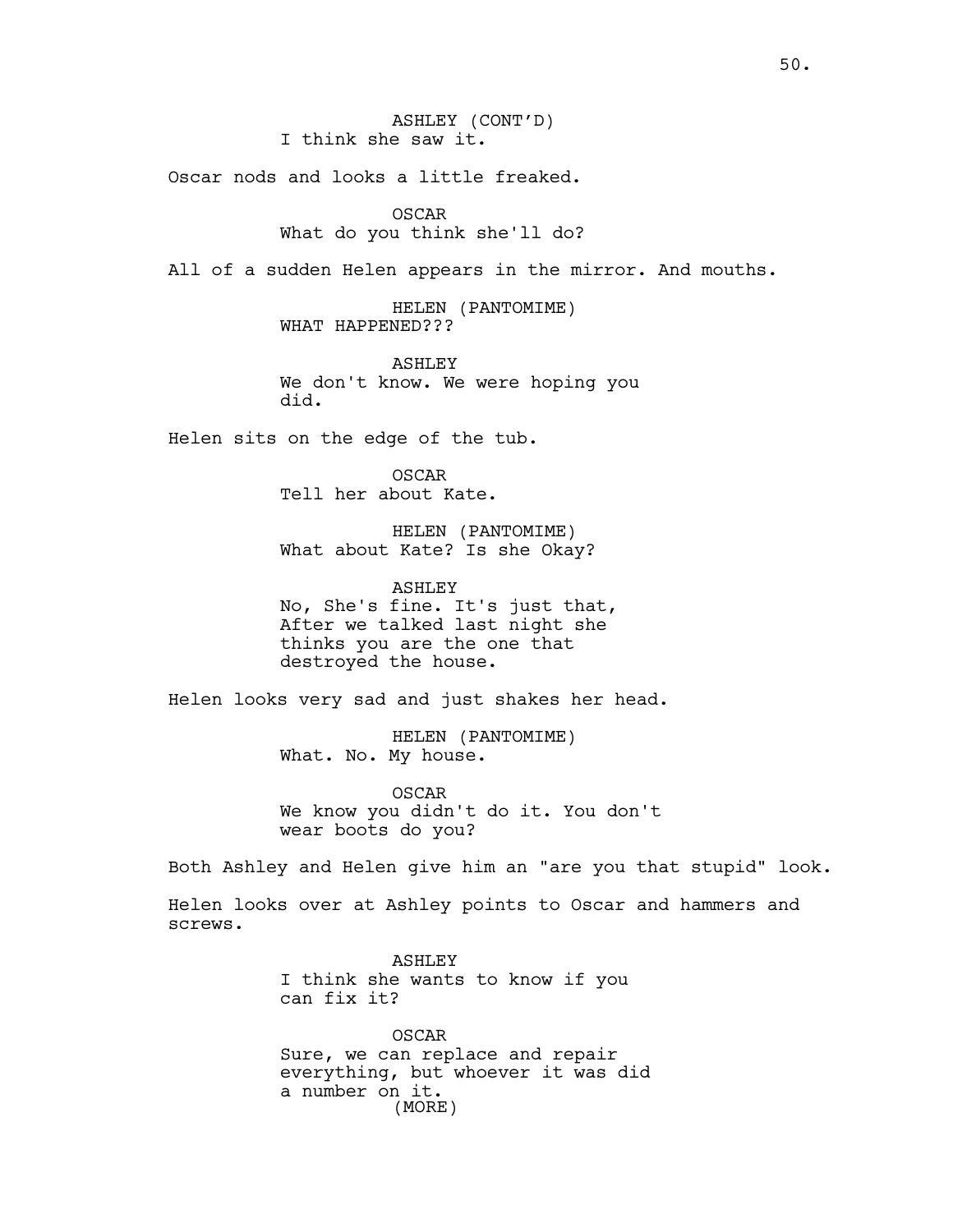# OSCAR (CONT'D)

It is going to be expensive and I think Kate was already running out of money. I had to put larger than normal deposits on everything because of the ghosts...

Oscar voice trails off.

# OSCAR (CONT'D)

Stories.

Helen looks terribly sad now thinking she was the cause of all this.

# ASHLEY

Helen, it's going to be okay.

Ashley tries to put her hand on Helens knee but it passes right through.

Helen sighs. There is nothing she can do. She looks sadly at Ashley.

All of a sudden Ashley pops her head up.

ASHLEY (CONT'D) I have an idea.

OSCAR Okay. Like french fries?

## ASHLEY

Nooo, but that's a good idea too. I have a friend Jase. He's a musician that raises money on Go Fund Me for his projects. We could start a crowd funding account and raise money to repair the damage. We could presell nights in a haunted house. A Dark and Drab night in Helens Haunted House. Heck we might make millions.

#### OSCAR

Oh I'm sure Kate is going to love that.

ASHLEY What she doesn't know won't hurt her.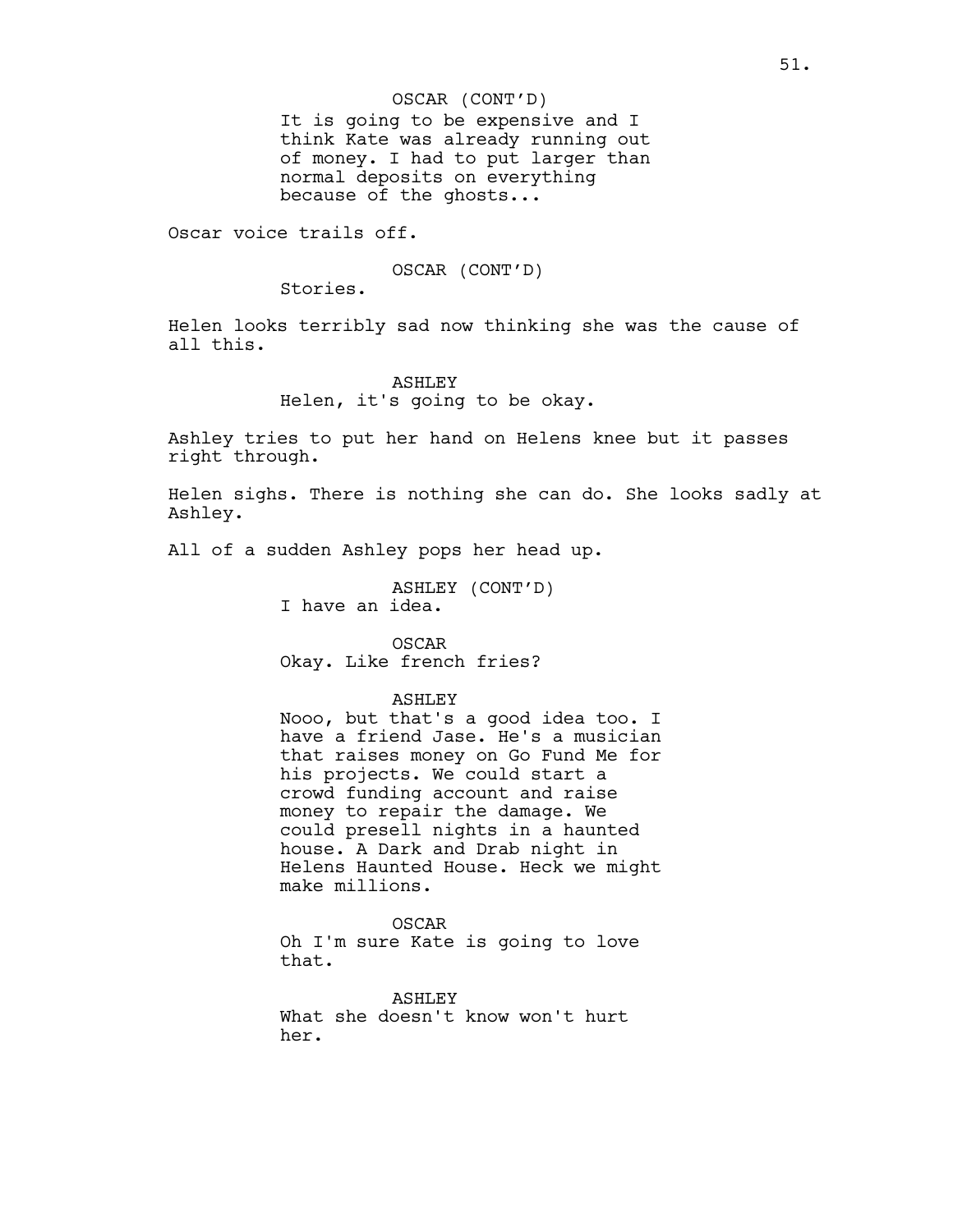OSCAR Plus you really can't do that to Helen. She is a real, well, use to be live, person.

Ashley looks at Helen and Helen holds her hands up in a creepy fashion and wiggles her fingers, Then she does a thumbs up.

> ASHLEY Oh I think she's up for it.

OSCAR Aren't you supposed to be trying to get her into the light?

Helen looks at her wrist like where a watch is supposed to be.

> ASHLEY All in good time.

INT. JASE'S APARTMENT - NIGHT

Ashley is sitting with Jace. A bearded, scenester looking fella. Jace has on a plaid shirt, jeans and sandals.

His room has a camera on a tripod and a computer. There is musical equipment all around. They are looking at a large screen and going over the movie they just made.

#### ASHLEY

Hi, this is Ashley Graves and I am raising funds for my best friend Kate Frosting. Kate is the granddaughter of Helen Drab and has just inherited her house. Her dream was to create an eco friendly environmental home and turn it into a Airbnb. Recently the property was vandalized and completely destroyed. She had not gotten insurance during the building process. What we are raising money for is to get the building back on track. But we had another problem also. You see the construction workers were having strange things happen to them and we were having to replace them constantly. They believe that the house is haunted. (MORE)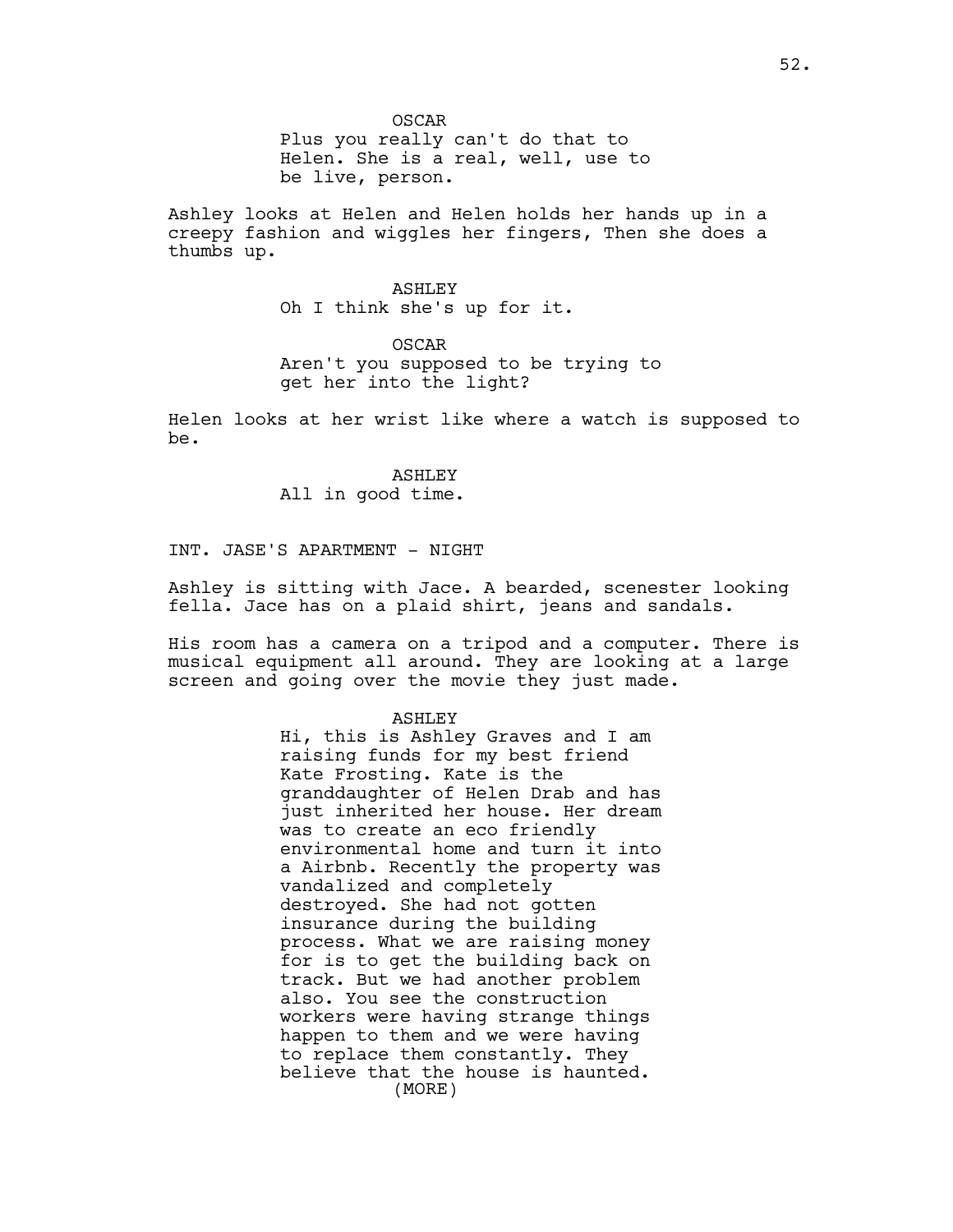# So what we are asking for is for \$20.00 you will get a tour of the finished house. For \$50.00 we will give you a opening night ticket. For \$100.00 you can stay one night in a guest bedroom. For \$500.00 you can stay six nights in a guest bedroom. For \$1000.00 you get a night in the Master Bedroom where Helen was found dead in the adjoining bathroom. For \$2500.00 you get the whole house for a day. And for \$5,000.00 you get six nights in the Master Bedroom and \$10,000 you can have the whole house for a week. See the attached calendar for the nights you are bidding on. First come first served. Of course all gifts will be appreciated and any over \$100.00 will be put on a wall by the pool. We are only keeping this live for 1 week so bid soon. So good luck on Helen's Haunted House and no refunds will be given to the scared. ASHLEY (CONT'D)

As the video plays show rooms, before and after, also news reports of Helens death interchanged with Ashleys exposition.

> JASE Okay are you happy?

# ASHLEY

I'm ecstatic.

JASE

Let me just do a couple changes on the calendar, and set a tone to your phone so you will know when ever anyone donates. Aaaaand there we go. (Beat) Your live.

ASHLEY So all we have to do now is,,,

Ding.

ASHLEY (CONT'D) Wow there's my first one.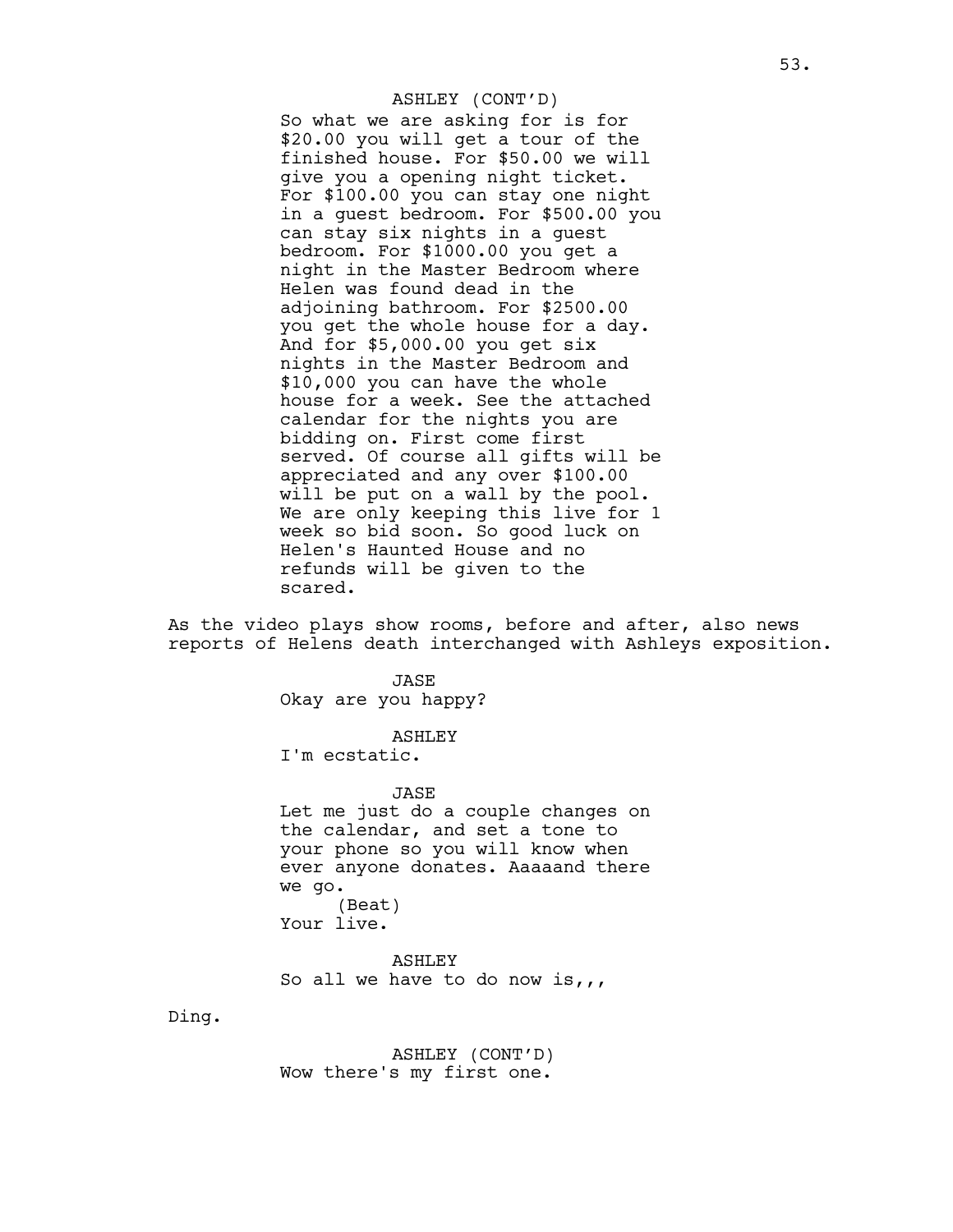**JASE** How much is it for?

Ding.

ASHLEY Wow another one.

Ding, ding.

ASHLEY (CONT'D) The first one was for \$1000.00

Ding, Ding.

ASHLEY (CONT'D) Does this happen often.

JASE Not to me it doesn't.

Ding, ding, ding, ding.

ASHLEY I'm glad she has 6 bedrooms... Can you turn off the notification?

INT. LIVING ROOM - DAY

Ashley and Oscar are sitting on a couch in the living room when Kate walks in.

There are workmen working on the walls and around the house.

KATE Hey guys. I need to apologize for the other day. I didn't mean to blow up. I was just so overwhelmed.

ASHLEY

Kate I have some...

KATE

Oscar. I have some bad news. I have to have the guys stop working. I have run out of money and...

ASHLEY Shhh, Kate I have some good news.

KATE Great cause I could use some.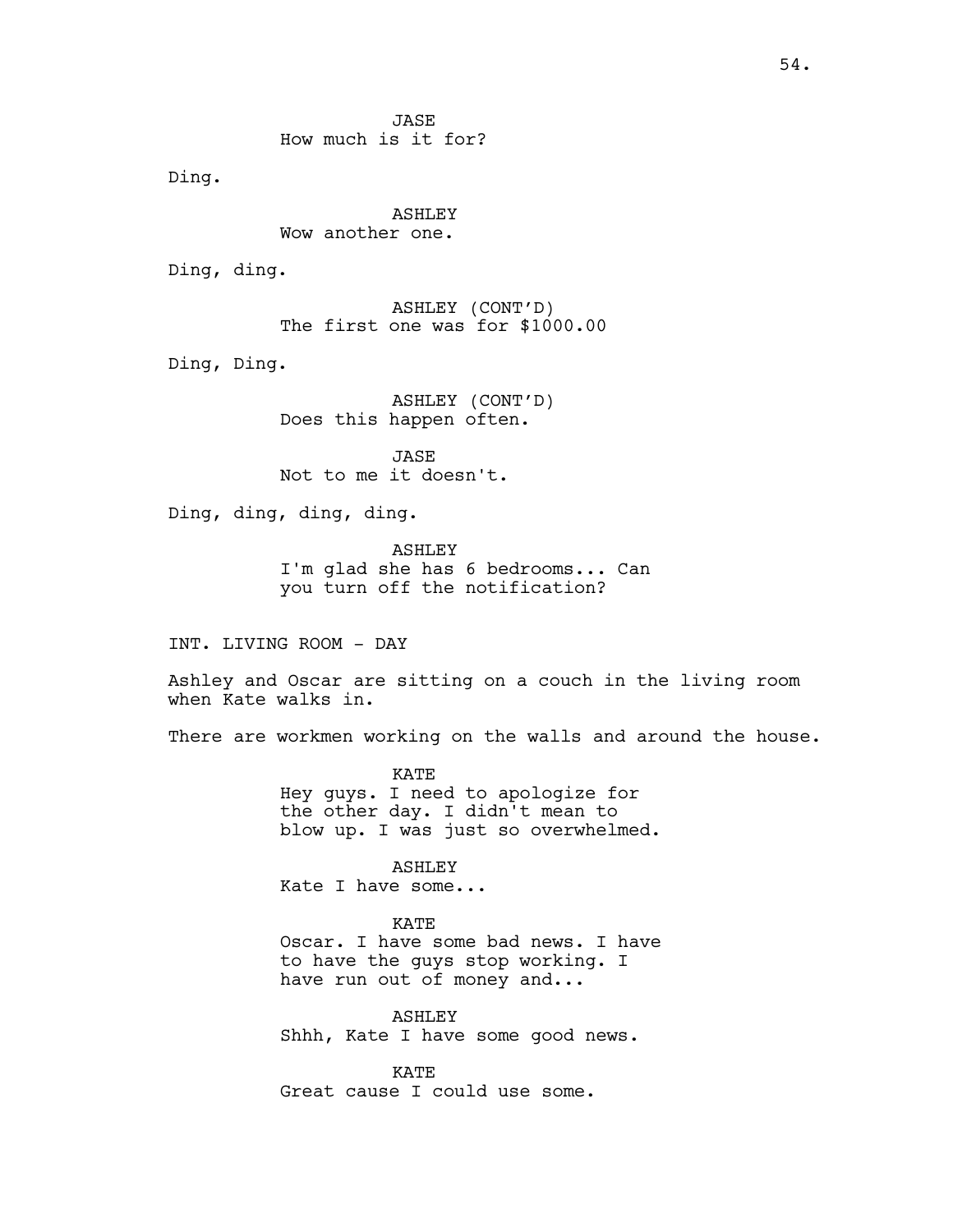ASHLEY Come on sit down for this. I have some good news,,, and some more good news,,, and some... Well, I am just full of good news.

OSCAR Yes, she is full of it.

Ashley gives Oscar a look and moves over next to Oscar and pats on the couch she has just opened up.

> KATE You two haven't become an item have you?

ASHLEY No silly. Sit down.

Oscar looks at her with a no, but would that bother you look?

KATE Okay whew, so what's all the good news.

She looks at Oscar wondering if he caught the relief in her voice.

He had.

ASHLEY First off I don't think your Grandma did all this damage.

KATE Ash, I still don't know how much I believe,,,

ASHLEY Shhhh. We found evidence. Oscar.

Oscar grabs the piece of drywall from the other side of the couch.

> OSCAR There is a footprint from a work boot on this piece of drywall we found. Who ever kicked this in wasn't a ghost.

KATE Did you tell the police about this?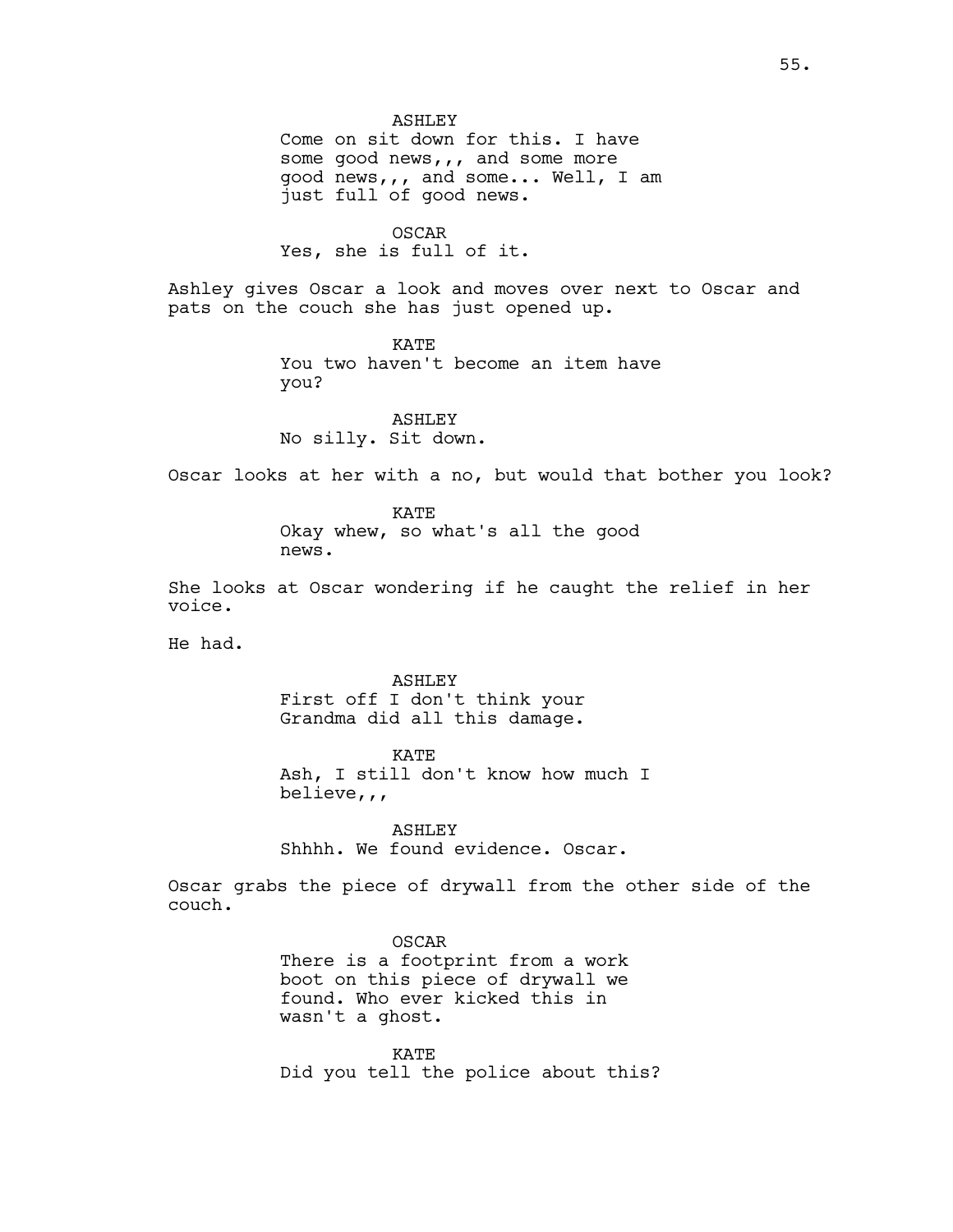# OSCAR

Yes I did. They looked for fingerprints but didn't find any. They did find some matching boot tracks in the garage in some sawdust. They came from outside. I have looked at the shoes from all the workers and it doesn't match any of theirs.

#### KATE

What about the ones that quit?

#### OSCAR

I am just not buying that someone scared away by a ghost in the middle of the day is coming back to a haunted house in the middle of the night.

KATE Good point. What about Helen?

ASHLEY I talked to her yesterday and,

KATE You did what? Without me here?

### ASHLEY

Kate, she was up in her bathroom the whole time. She heard something but thought it was workman. She flipped when she saw what had happened to her house. She loves this house and I think she loves you too.

Kate gets a hopeful look in her eyes.

# ASHLEY (CONT'D)

She looked so hurt when I told her that you thought she had done all this. It's a good thing you can't see her because it's a pretty sad thing to see an old dead grandmother ghost who thinks she's in trouble by the one relative she has that almost believes in her.

Kate sighs and gets a pouty lip.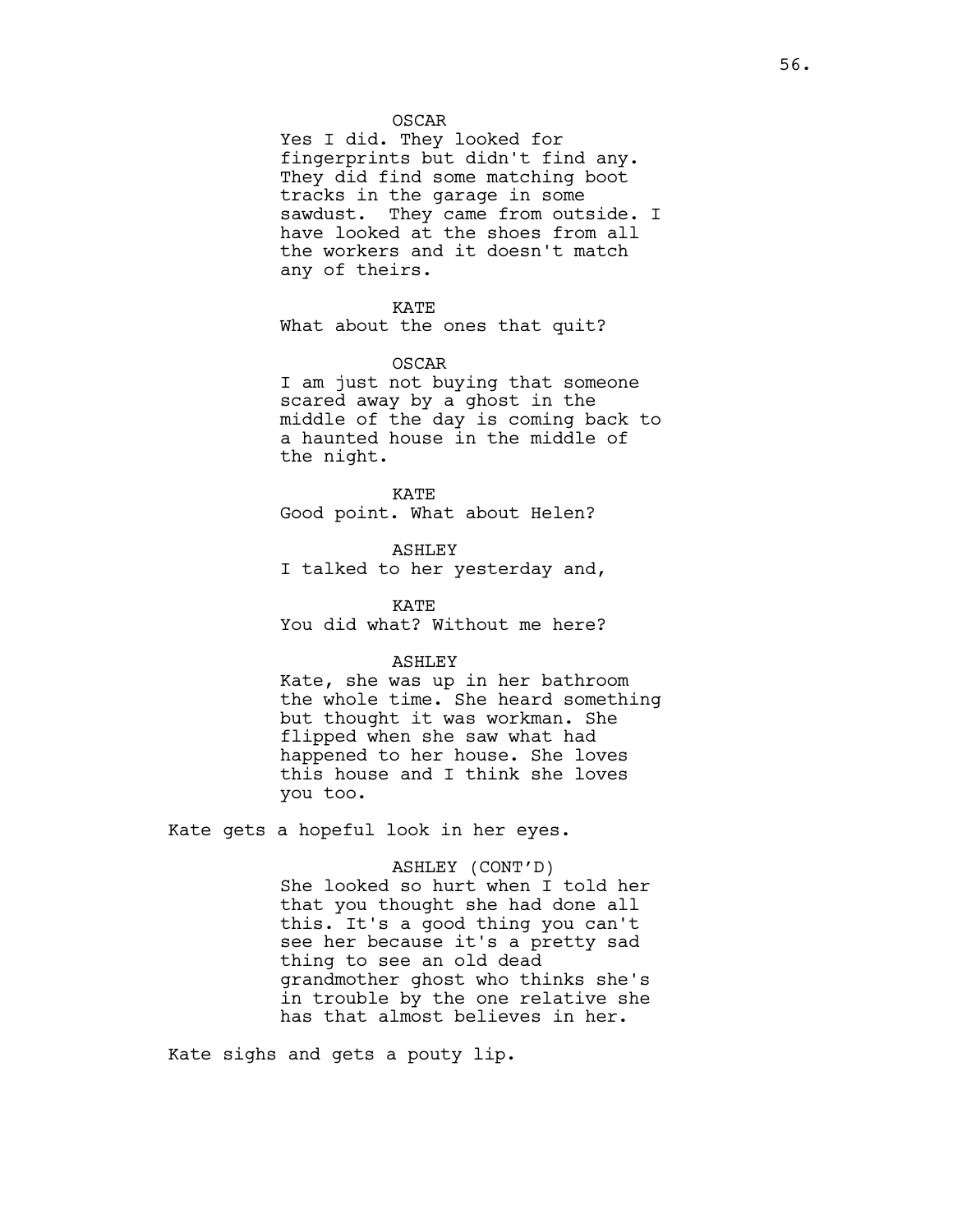KATE

Well I didn't want to hurt her feelings. Are you sure she didn't do any of this?

OSCAR Have you ever seen a ghost footprint?

KATE Wait how are you talking to her?

ASHLEY Remember when we did background in that student film for your friend Natayla? Helen is pretty good at pantomime. She must have done some background also.

Kate shakes her head at the memory.

KATE Okay, what evs. You said you had more good news?

ASHLEY Yes but why don't we trade places Oscar.

Ashley stands up and Oscar slides over not knowing what is going on but glad to be next to Kate.

KATE

Okay???

ASHLEY Remember how we planned to make this an Airbnb when your finished with the house?

KATE I don't see that happening anymore.

# ASHLEY

Well,,, I (Talking really fast) Opened a Go Fund Me account and presold a half a year and I made.

KATE (standing) YOU DID WHAT?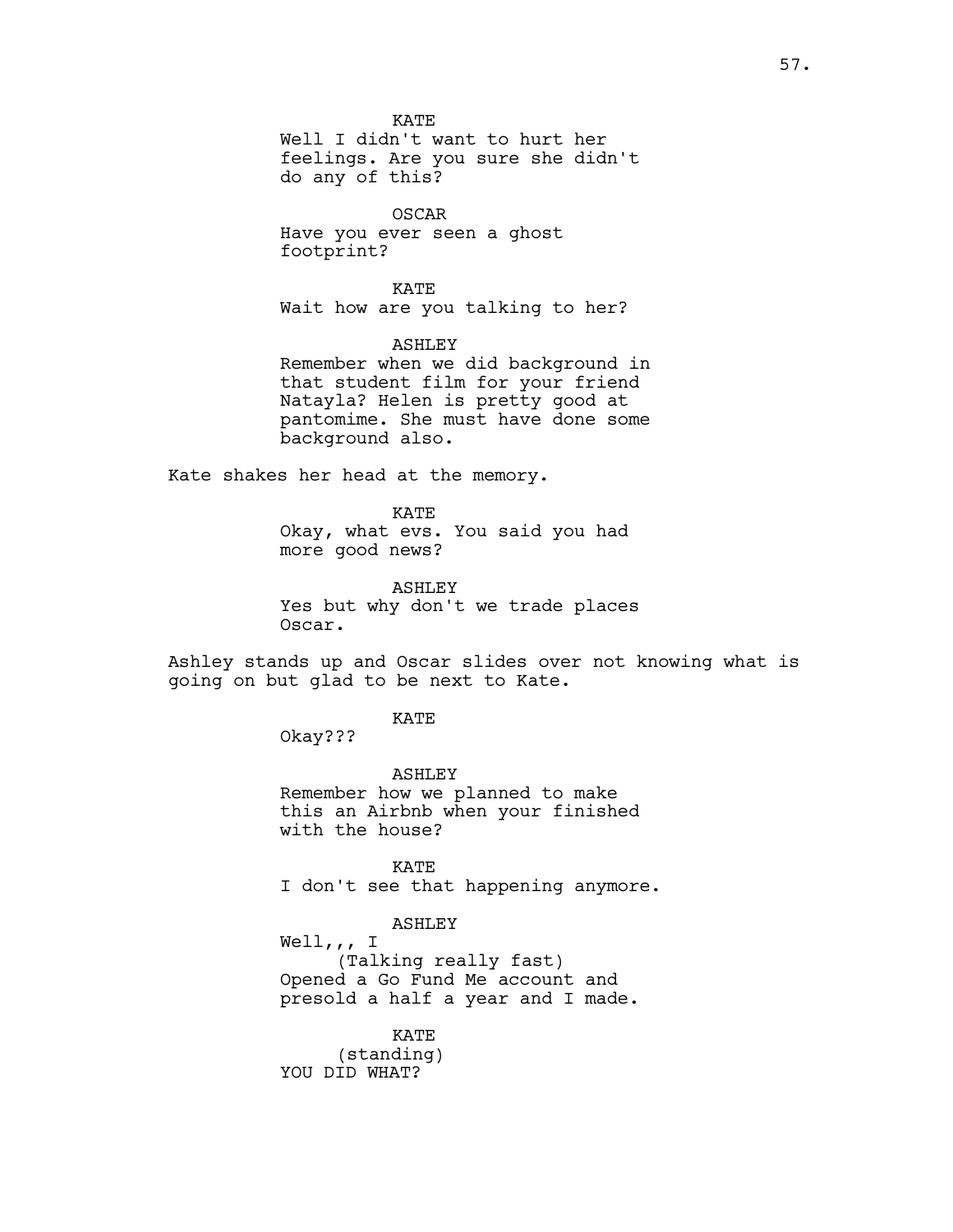ASHLEY And we made \$270,000 dollars.

KATE (Sitting back down) How much?

### ASHLEY

Two Hundred and Seventy Thousand dollars. Seems everybody wants to stay at a haunted house.

KATE Two Hundred and Seventy Thousand dollars. How mush will it take to repair the house.

OSCAR A lot less than that. Even including my raise.

KATE Oh,,, I'll give you a raise.

ASHLEY It should go pretty fast now that Helen has agreed to stop helping.

KATE Two Hundred and Seventy Thousand dollars. Wow. When is the first guest?

ASHLEY About 90 days.

KATE Well let's get back to work. Unless there is anything else.

ASHLEY Well there is one more thing.

KATE What's that?

ASHLEY

(Talking fast again) Kate you're my best friend and I love you even when you're mad at me so never get mad at me again because I love you and you're my best friend. Group hug time.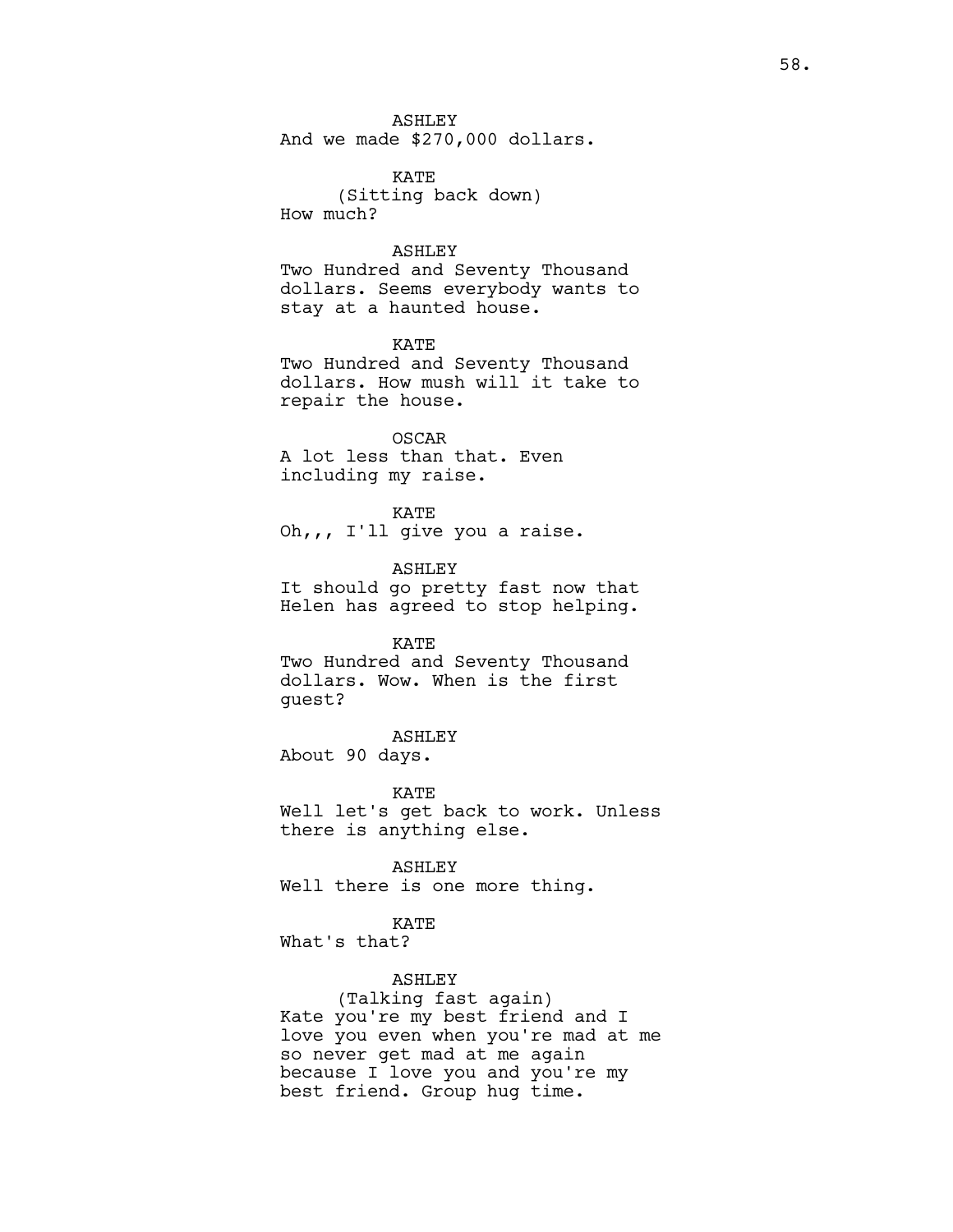# KATE

Group hug.

They all group hug. More of a dog pile on Oscar. Oscar has never had one before but enjoys it.

> KATE (CONT'D) Now can we get back to work?

The doorbell rings but it has a short in it. BUZZZzzzzsss. The door opens and in walks Greg Pollie and Dick.

Everyone gets up.

GREG I'm sorry are we disturbing something?

KATE No, no. We just were getting back to work.

**GREG** 

Back to work? I heard that the house was destroyed and I thought I would come by to see if you were alright. Maybe take you out for some cheesecake?

DICK

Cheesecake?

GREG But I see you already have your cheesecake.

He looks disapprovingly at Oscar

KATE

No thanks Greg. Oh this is Oscar my General Contractor. Oscar this is Councilman Pollie. He's the one at City Hall that has been so helpful with the permits

ASHLEY Oh and that's his Dick.

Oscar extends his hand. Greg looks at it but turns away.

GREG

So it looks like a lot of damage.

Ashley whispers to Oscar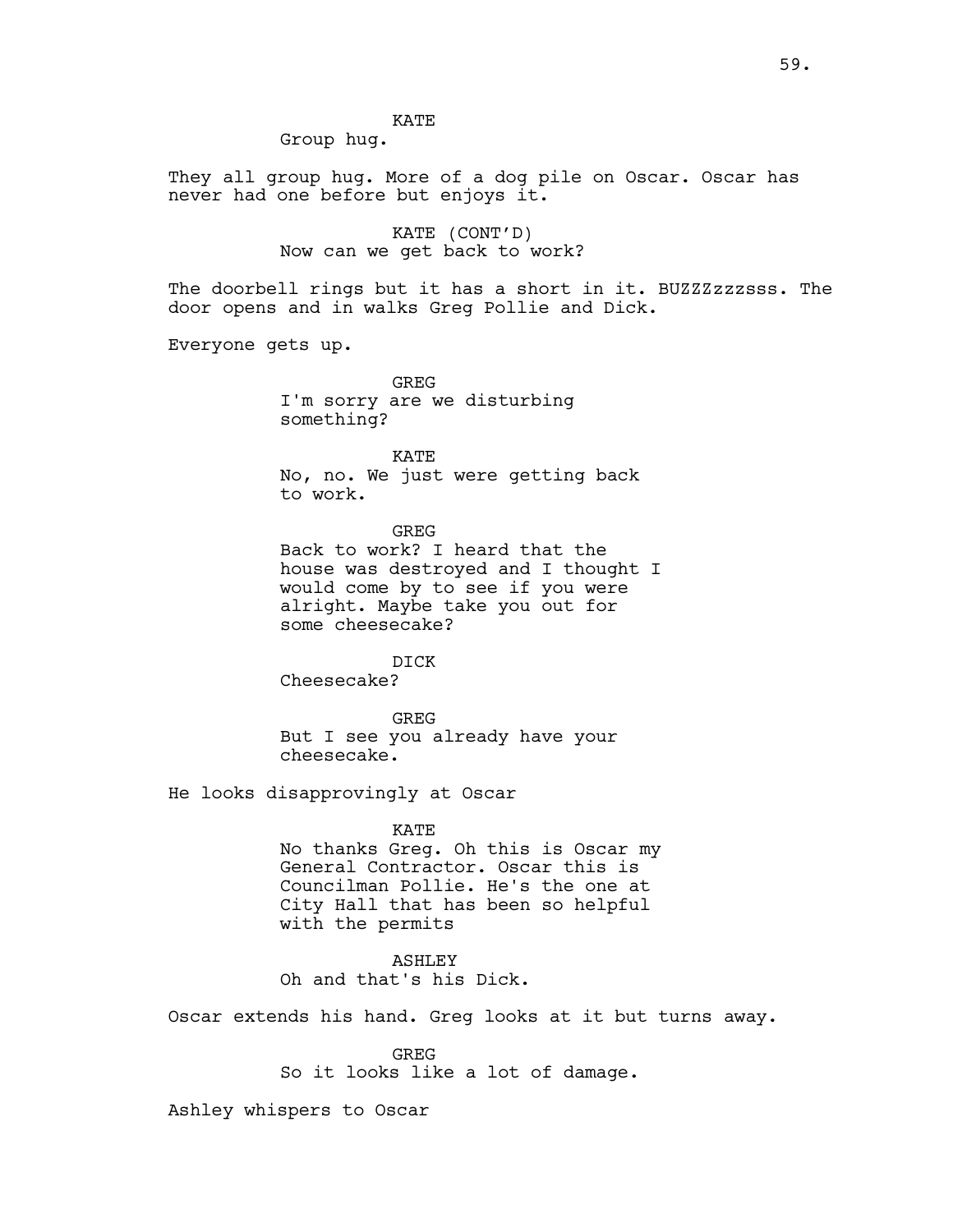ASHLEY I think they're both dicks.

KATE Yeah, it's pretty bad but I think we can repair it.

GREG

Wow that's great.

He looks at Dick

GREG (CONT'D) It looks like it will cost a bundle to repair. Did you have insurance?

KATE No, but Ash has really come through.

GREG

Really, how?

KATE She ran a crowd sourcing fund and I think it will be enough to finish the repairs.

GREG

Crowd sourcing huh? That wouldn't be the Helen Haunted House fund would it.

# ASHLEY

Maybe, Why?

## GREG

Well we have a ordinance against running a Airbnb in the city. This property isn't zoned for that and saying that a house is haunted would be, well, false advertizing. It may even be illegal.

DICK

Maybe even punishable by jail time.

ASHLEY

Well the house is haunted and,  $,$ 

KATE

Okay everyone lets just keep our heads.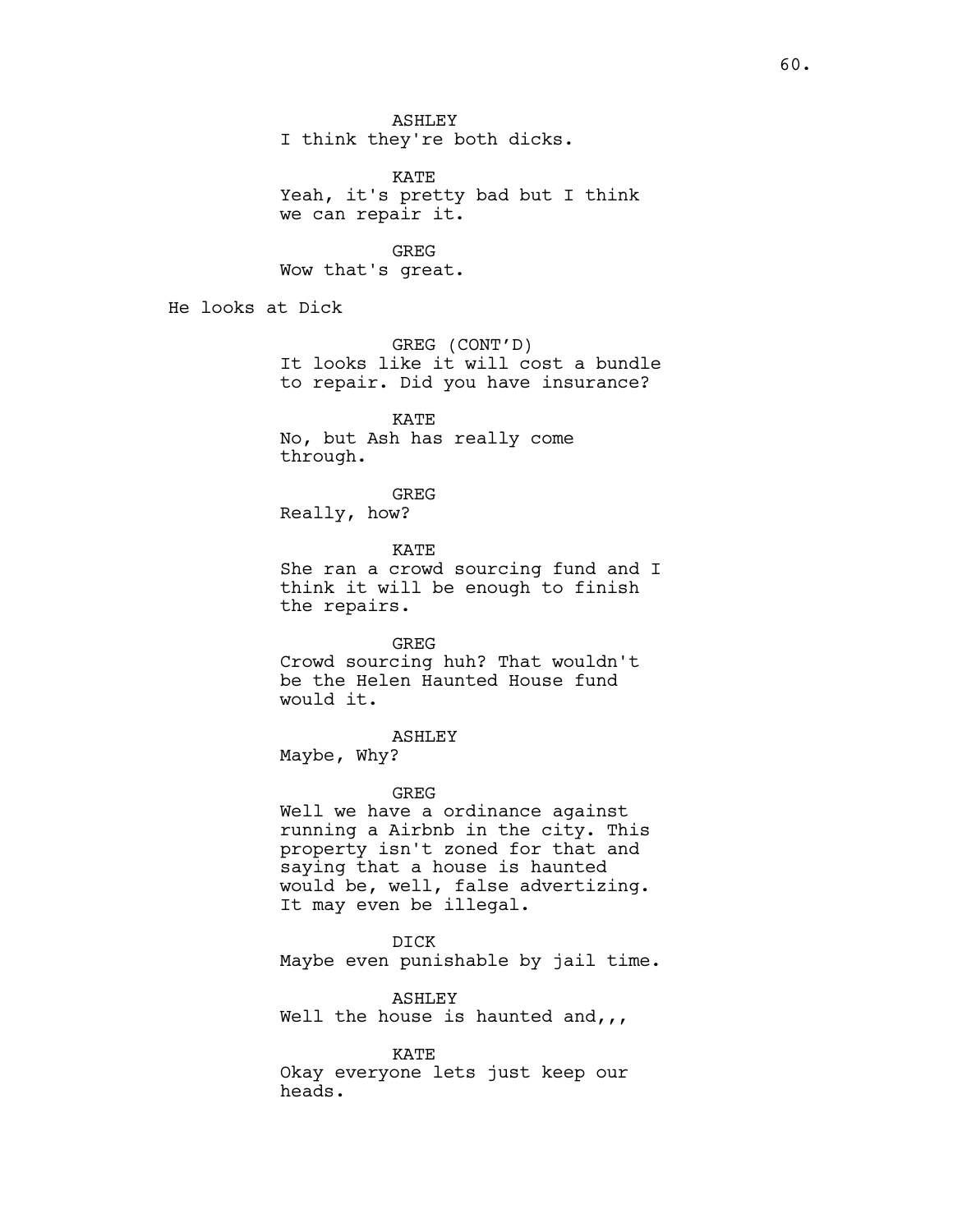ASHLEY Why don't you go and use the bathroom in the Master Bedroom. Maybe take a nice long dump.

KATE

Ash. Look Greg, I'm sure we can work something out. There has to be a way...

GREG Around the law?

DICK Well, since there are witnesses maybe we should hear her out. Let her hang herself.

KATE What are you talking about. I'm the one who was vandalized here.

**GREG** Really? No one saw who did this.

Looking at Oscar

GREG (CONT'D) Could be anyone?

OSCAR Does that include you?

Greg looks at Kate.

GREG You should have gone out for the cheesecake.

Greg moves for the door.

GREG (CONT'D)

Dick.

ASHLEY Yeah don't forget your Dick.

After they leave.

OSCAR You were right, they're both dicks.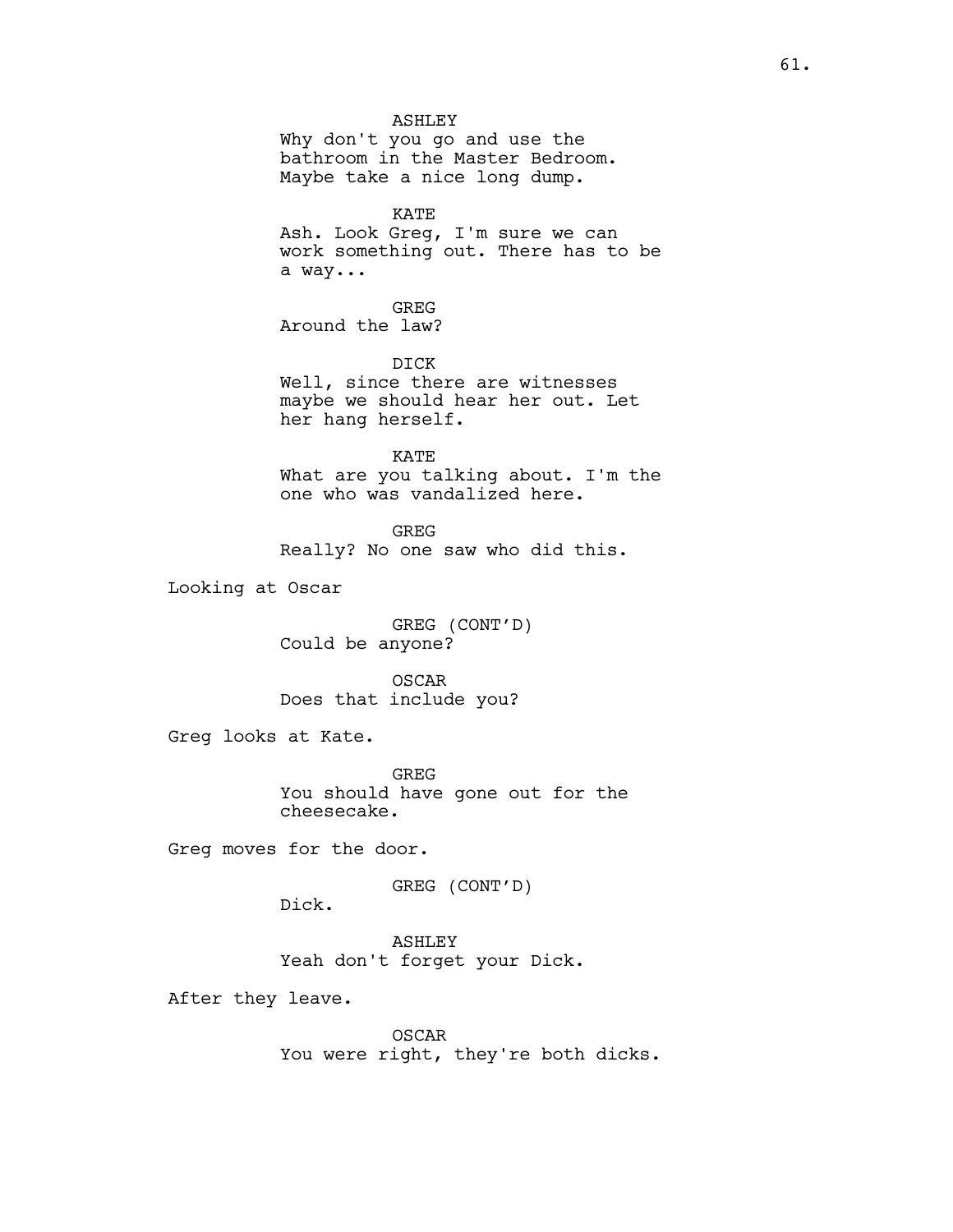KATE

Come on guys, We need to focus. I checked with zoning and we are zoned as a BnB so I figured we would be fine as an Airbnb.

OSCAR Zoning laws can be changed.

ASHLEY That's right. We just need to focus and get back to work.

Picking up her purse.

ASHLEY (CONT'D) I'll go get a frap and fries. Anyone want anything?

EXT. MANSION - CONTINUOUS

On the other side of the driveway Greg and Dick are getting into their car. They see Ashley exiting the house and getting into her car. Backing up on the lawn before she takes off.

> GREG We give them 2 weeks. Then I want you and Buster to come back and finish the job. I don't care what it takes. Every window. Every wall, Every brick. I want this place destroyed.

DICK You got it boss.

Looking up at a reflection of Helen in the window of the mansion. A curtain blows across and she is gone.

EXT. BACKYARD - DAY

Oscar and Kate stand at the back door and have assembled a large group of workman.

> OSCAR Okay everyone. We all know that a couple of days ago we had some vandalism on the property.

WORKMAN 1 Are you sure it was vandalism?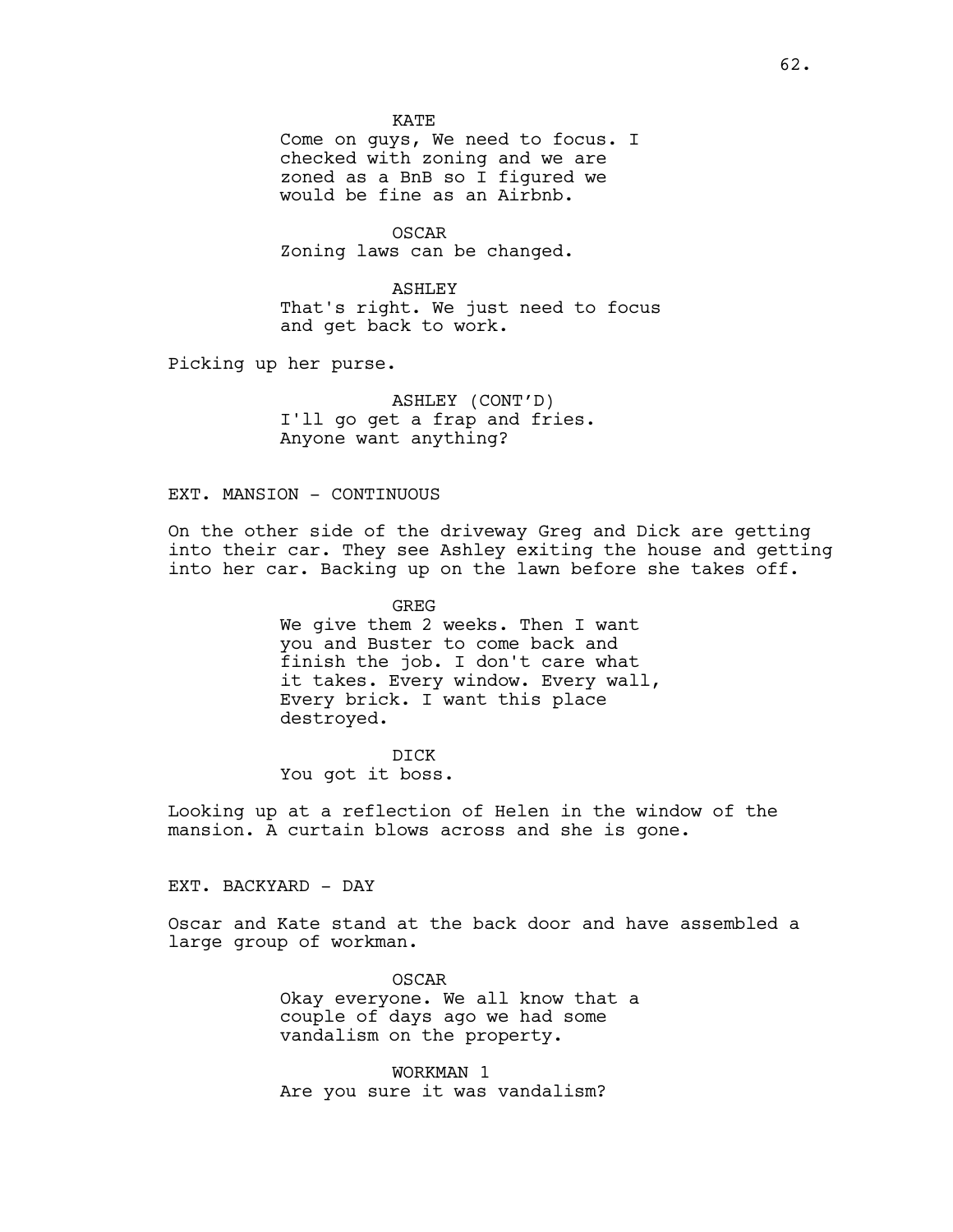WORKMAN 2 We heard it was ghosts.

KATE I can assure you there will be no trouble with ghosts.

WORKMAN 2 How can you say that?

KATE You'll have to trust me on this.

# OSCAR Guys we have a lot of work to do and a target of 8 weeks. Kate is planning a Grand opening and the day before we are having a party for the workmen and their families if we can complete. Plus there is the bonus we have discussed so let's get to work.

Track 5 plays

Cut away to the different groups working.

Vary Kate and Oscar or Kate and Ashley helping. Sometimes getting in the way.

Kate and Oscar are getting very playful with each other.

Workmen see this and smile and shake their heads.

Small paint fight.

Water fight in the backyard.

Kate puts caulk on Oscar's nose.

You also see them setting items to be used later by Helen.

Track ends.

OSCAR (CONT'D) I am going to take these to the garage. Kate could you wrap the caution tape around the stakes by the new concrete walk?

KATE No problem.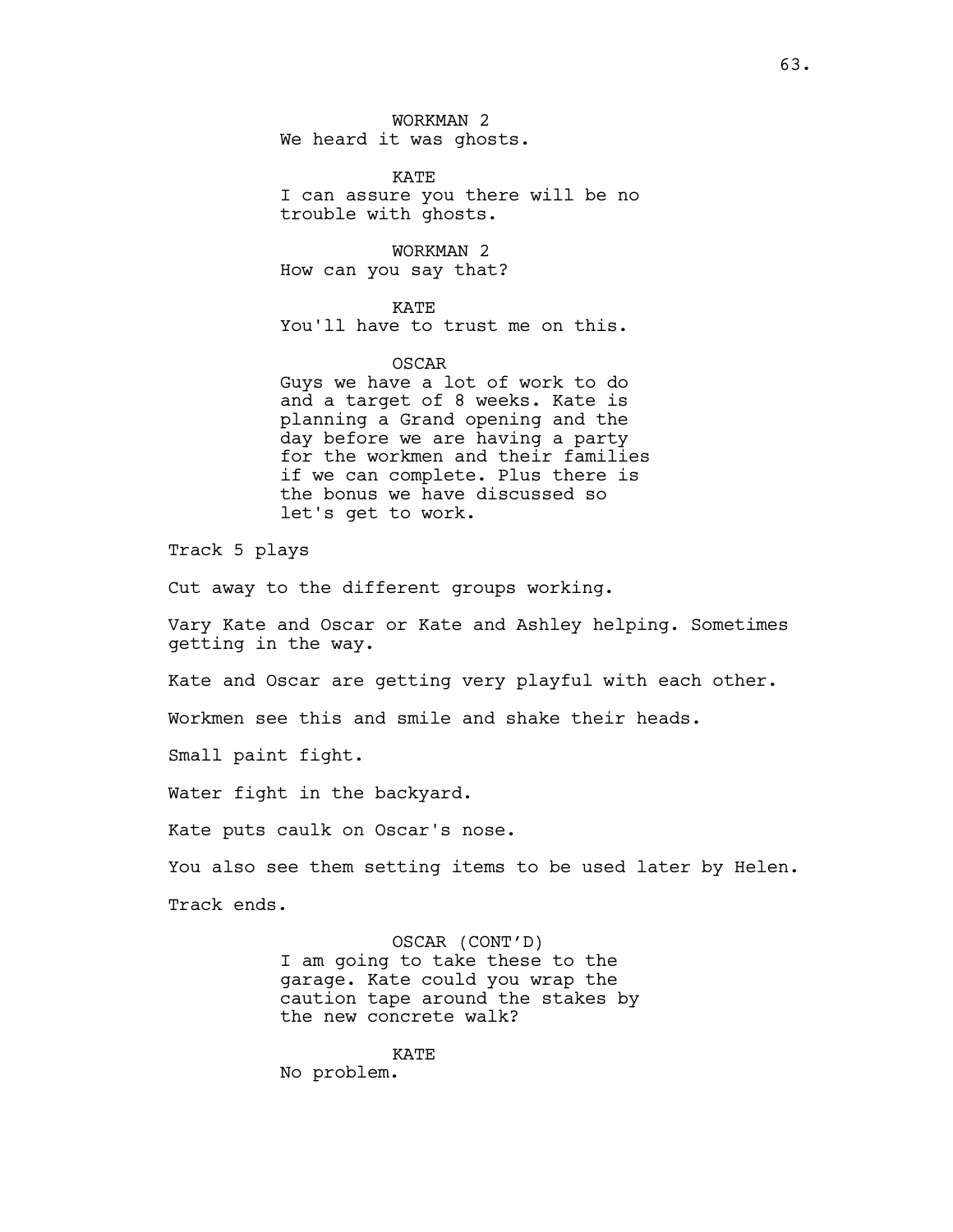Kate starts to wrap the yellow tape around four stakes in the ground around a walk way.

Oscar grabs some tools (Hard pin rake and a couple shovels and heads to the garage.

INT. MANSION - DAY

FRONT DOOR

There is a doorbell ring, but it still shorts.

BUZZzzzzssss

Kate, Ashley, and Oscar are in the living room.

Kate answers the door.

There is a mature brunette woman mid forties (Sally Fields) on the other side.

KATE

Mom?

MOM

Hi Honey.

KATE What are you doing here?

MOM

I figured that if I was ever going to see you again I would have to gut it up and come on over. After all it's not her house anymore, it's yours.

ASHLEY When was the last time you were here, Mrs. Frosting?

MOM It's been over 30 years.

KATE Come on in. Let me show you around. Mom this is Oscar the General Contractor.

MOM Hmmm, Pleased to meet you. I can see why you've spent so much time here.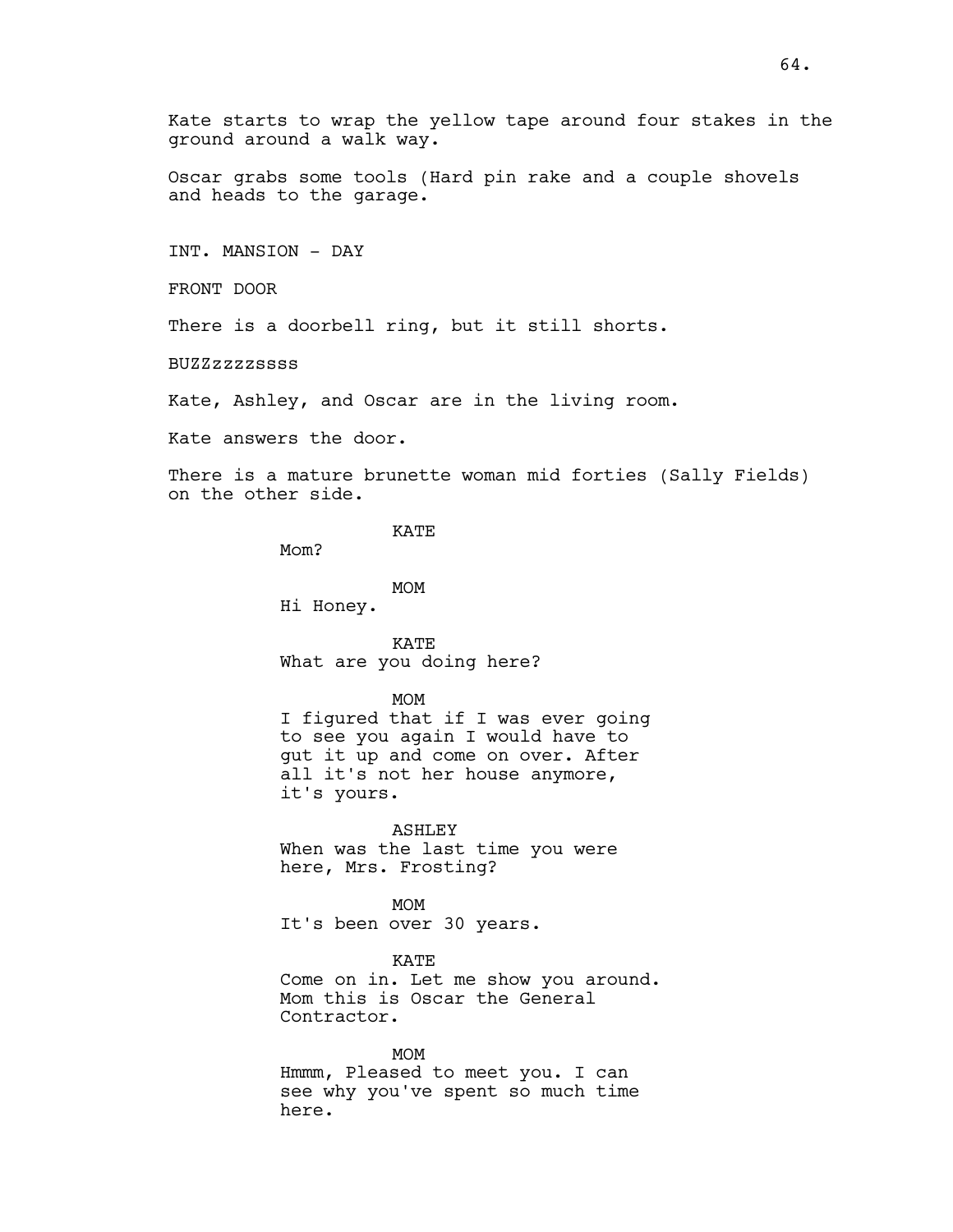KATE

Down Mom.

OSCAR

Pleased to meet you ma'am. Your daughters been a wonderful client. I'm going to finish a couple of things up and let her give you the tour.

MOM Wow, this place looks great.

ASHLEY What's great is that it only uses energy from the sun.

MOM So that crazy degree of yours has come in handy?

KATE Oscar has the same degree.

MOM

Really?

### KATE

Also all the shower and sink water goes into a storage area with rain water and waters all the gardens and lawn area. So far our water is a fraction of what it used to be.

## ASHLEY

It's in back if you want to see.

## MOM

In a minute. I want to see the changes to the house first. My room was upstairs and down the hall.

#### KATE

Lead the way.

They walk up the stairway.

Ashley looks in a hallway mirror and sees Helen looking at them.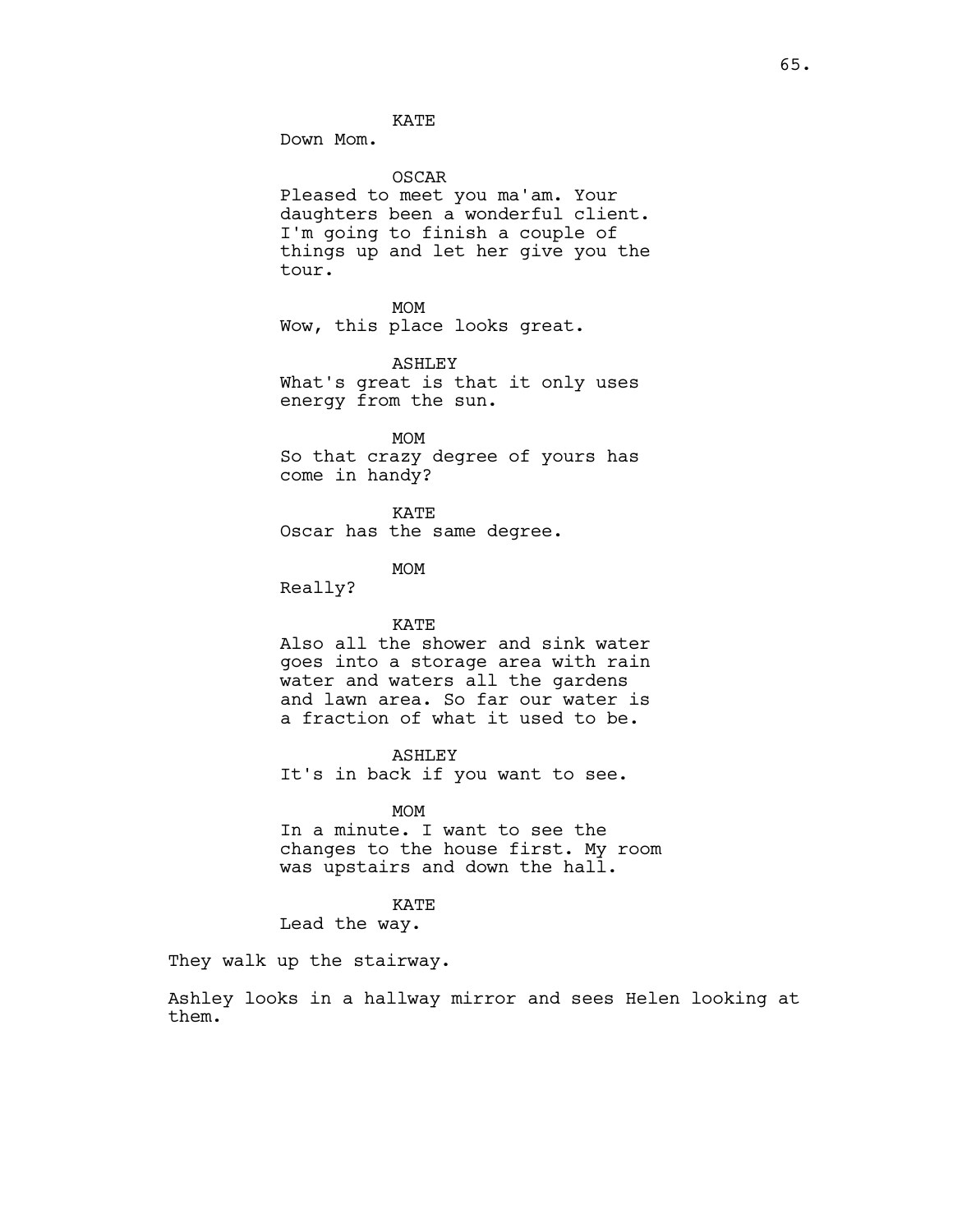INT. HALLWAY They walk down the hall and as they pass any reflective surface Ashley and the camera sees Helen. MOM Really honey this place looks great. She pauses as she walks by the room her mom lived in. Then continues down the hall. She stops by a door at the end. This was my room. She turns the knob and opens it. You see a tear in her eye and a small gasp. MOM (CONT'D) It's exactly the same. (pause) How did you do this? I mean the paint is new but everything else. Entering the room. KATE Grandma never changed anything. She kept this exactly like you left it. You see Helen in the mirror and she has an incredible look of love in her eyes. ASHLEY I think she may have expected you two to make up. Helen is nodding. KATE Mom, you have never told me what happened between you two. MOM Well it's a long and sad story. CUT TO A FLASHBACK

We see a party and there are about 20 kids having a good time.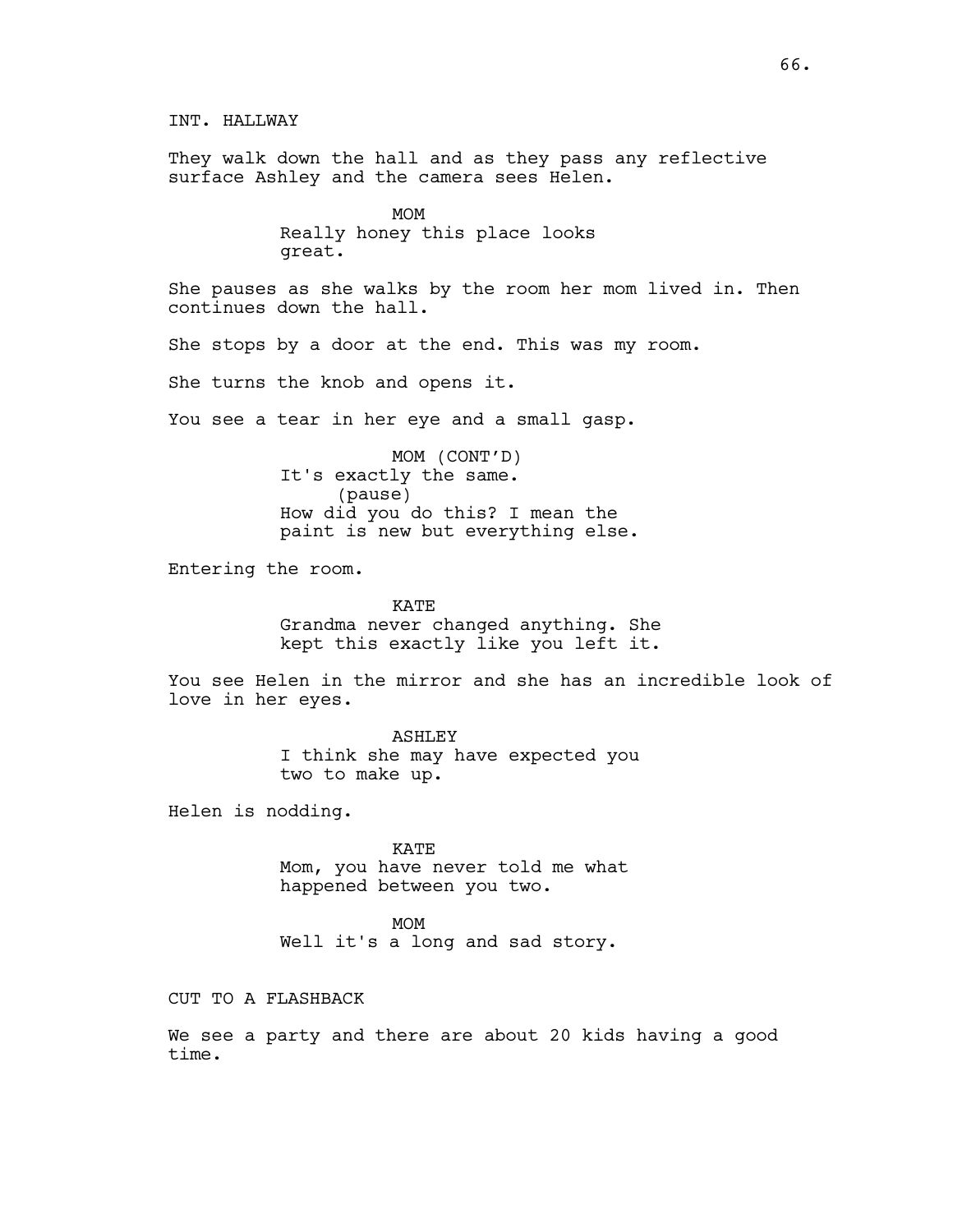MOM (O.S.) (CONT'D) Before your dad there was another boy I had a crush on. I had never brought a boy to the house before because I never knew if they wanted me of if they wanted to be around her. Anyway, I had brought this boy Steve I had a crush on to our High School Graduation Party. Mom really wanted to throw one for me so I let her.

Steve is a tall seventies looking high school guy with long red moppy hair and braces.

> MOM (O.S.) (CONT'D) Mom was nice and really trying hard to be the hostess. I thought she was really trying over hard to be the perfect hostess.

You see Helen and a young Maria filling trays, serving and cleaning up.

> MOM (OS) (CONT'D) All of a sudden I noticed that they weren't around anymore. So I went to look for them.

You see young Mom open Helens room and discovers Steve and Helen in an embrace.

> MOM (O.S.) (CONT'D) I found them in her room. I blew up and ran out of the house. I got into my car and never talked to either of them again. We were both going to different colleges. He on the East Coast and I up North. I stayed either on campus or with your Grandpa. I met your Father in college and didn't talk to Steve again.

See young Mom running out of the house and driving exactly out of the driveway.

Show hippy college campus and young Mom with a typical douch bag, preppy type of guy who will become Kates Dad.

Cut to the Funeral Home. A large group of people are gathered outside in black. A nice looking successful man approaches Mom and starts to talk.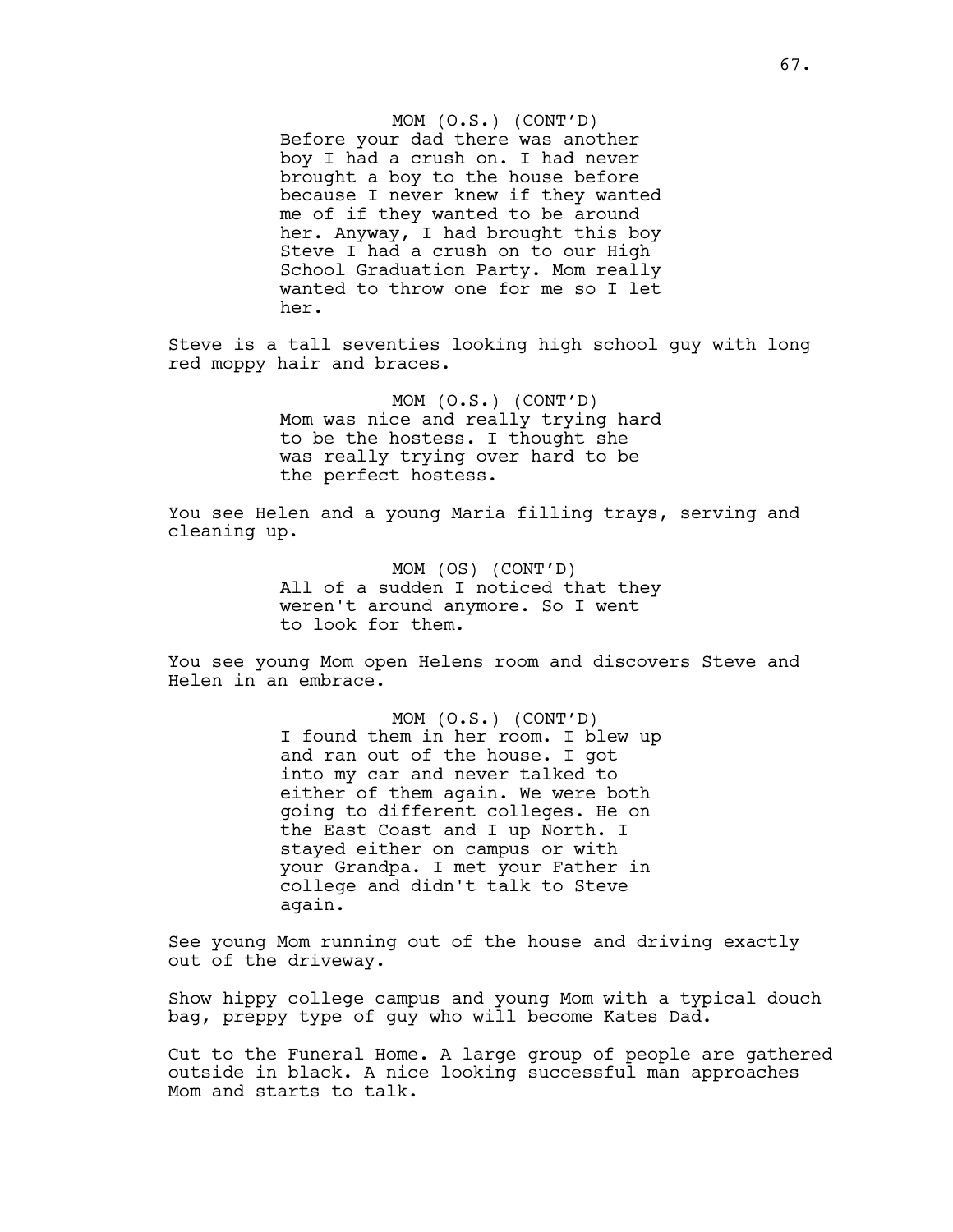MOM (O.S.) (CONT'D) Until the funeral. Steve came to it. I didn't want to talk to him. I was still so hurt. He explained that he had taken mom upstairs and showed her a ring. He wanted to know if she would approve him asking for my hand in marriage before we went to college. It was my engagement ring. I had walked in as mom was saying yes.

Show Steve talking to Helen and Helen jumping up and hugging Steve when young Mom opens the door.

Mom runs out and Steve and Helen try to catch her.

They are blocked by all the kids wanting to know what had happened.

They couldn't catch her and stood at the doorway and watched her drive away.

CUT BACK TO ROOM

MOM (CONT'D) I had never known. I met your dad at school. We lived up North. I never opened any of her cards or letters. I never tried to call her.

KATE

Oh, Mom.

MOM

So twenty years ago I found out that I had been carrying all this anger around for nothing. If I had just not been so hard headed so many things would have been different. If I had just...

ASHLEY

Maybe that's the reason she hasn't left.

MOM What? Who hasn't left?

KATE Mom, you may want to sit down.

Mom sits on her old bed.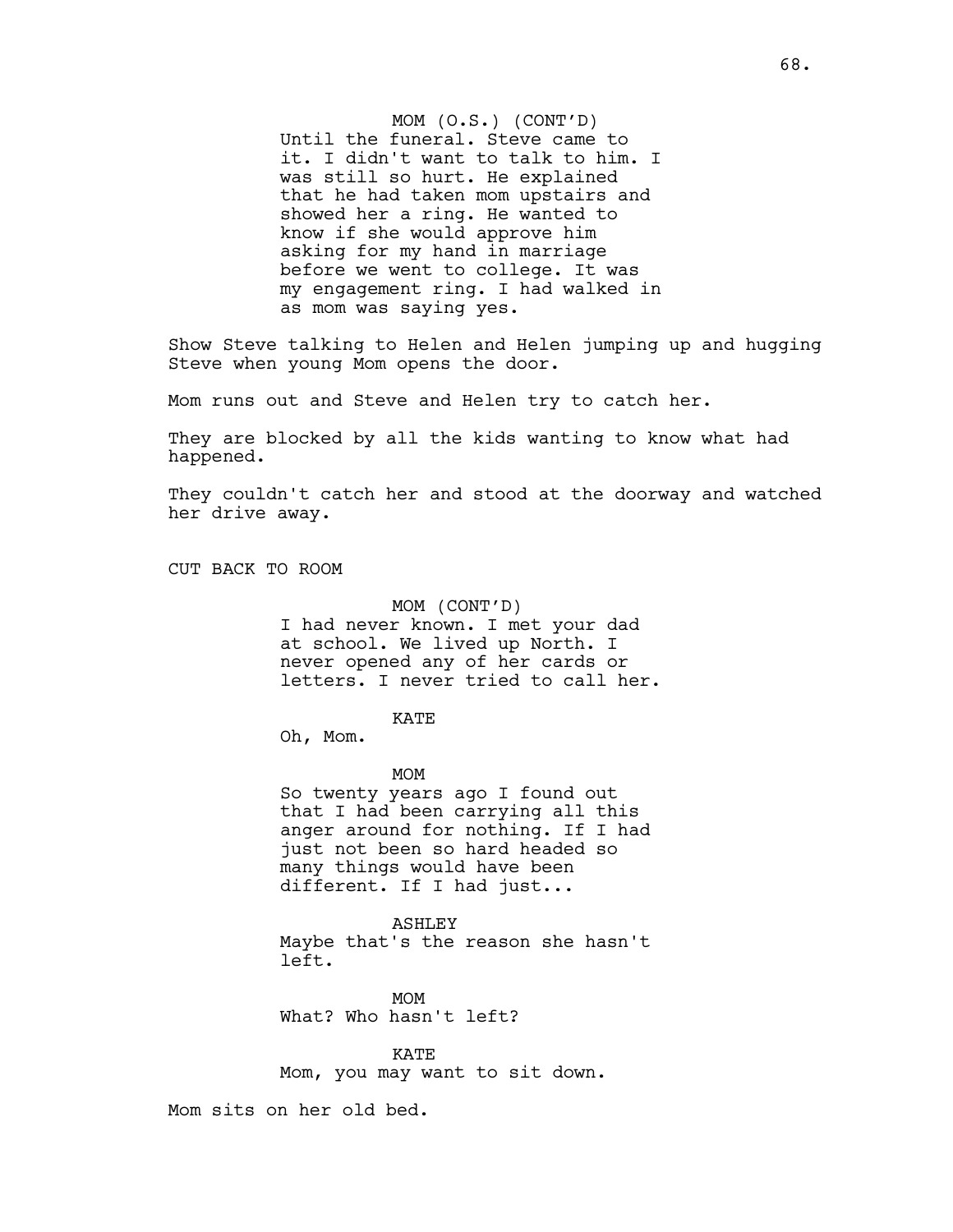MOM

Why?

KATE Some strange things have been happening here and,,, Ashley may be able to see her. MOM See who? Kate and Ashley look at each other and take a deep breath. MOM (CONT'D) See WHO??? KATE Grandma. MOM

> No honey. Your Grandmother is dead. I was at her funeral.

ASHLEY No, Mrs. Frosting. She is still here well her spirit is and I can see her in reflections.

MOM That's ridiculous. Is she here now?

ASHLEY Yes, and she looks sad.

Helen has a super pouty look on her face. With a super big puffed lip.

> ASHLEY (CONT'D) She looks over the top sad. Kind of clown faced sad really.

> > MOM

What?

Helen drops her head and her eyes droop.

ASHLEY No, I think she is really, really sad. MOM Kate, you can't believe that...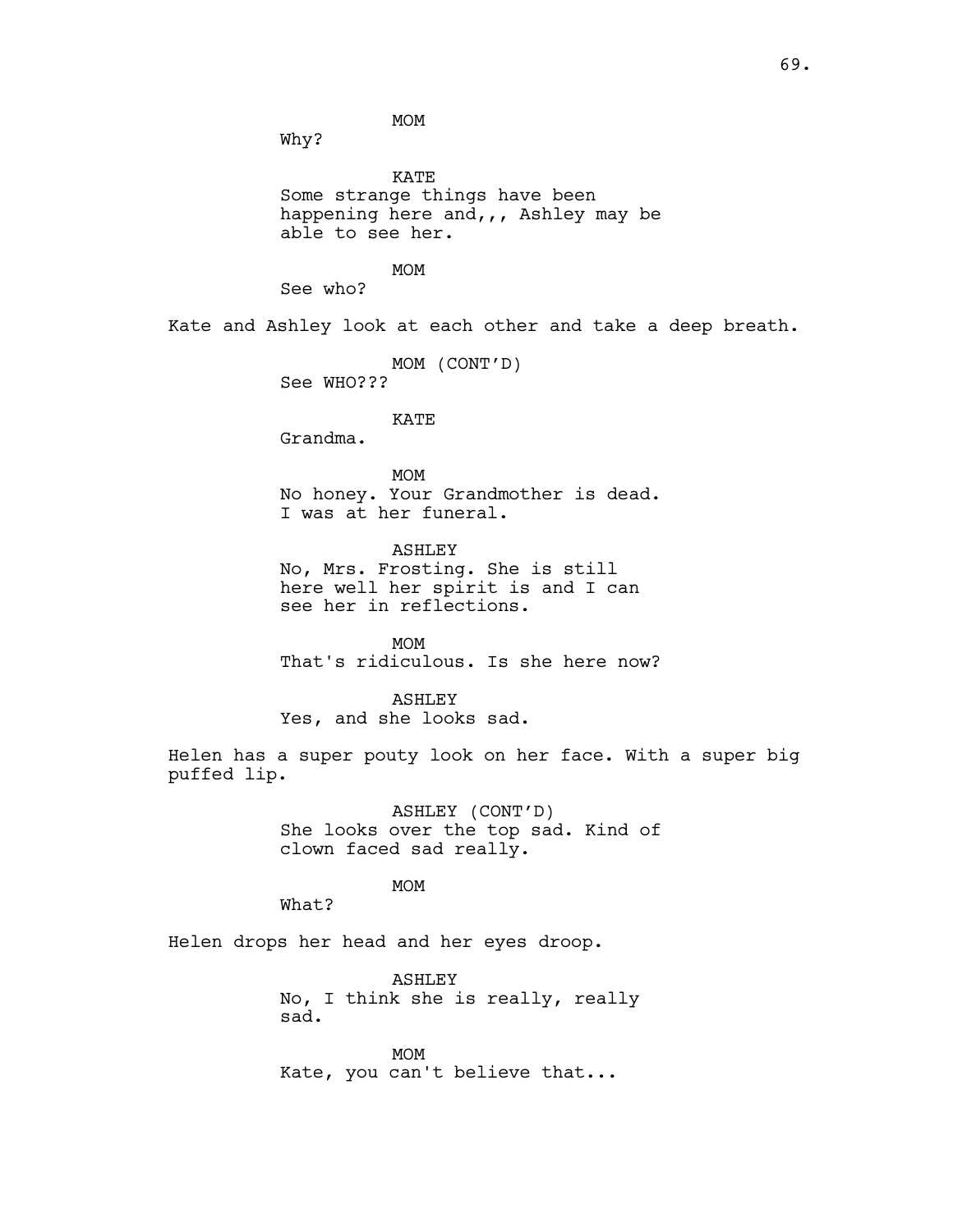KATE I know it sounds crazy mom, but I am really beginning to believe that she may be still here.

MOM Okay, Prove it.

Helen's reflection and both girls say at the same time.

KATE

ASHLEY

How?

MOM I had a favorite book. I had your Grandma read it to me about a million times when I was a little girl. What was it?

Ashley looks at Helen who points to a small bookshelf above a little desk.

How?

MOM (CONT'D) I was so mad at her I never bought it or read it to you.

Ashley walks to the shelf and look at the glass on the desk.

There she sees Helen hopping like a bunny and making a wiggley nose.

Ashley looks at the bookshelf and pulls out the only book about rabbits.

ASHLEY

Was it,

She turns quickly.

ASHLEY (CONT'D) Peter Rabbit?

MOM (Slowly and cautiously) That was a lucky guess.

Ashley looks in the big mirror and sees Helen hopping and making a wiggley nose.

Helen looks at Ashley and hops and wiggles bigger.

Ashley begins to hop slowly and looks at Mom and wiggles her nose.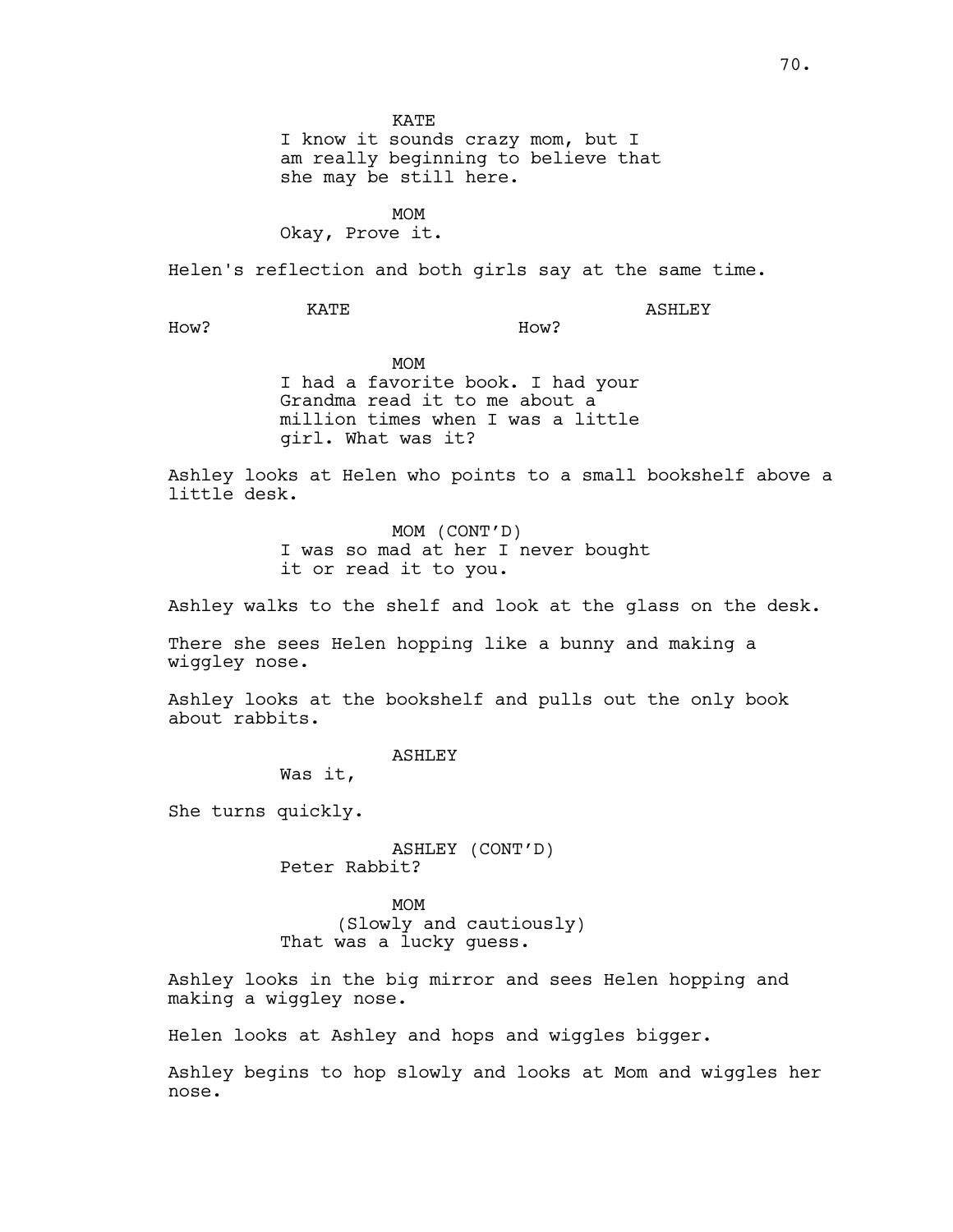MOM (CONT'D) Oh my God, Oh my God, Oh my God.

She is freaked out and backs on the bed and grabs and hugs a pillow.

> KATE Mom, are you okay?

MOM That's what she used to do when I was a little girl to make me laugh when I was sad. She use to hop around the room and make a wiggly nose.

KATE Um Mom, look at the pillow you grabbed.

Mom turns the pillow around and screams.

MOM

Aaauauuuugggg.

On it is embroidered a small bunny and the words "Hi Honey"

Mom throws it across the room.

MOM (CONT'D) Are you kidding me. Is this some kind of joke.

KATE No joke mom. I am still having trouble with it.

ASHLEY It may be the reason she hasn't gone into the light? It may be an unresolved issue.

Ashley looks into the mirror and sees Helen shaking her head with a "I don't think so" look.

> ASHLEY (CONT'D) (Into mirror and to Helen) Maybe?

Helen still shaking her head.

MOM You mean you see her. Like now.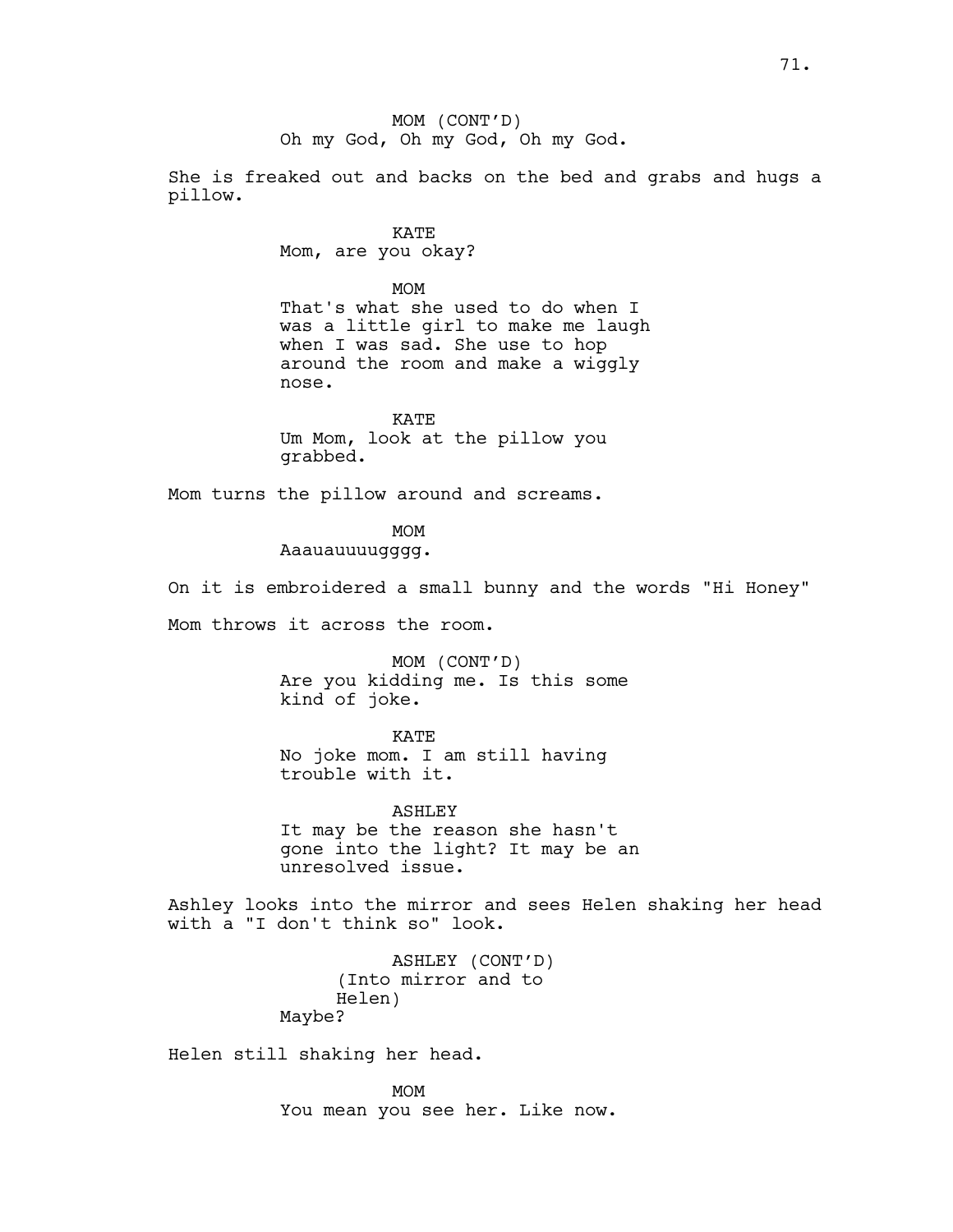ASHLEY Is there anything you want to say to her? MOM

Can you tell her I am sorry. Sorry for all the time we lost. Sorry for not seeing her Granddaughter become such a wonderful woman. Sorry for being so stupid and cold hearted.

Mom Begins to cry.

Ashley looks in the mirror and Helen has such a look of forgiveness and peace on her face.

#### ASHLEY

Hey Mrs. Frosting why don't you stay here and tell her yourself. Come on Kate lets leave them alone.

KATE Are you going to be okay mom?

Kate picks the pillow off the floor and puts it back on the bed.

Mom picks it up and hugs it.

MOM You mean she is really here?

Ashley nods slowly.

MOM (CONT'D) Oh Mom, I have so much I want to tell you.

She is really crying now.

Ashley and Kate exit the room and shut the door behind them.

INT. HALLWAY

KATE Maybe this is what my Grandma needed to cross into the light?

ASHLEY Yeah, I'm thinking she is not going anywhere. Anytime soon.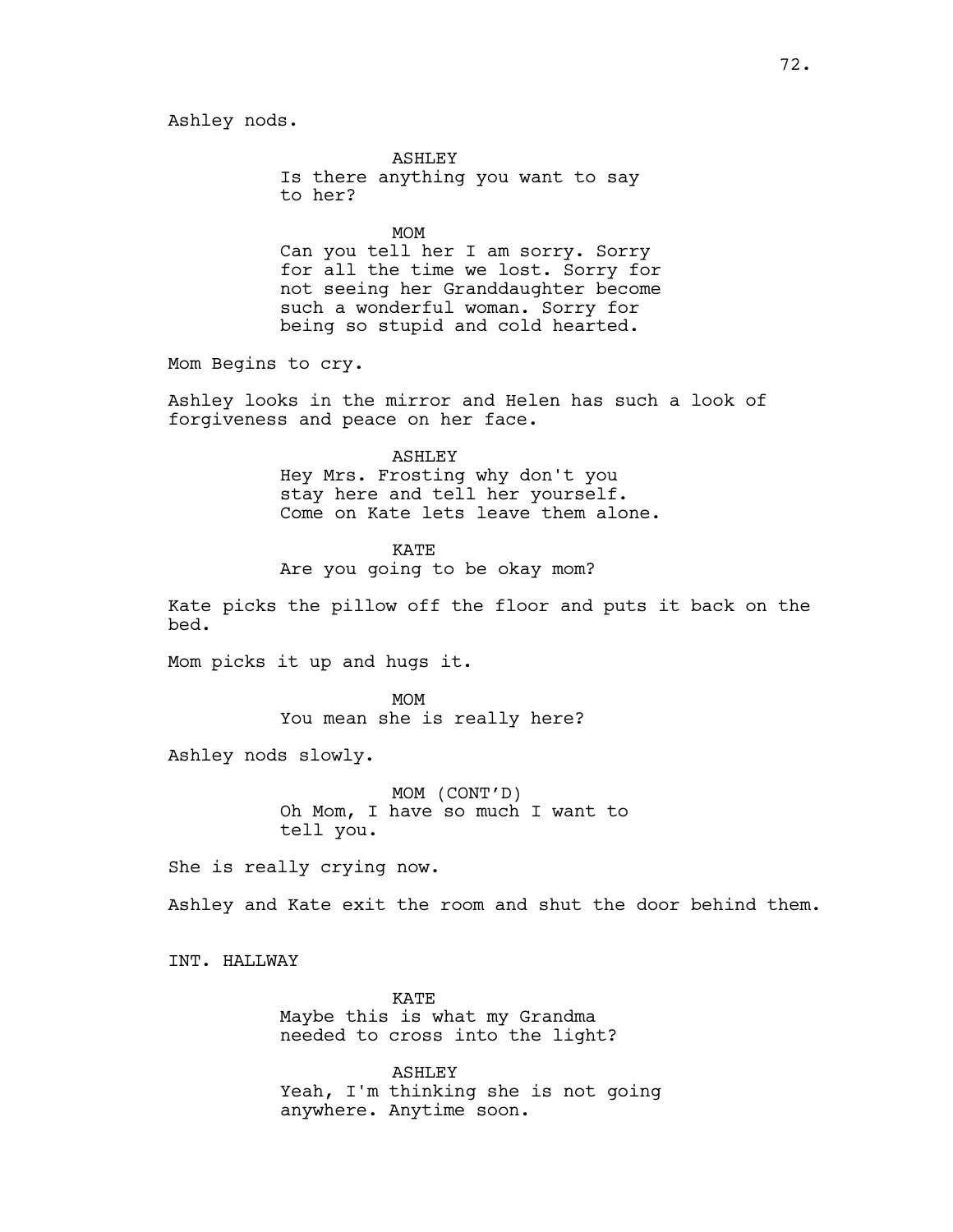KATE Good. Its kind of nice having her around.

ASHLEY What? Next thing you know I'll have you excepting Jesus and joining a Bible Study.

KATE Okay one thing at a time.

The both look at each other and say.

KATE (CONT'D) Babysteps. ASHLEY Babysteps.

They both laugh and head down the hall.

INT. KITCHEN

Oscar is screwing the plates onto a light switch when Kate and Ashley walk in.

> OSCAR Hey, where's your mom?

KATE She's upstairs talking to Grandma.

Oscar stops and has a look of unbelief.

OSCAR

What?

KATE It's a long story.

Ashley opens the refrigerator and looks in.

ASHLEY Hey, Aren't you guys having a party tomorrow?

OSCAR It's for the workmen and their families. I thought it would be nice.

ASHLEY Well. You're seriously short on food.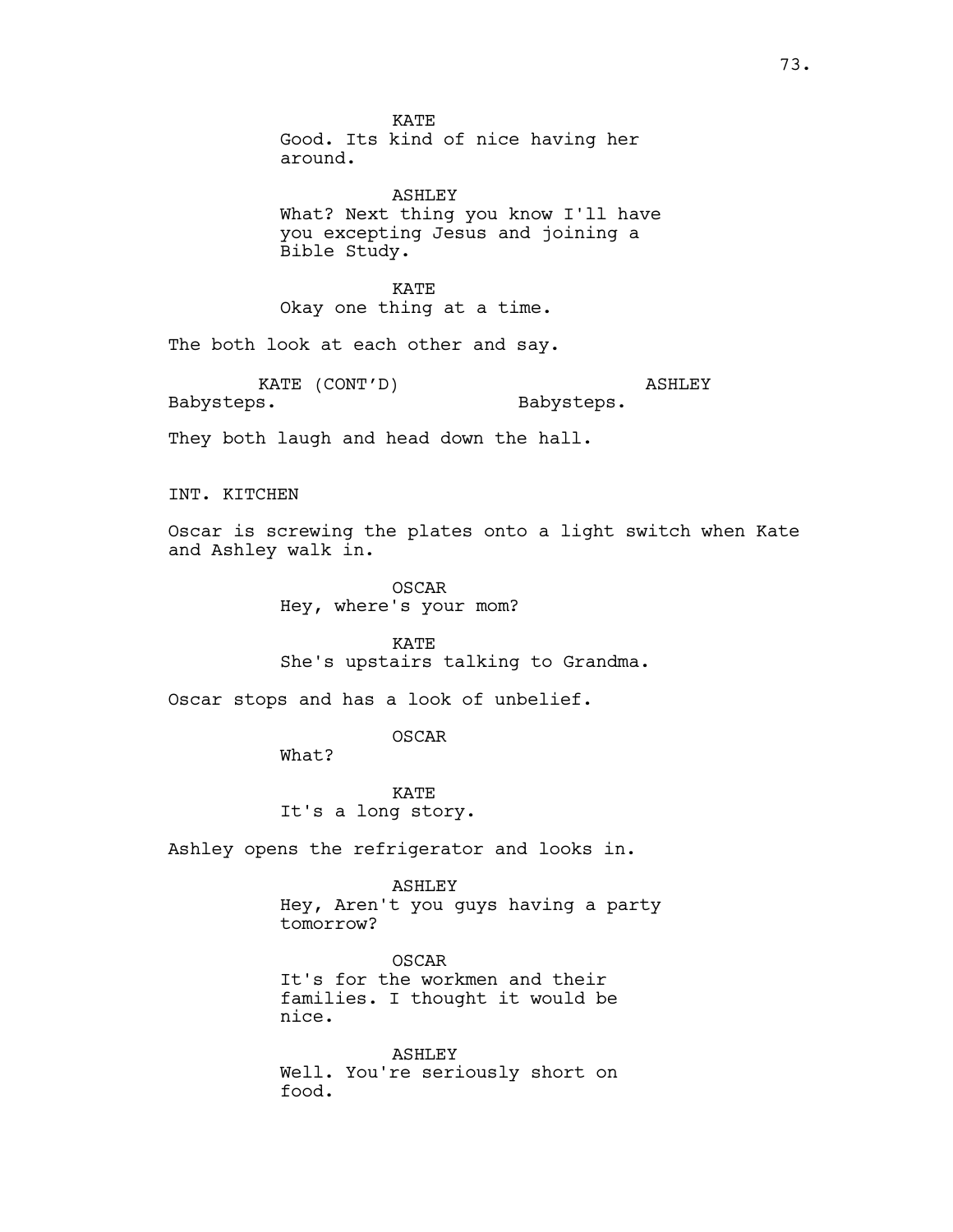OSCAR It's supposed to be a pot luck.

Kate looks at Ashley.

KATE We should get something, a few things. We could head over to the store?

OSCAR Maybe we could send Ashley by herself. I've been wondering,

Oscar stands up and tucks his shirt in and brushes himself off.

Ashley stands in the refrigerator. Putting her elbow on the door and head on her fist, watches what's about to happen.

> OSCAR (CONT'D) Well we've been working together for a few months now, and well, we are almost done, and well, I was wondering  $if,$ ,

Now Kate is interested and brightens up with a small smile.

OSCAR (CONT'D) And um, there's a new Italian restaurant that opened up near here, and well, We might not get another chance.

KATE Another chance to what?

OSCAR

Well...

Oscar takes a deep breath.

OSCAR (CONT'D) Miss Kate. Would you do me the honor of accompanying me to dinner this evening?

Kate looks at Ashley who has a big toothy shit eating grin on her face.

> KATE Now would this be a, date? Like an official date?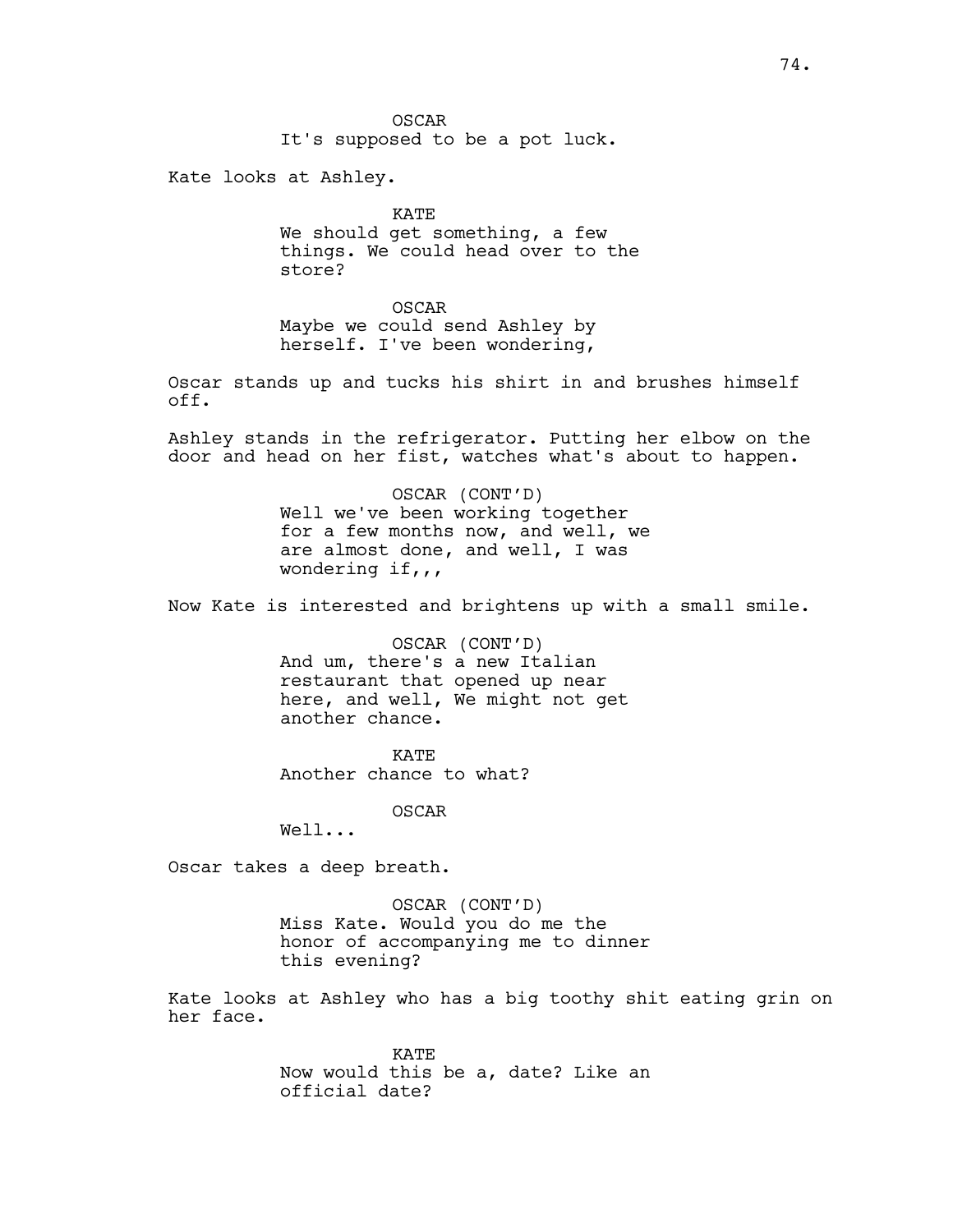OSCAR Yes, this would be an official date... (Pause) Unless you don't want a date then I guess we could talk about counter tops and shrubbery.

KATE No, we don't have to talk about shrubbery. I would like an official date. In fact (breathe) I would really like an official date.

She realized there may have been a little too much emphasis.

OSCAR Then an official date it is.

ASHLEY And no shrubbery.

Both Oscar and Kate look at Ashley. Then back at each other.

KATE Ashley and I are going to check on my mom and then head out. I'll see you at 7:00. You can pick me up at home.

ASHLEY And then, (in boy voice) An official date. Da da daaa.

Kate sighs and grabs Ashleys arm and together they walk out of the room.

Oscar calls out after them.

OSCAR Okay, I'll see you tonight.

ASHLEY (O.S.) They might have broccoli, that's like shrubbery.

Oscar heads out the door.

IRIS OUT.

FADE IN: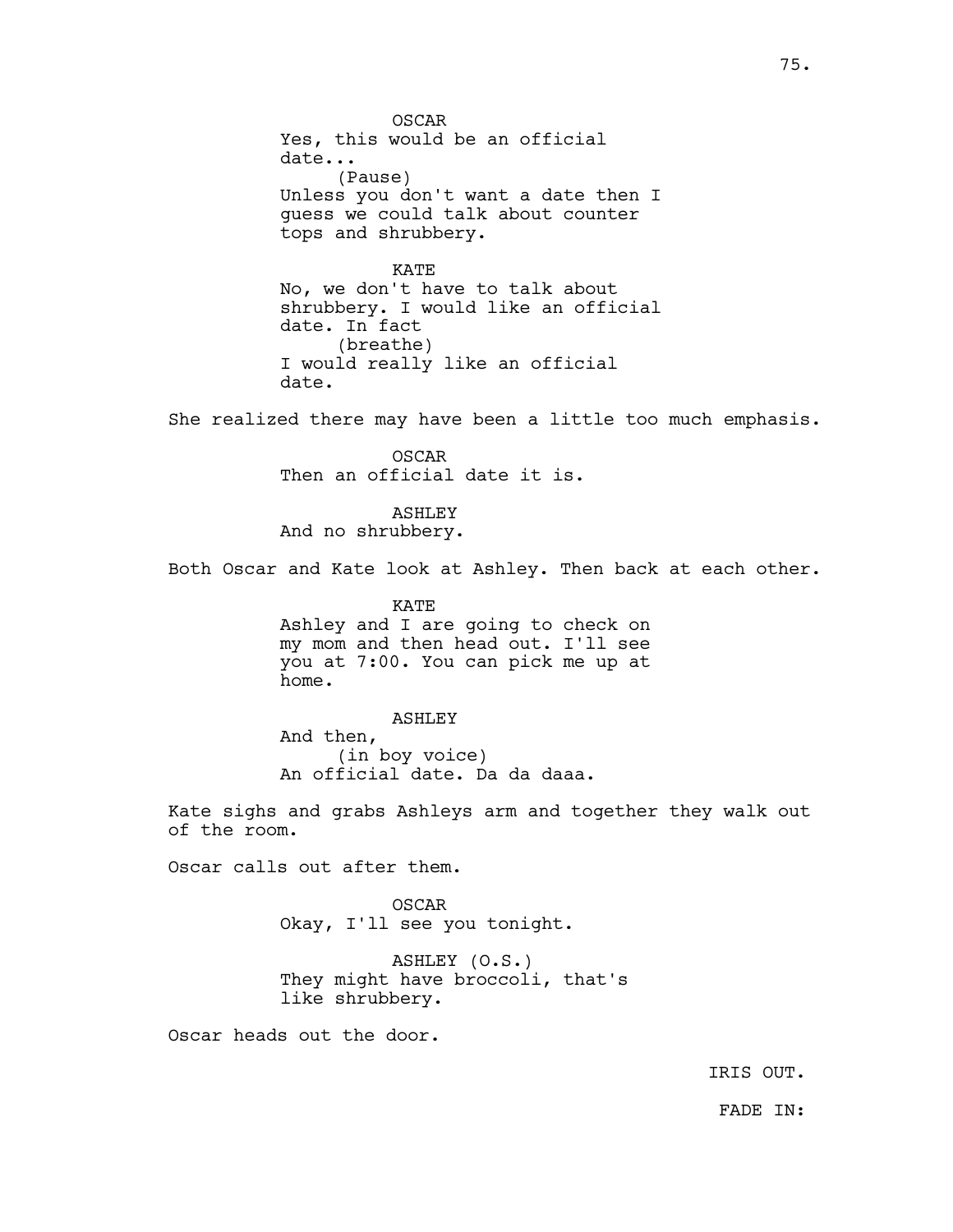EXT. APARTMENT COMPLEX - NIGHT

A yellow Camero pulls up to an apartment in Sherman Oaks area of Los Angeles.

Exiting the car Oscar is dressed in a suit and tie. Looking very sharp.

He looks at himself in the window of the car and runs his fingers through his hair.

An arm reaches out and a hand presses a doorbell that works. The door opens and reveals Kate.

> KATE Wow, don't you clean up nice.

OSCAR Wow, yourself. I literally have no words. You are stunning.

Kate smiles and steps out. Grabbing Oscar's arm she looks to the road.

> KATE Wait, Where's your truck.

OSCAR I'm not taking you out in my truck. I called a friend and he lent me his car.

KATE Which one?

They walk down the steps and he opens the door to the Camaro.

KATE (CONT'D) I don't know, it looks pretty fast.

OSCAR I think I can handle it.

He helps her in. Shuts the door and says.

OSCAR (CONT'D) I am so out of my league.

FADE OUT.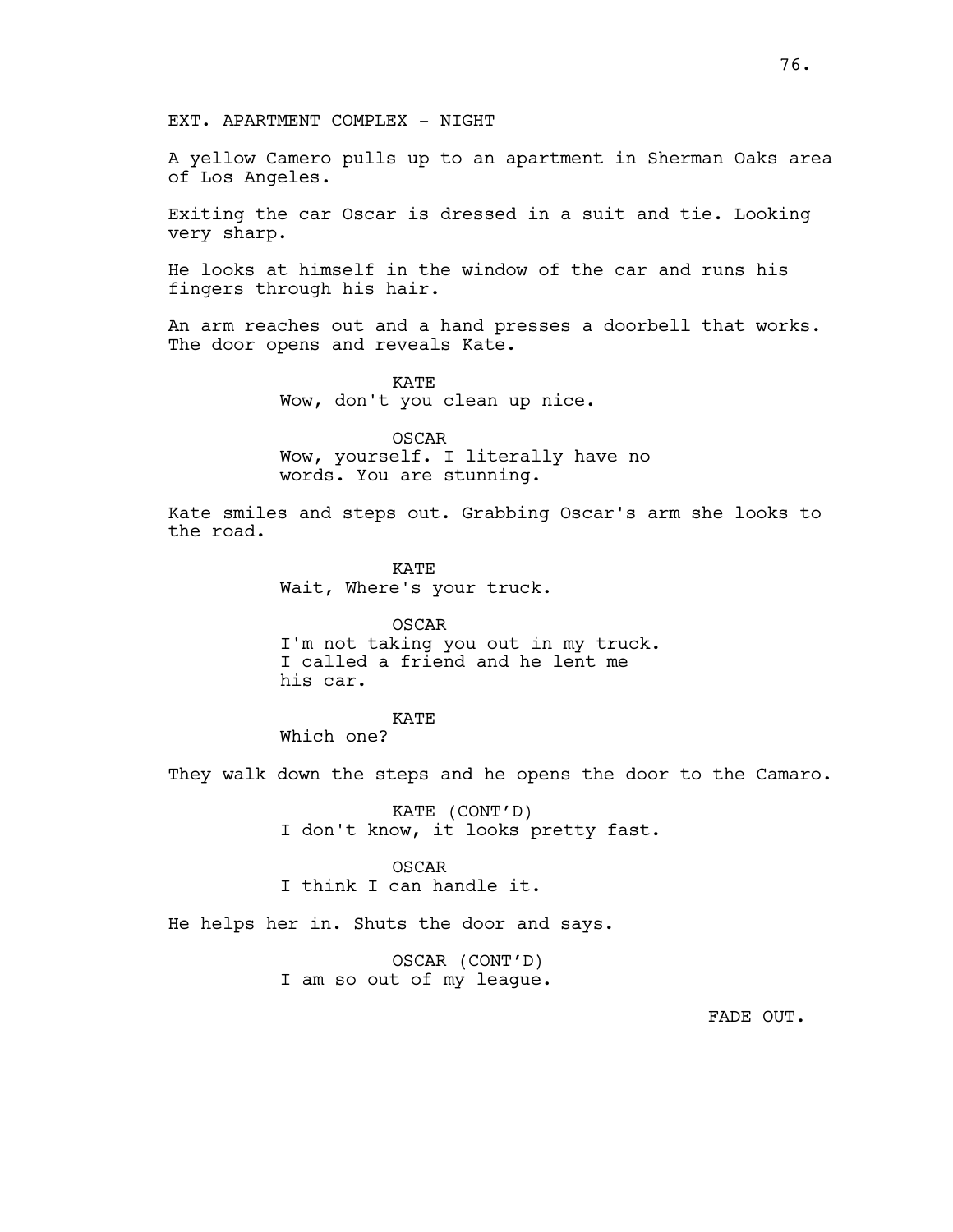A familiar white pickup truck is pulling in front of the Drab Estate. Its Dick and Buster. They are back to finish the job.

They drive slowly around and park on the side near the garage.

Helen is looking out the upstairs window.

HELEN Why are workmen here at night?

She puts on a Sherlock Holmes hat and a giant magnifier...

HELEN (CONT'D) Time to investigate.

Down stairs in the driveway Buster and Dick are putting on tools and grabbing a sledge hammer.

Walking around to the back yard.

DICK You go upstairs this time and I'll start in the garage.

BUSTER You got it Bro. This time we really wreck the place.

He laughs a smokers laugh that ends up coughing.

DICK Sshhh be quiet.

Buster hits him.

BUSTER You be quiet. How do you wreck a place quietly?

They walk to the back door. Buster gets ready to smash the door in with the sledge hammer but the door knob turns and the door slowly opens.

> DICK That was weird?

BUSTER Gonna be eeeaaaasy. This place wants to be wrecked.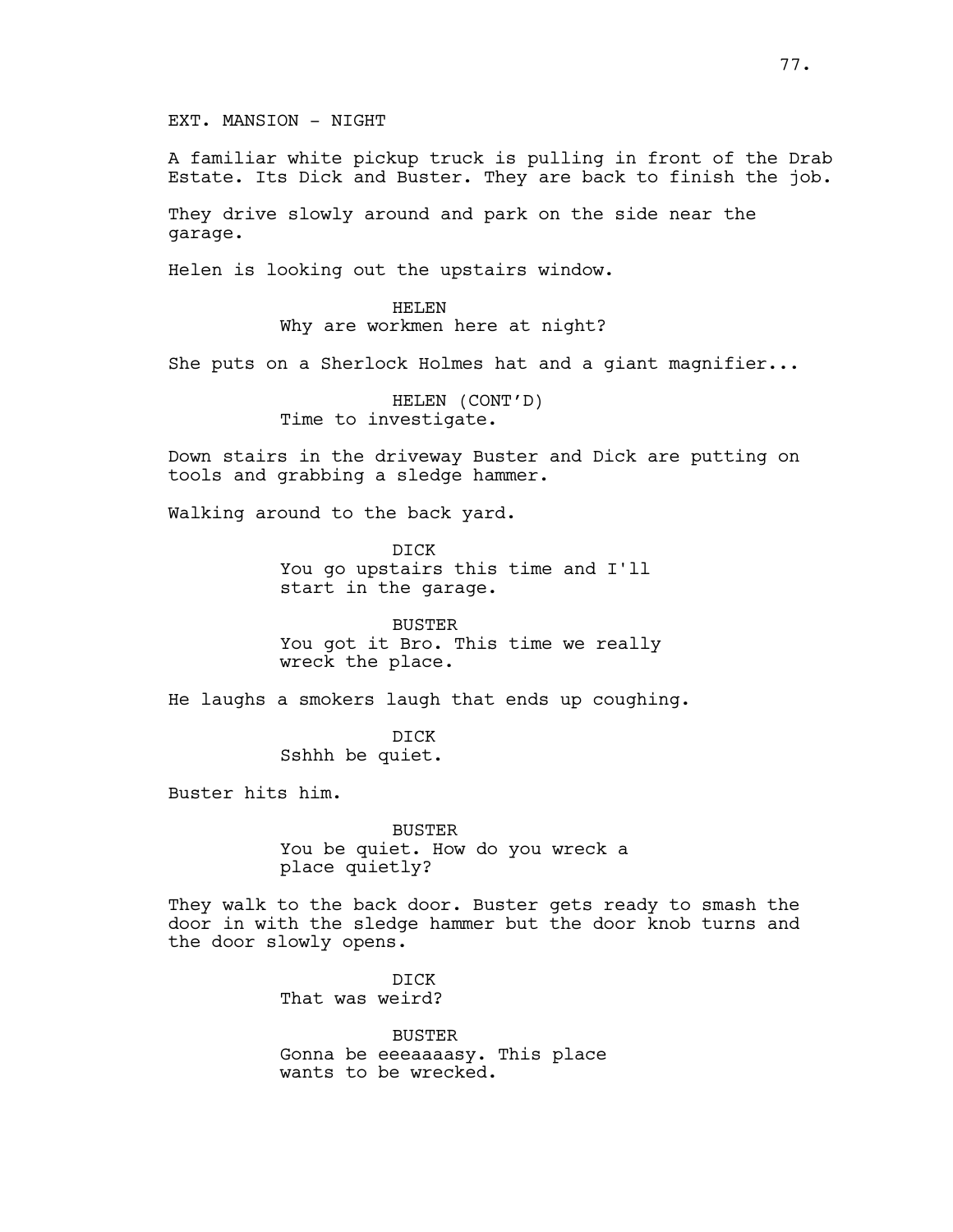As they walk by the door we see Helens reflection in the window panes. Except now she is wearing a military helmet.

> HELEN Time to protect and serve.

The door shuts by itself and locks.

Neither Dick or Buster notice.

INT. KITCHEN - NIGHT

DICK Okay, I'm going over here to the garage. You go upstairs.

BUSTER I know. I got it. I'm not a moron.

Dick isn't sure about that and they split off.

EXT. BACKYARD - NIGHT

There is a slight breeze. Enough to remove the caution tape off the stakes.

You see bags of concrete tip on their side and mysteriously open. A garden hose moves like a snake and water starts coming out of it into the hole where the concrete has fallen.

Dick goes into the garage and finds a shovel. He leans back to crush the electric panels but at the last minute the shovel head comes off and he spins around about 4 times.

Buster has made it up stairs. He opens Helen's room and walks in. He hears a sound and stops. Thinking its nothing he moves forward but his tool belt falls down around his legs. He falls and hits his head on the table in front of Helen's bed.

He is out cold. A large bump grows out of his forehead.

Panning to the mirror Helen rushes out with a big grin on her face.

#### INT. RESTAURANT

You can tell that Kate and Oscar have just been brought to their table. He holds the chair for her as she sits. Moving to the other side. Kate notices how suave he is. Floating into his seat.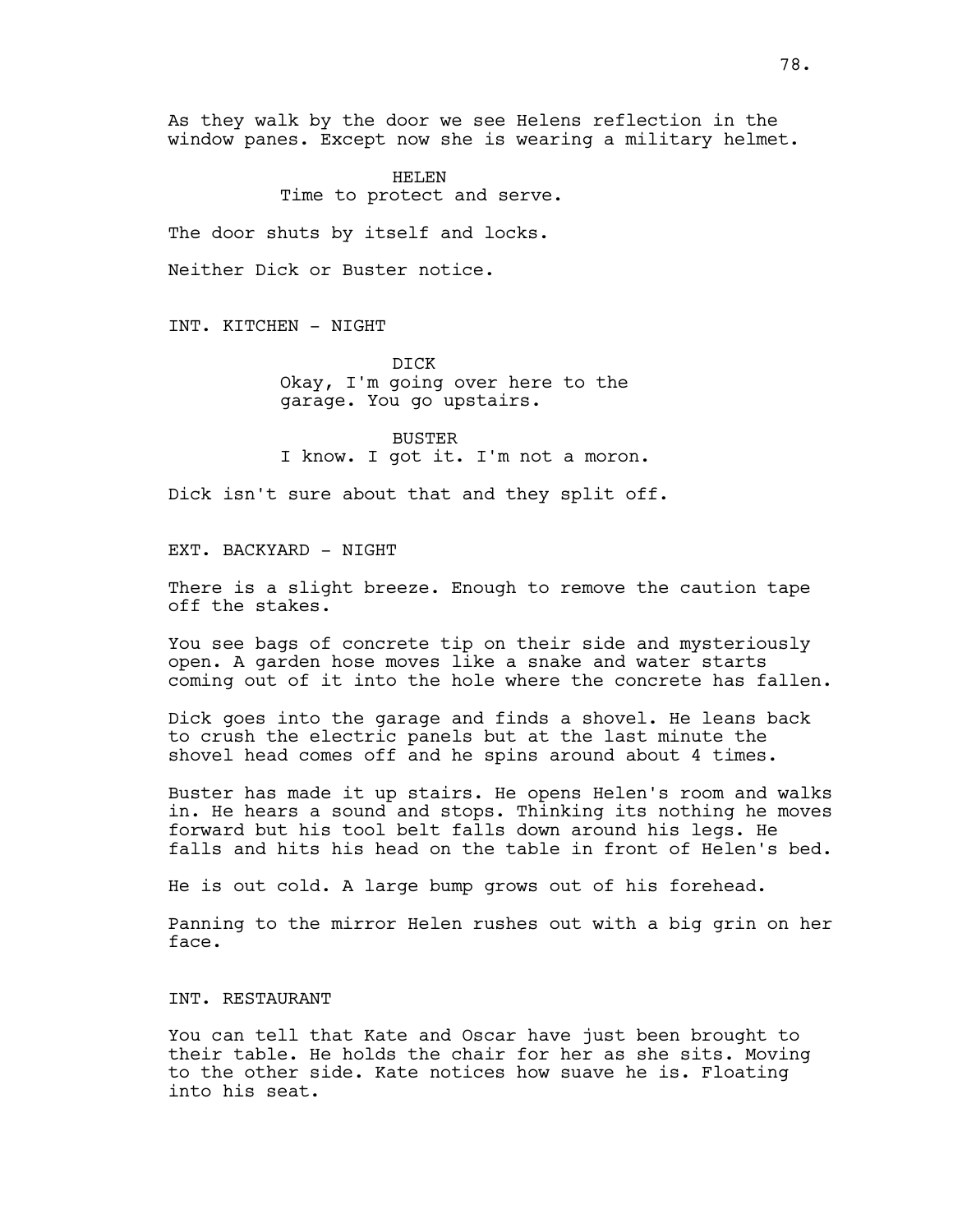OSCAR That won't be necessary.

Looking at Kate.

OSCAR (CONT'D) Is Chianti okay?

Kate nods.

OSCAR (CONT'D) A bottle of your finest Chianti then.

WAITER

Yes sir.

The waiter hands each one a menu and they quickly scan it.

KATE So I have to admit, I'm impressed Oscar. An awesome car, a suit, Chianti. You are quite the gentleman.

OSCAR

And when you got into the car with that skirt, I didn't even look.

KATE You know sometimes,,, it's okay to look?

OSCAR I'm glad you said that. Cause I did a little.

KATE I know. I saw you.

Kate smiles.

OSCAR I was afraid you did.

The waiter appears and pours for Oscar. Oscar tastes and nods for more. The waiter then fills Kates glass and then Oscars.

> WAITER Are you ready to order or do you need more time?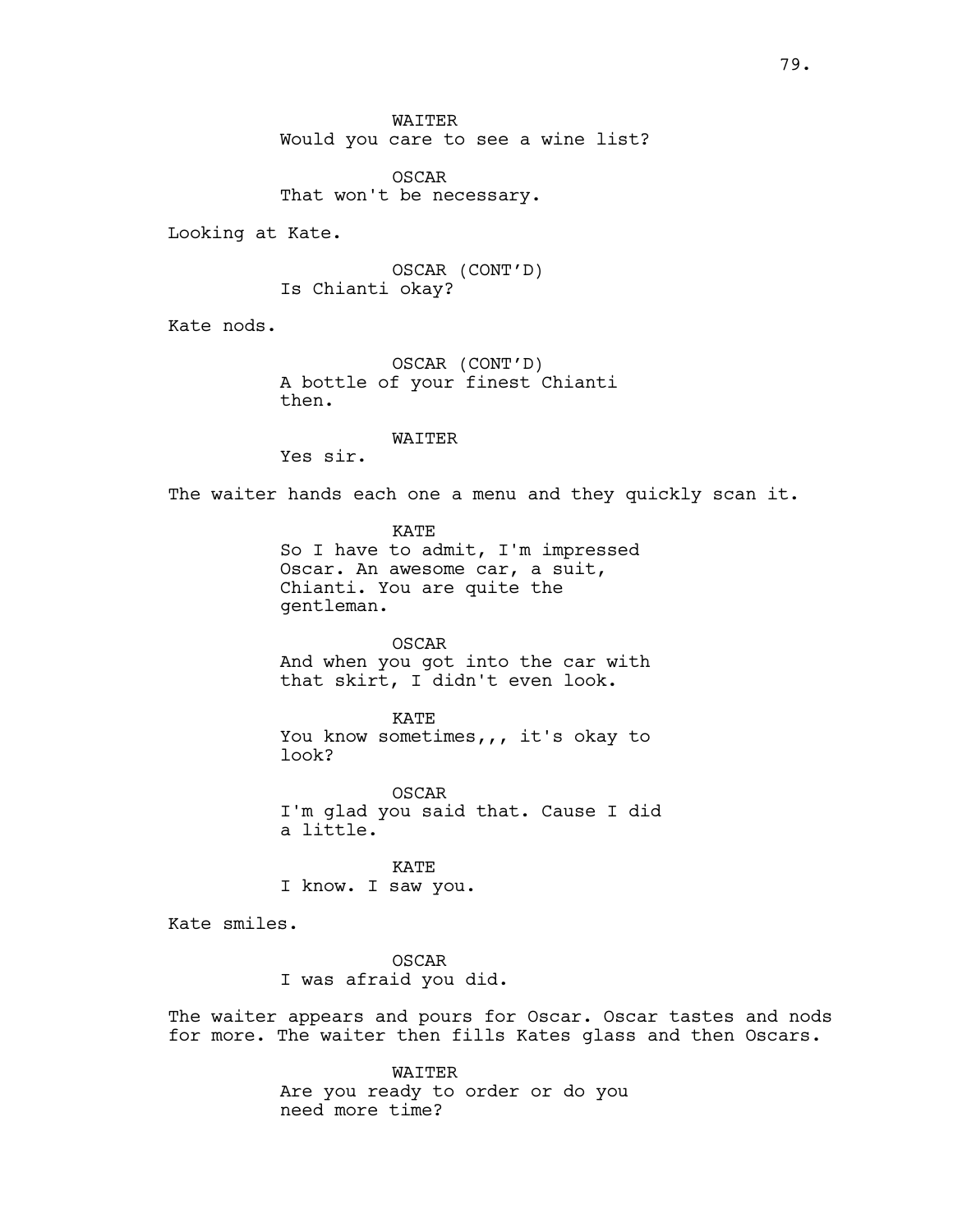OSCAR KATE Lasagna

Lasagna

They both laugh.

OSCAR We shouldn't have the same thing.

OSCAR (CONT'D) Spaghetti

KATE

Spaghetti

OSCAR

Kate.

KATE I'll have the Spaghetti with meat sauce and a big old sausage.

OSCAR

Oohhh, (he caught the sausage reference) I'll have the lasagna,,, and I can't think of anything to add to that.

WAITER Soup or Salad?

OSCAR Soup Minisrtroni

KATE Salad with Ranch

Again they both laugh.

WAITER Very good. I'll be right back.

Obviously the waiter finds them very cute.

KATE You know this is nice.

OSCAR The restaurant?

KATE Everything. The restaurant, my date, the way the house is coming

OSCAR Okay, no talking about work. That's my only rule for the evening.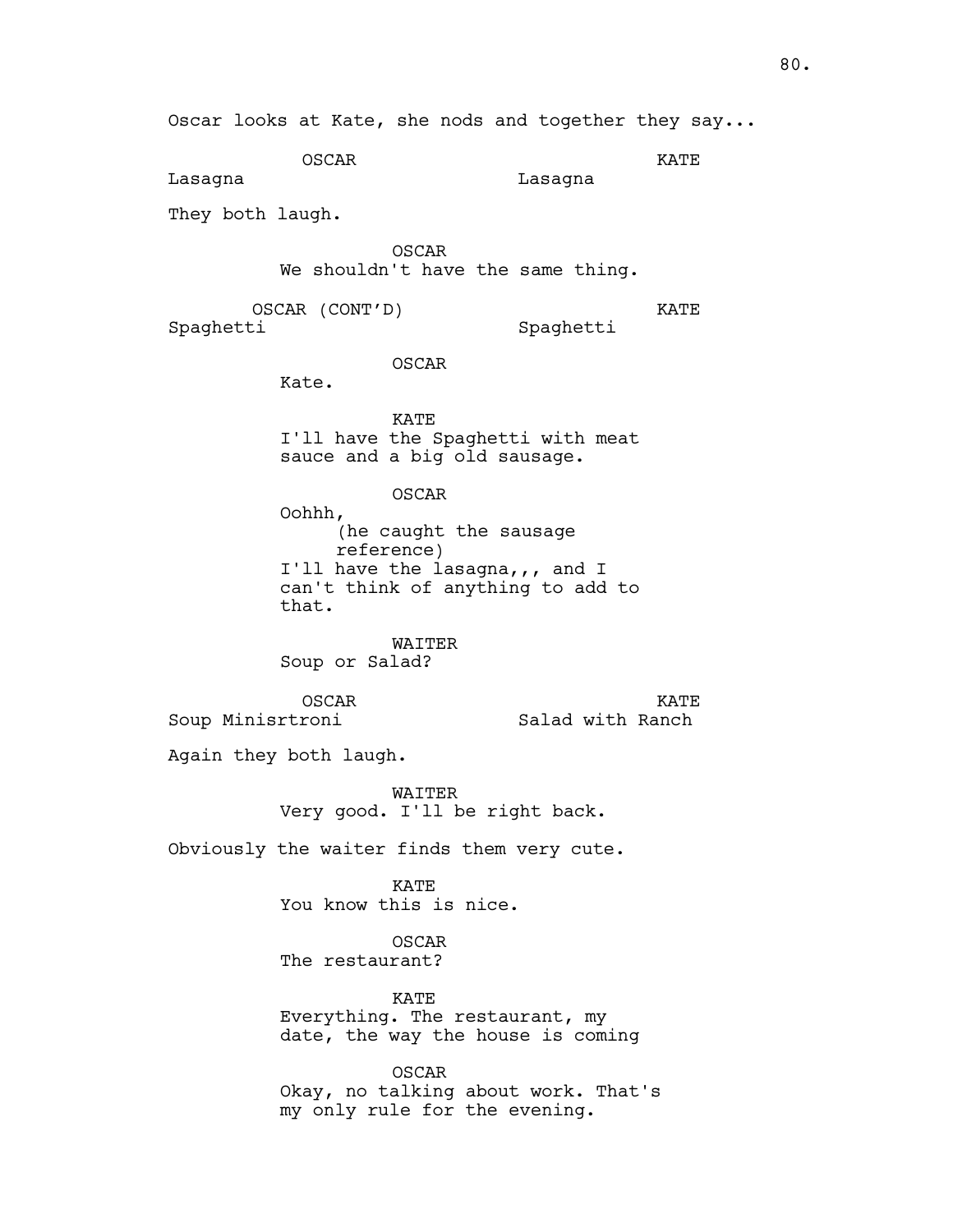OSCAR How is your Mother?

KATE

You know she is fine. For the first time since I've known her, she is, fine. Today, spending time with my Grandma, or whatever, really helped her.

OSCAR Well I believe your grandmother is still in the house. I think she is watching over it right now.

SWIPE

INT. GARAGE - NIGHT

Dick is having a problem. Every time he picks up a shovel or tool to swing it, the head falls off.

Finally, with the last swing he falls to the floor exhausted.

He lands on his stomach next to a stack of sheet rock that is leaning on the wall.

All of a sudden one by one the sheet rock is pushed over and starts to crush him underneath its weight.

He grabs a cord to pull himself out but it is a bungie cord. The first couple pulls do nothing the final one when it is at its tightest releases what it was tied to. A small work box. It comes flying up to the garage beams across them and the room and smashes down into his hands.

Dick screams from the pain.

INT. BEDROOM - NIGHT

Buster is coming to. His tool belt is still tied around his legs. He unties it and struggles to his feet. He goes to take a step and his shoes are tied together he falls and hits his head in the same place. Out again.

Another bump forms.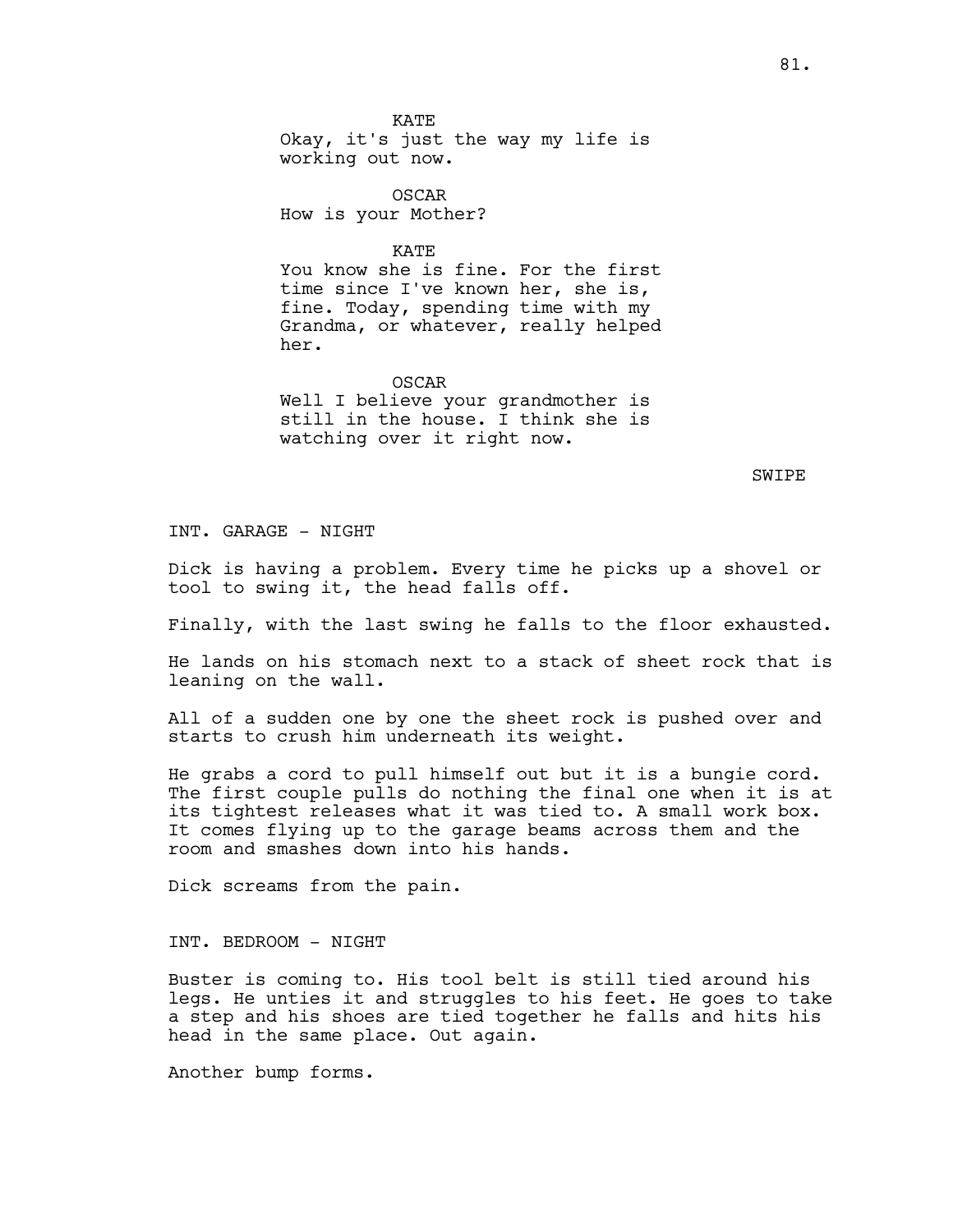Outside of Kate's apartment.

Kate and Oscar are outside of her door. She unlocks it and turns.

> KATE I'm sorry I don't think I should invite you in. Not on the first date.

OSCAR I wasn't going to ask. Besides, you're technically still my boss.

KATE Only for a little while longer.

OSCAR I can only hope.

Kate gives him a puzzled look.

OSCAR (CONT'D) In that case I should say good night.

Kate extends her hand and Oscar reaches past it to her neck and gently moves in and kisses her. He brings the other one up so he is holding both sides of her head.

She reaches her arms around him and leans in.

He breaks the kiss after a moment and she takes a step back against the door.

As he walks towards his car he hears.

KATE I just feel like everyone is having the best night tonight.

SWIPE DOWN

INT. GARAGE DARK

Dick can't use his hands but using his elbows and knees he gets up.

Only to see paint cans tipping over and paint spilling all over the floor.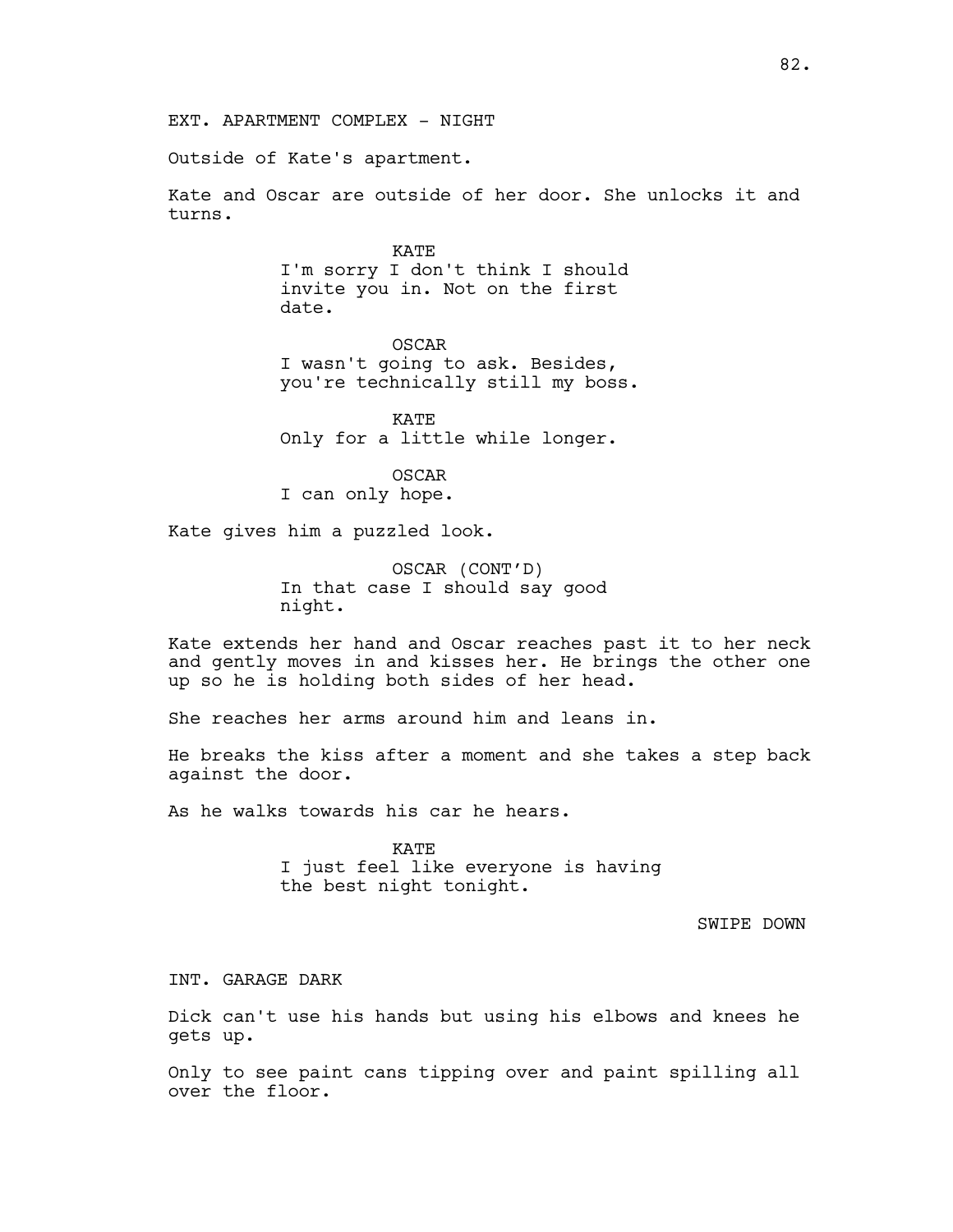He takes a careful step but starts slipping foot after foot like Shaggy running and getting nowhere. Only backwards.

After about fifteen steps he falls on his back and knocks the air out of him.

Again there is a rope hanging. He instinctively pulls it to catch his fall and we see it is attached to a ladder that is up in the rafters. It falls out and in slow motion it lands on either side of his head with the first rung over his throat.

That is when we see the exposed electric wires. The two copper strands are walking like a person across the wooden beams on the rafters then they wrap around the ladder. There are sparks on the top and also on the ground near his head.

With an electrified ladder around his head and messed up hands all he can do is whimper.

INT. BEDROOM

Buster has again awakened. He has two huge knots on his head. Taking his shoes off he throws them out the window breaking through the window screen.

They fall by the front door.

He yells at the house.

**BUSTER** Ha, No belt. No shoes, Now what are you going to do? Huh, what are you going to do now?

On the table near the door we see a few jars. Nails, Tacks, and staples.

All of a sudden the jars tip on the floor breaking. Broken glass fall at his bare feet. All the nails, tacks, and staples mysteriously stand straight up.

Camera pans to Buster as he realizes that he's barefoot and there is no way out to the door.

He whimpers.

He slowly takes a step and you see a staple begin to pierce his foot.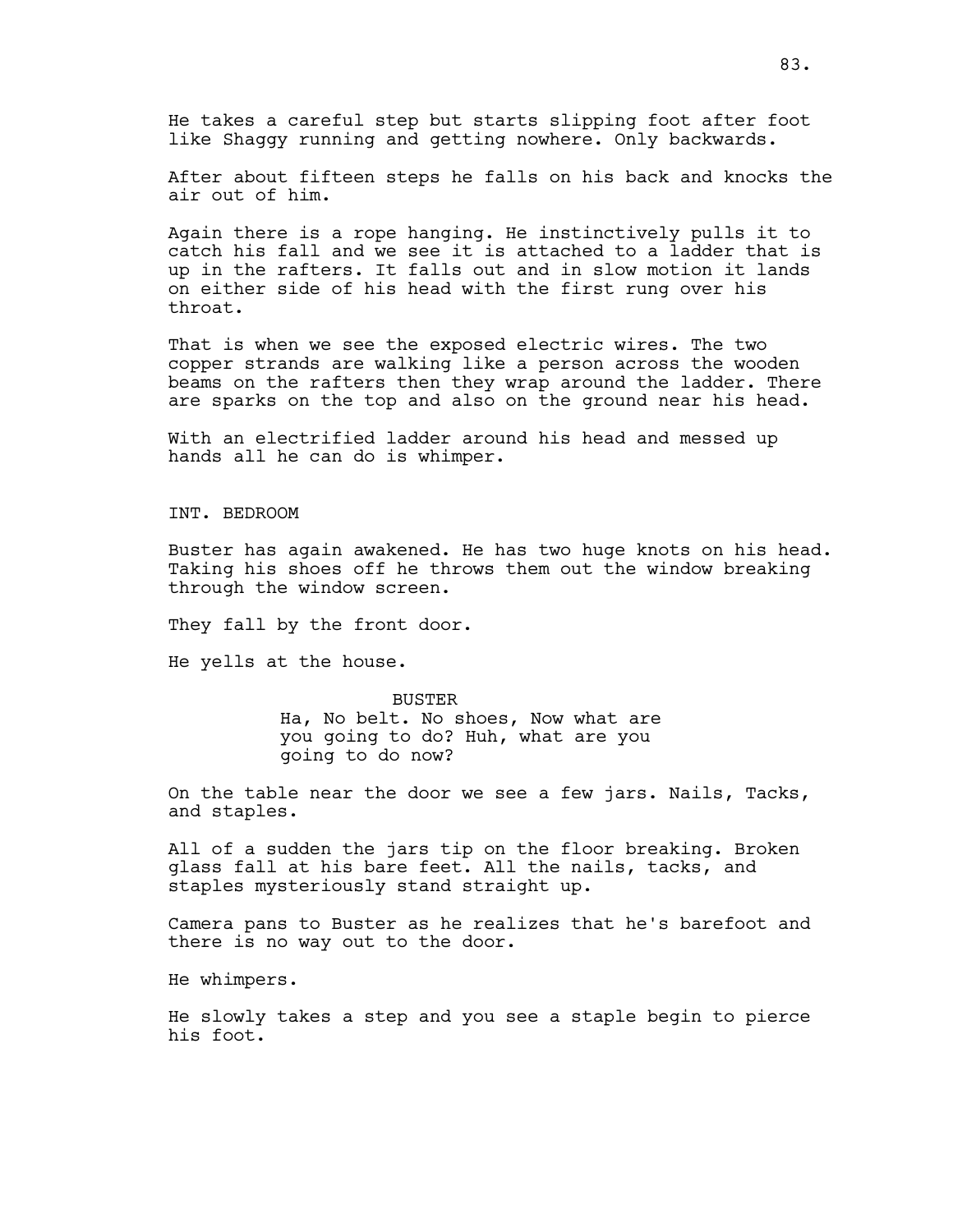INT. BOTTOM OF THE STAIRWAY

You hear screams coming from Dick and Buster. Lights are flashing from the garage. Buster rolling down the stairs and Dick runs in from the garage. His hair is smoking and covered in paint.

He sees Buster and the huge knots on his head.

DICK What happened to you?

BUSTER Let's just get out of here.

Dick goes to the door.

BUSTER (CONT'D) No not that way let's go out through the laundry room. It's this way.

INT. LAUNDRY ROOM

Dick and Buster are limping and painfully head towards the door.

> BUSTER I really think this place is haunted.

DICK Really??? You think?

All of a sudden you hear the rattling of chains, a high pitched moan and they turn to see a piece of tarp rise from the floor and take the shape of a ghost.

Buster grabs the door not realizing that it is a dutch door. He opens it but the top stays shut.

They are looking in terror at the floating tarp and both run thinking that the door is open flipping up on their backs.

They land with a thud.

With the breath knocked out of them they crawl to the end of the walk way where the hole was.

They stand helping each other and turn and fall face first into the wet cement.

We see Helen in the window above them.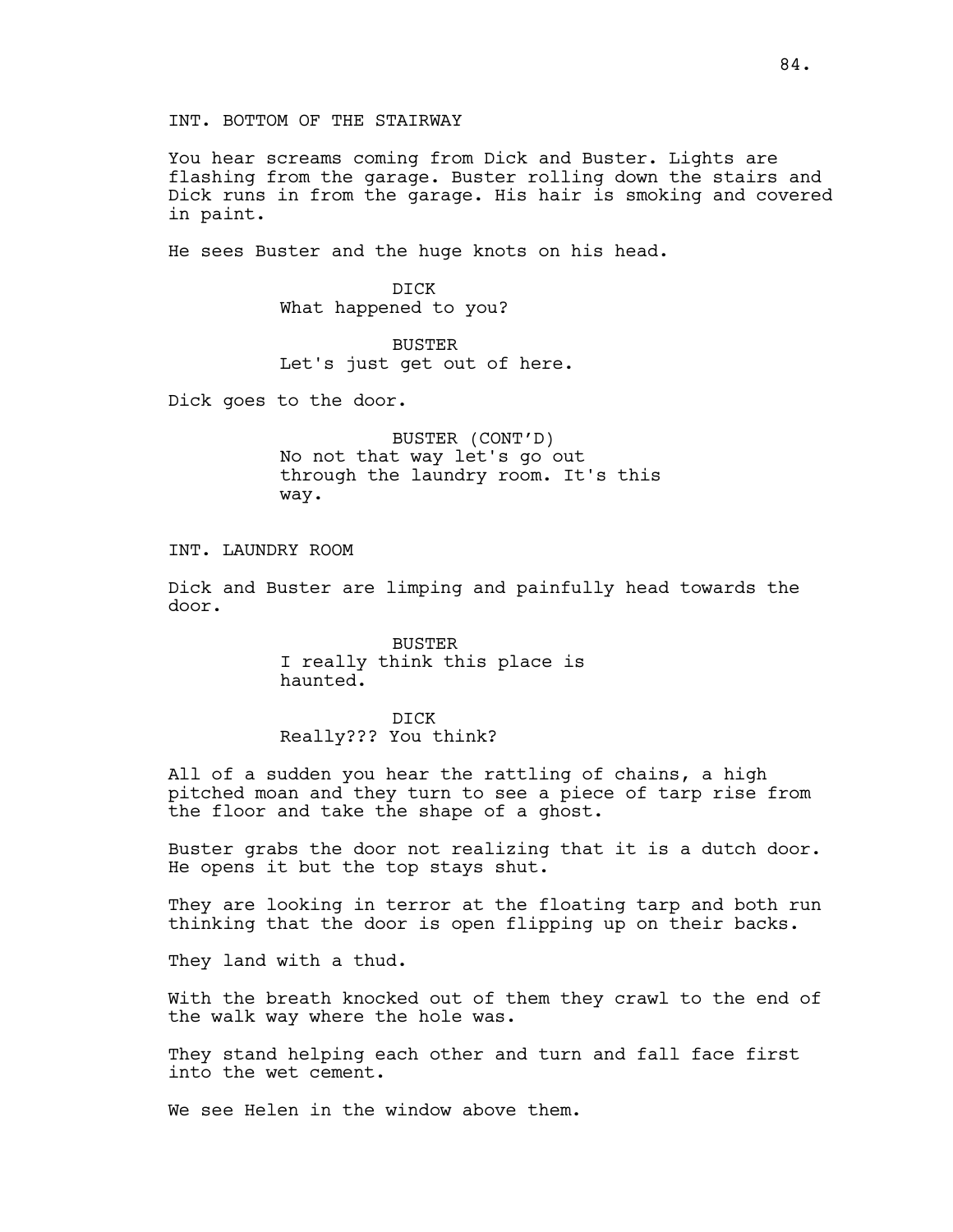She blows and you see the concrete harden with Buster and Dick stuck in it.

You hear them whimper.

Helen swipes her hand together. She has finished and protected her house.

#### EXT. MANSION - MORNING

Oscar pulls up into the driveway and gets out of his truck. He picks up a couple of grocery bags and heads towards the door.

Stopping he looks at the boots on the grass. Then he notices the other truck. He picks up a shoe and looks at the sole.

He pulls out his cell and calls 911.

## LATER

Oscar is sitting on the front porch and the police and Kate arrive at the same time.

There are three police cars and a total of 5 officers.

POLICEMAN Did you call in a burglary?

KATE Oh my Gosh not again? Are you Okay?

OSCAR Yeah I'm fine.

He gives Kate a reassuring hug.

OSCAR (CONT'D) You're not going to believe this? Follow me officers.

They all follow to the side of the house.

OSCAR (CONT'D) When I pulled in this morning. I noticed these shoes in the front lawn. They have the same sole pattern as when we were vandalized recently.

Oscar hands the boots to a policeman.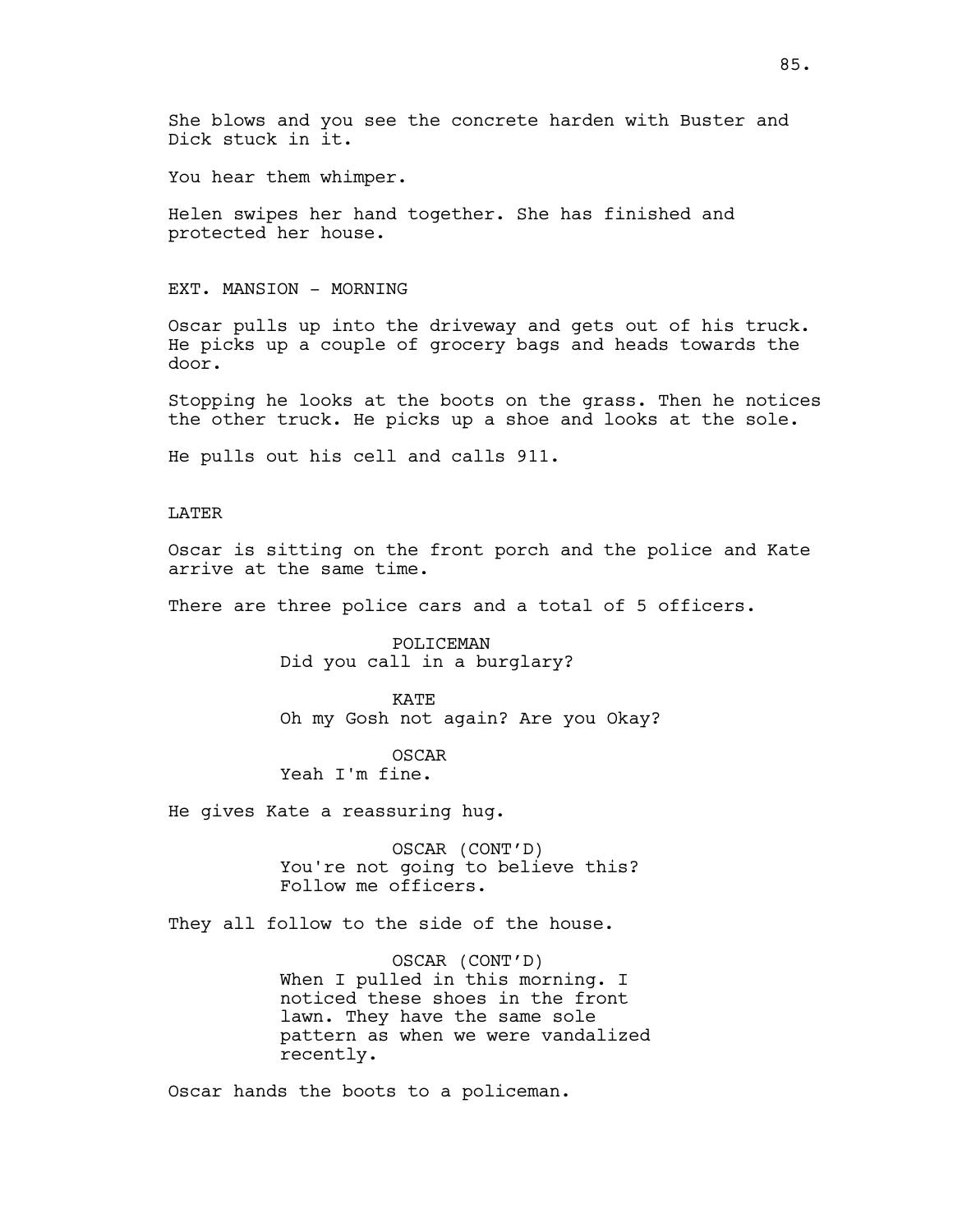OSCAR (CONT'D) Then I noticed this truck on the side of the house. I know it doesn't belong to any of my workmen.

POLICE WOMAN I'll run the plates.

OSCAR Then I walked around back thinking I might catch them.

POLICEMAN Do you think they are still on the premises?

The officers grab their guns.

OSCAR Oh yeah they're still here, but you won't need those.

Oscar rounds the corner and points.

Two people are stuck in concrete, Hans Solo style.

POLICEMAN How do you think they got there?

## OSCAR

I have no idea.

He looks at Kate and they both smile.

They know how they got there.

Kate gives a knowing smile to the house.

POLICEMAN Any idea how we can get them out?

# BUSTER (Weakly)

Help me.

DICK Is someone there? I think I hear someone.

BUSTER I have such a bad itch.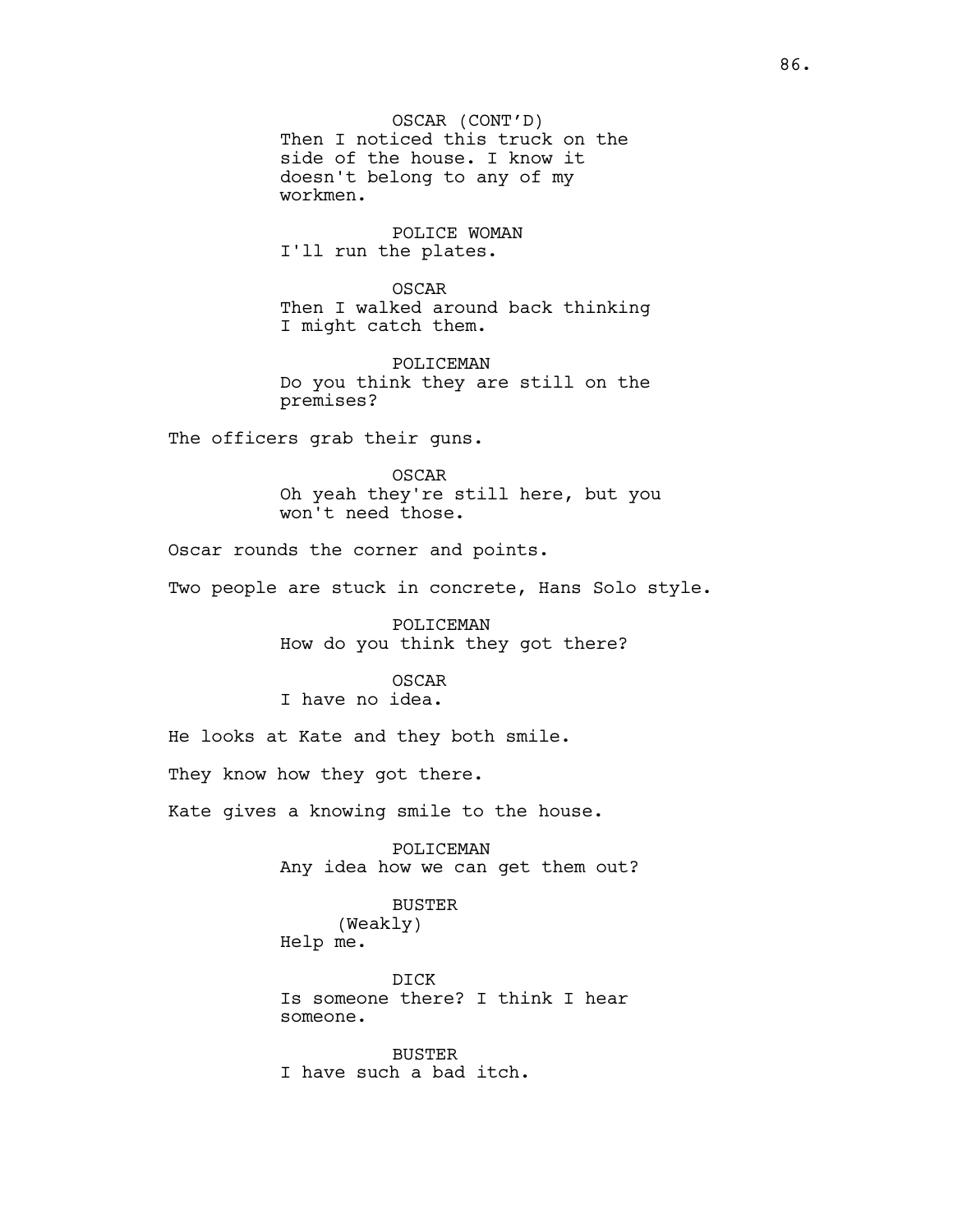KATE Wait I know that voice.

She bends down to one of the faces and starts to rub the concrete off.

> KATE (CONT'D) Dick is that you?

POLICEMAN You know this man, Miss?

KATE Yes, he is Councilman Pollies assistant.

KATE (CONT'D) Dick what are you doing here?

DICK

It was all Greg's idea. He had me hire my brother to vandalize your house. We came back to finish the job but the house. Your house, Its haunted. It fought back.

BUSTER Could someone please scratch my nose?

DICK Shut up about your stupid nose. Could you please help us? We've been here for hours.

OSCAR I have some tools in the garage.

Oscar walks to the back door to the garage and stops.

OSCAR (CONT'D) Excuse me officer. I think you need to see this. This is how they got in.

POLICEMAN You better wait. We should document this for evidence.

BUSTER Please scratch my nose.

DICK Shut up Buster. Jeesh.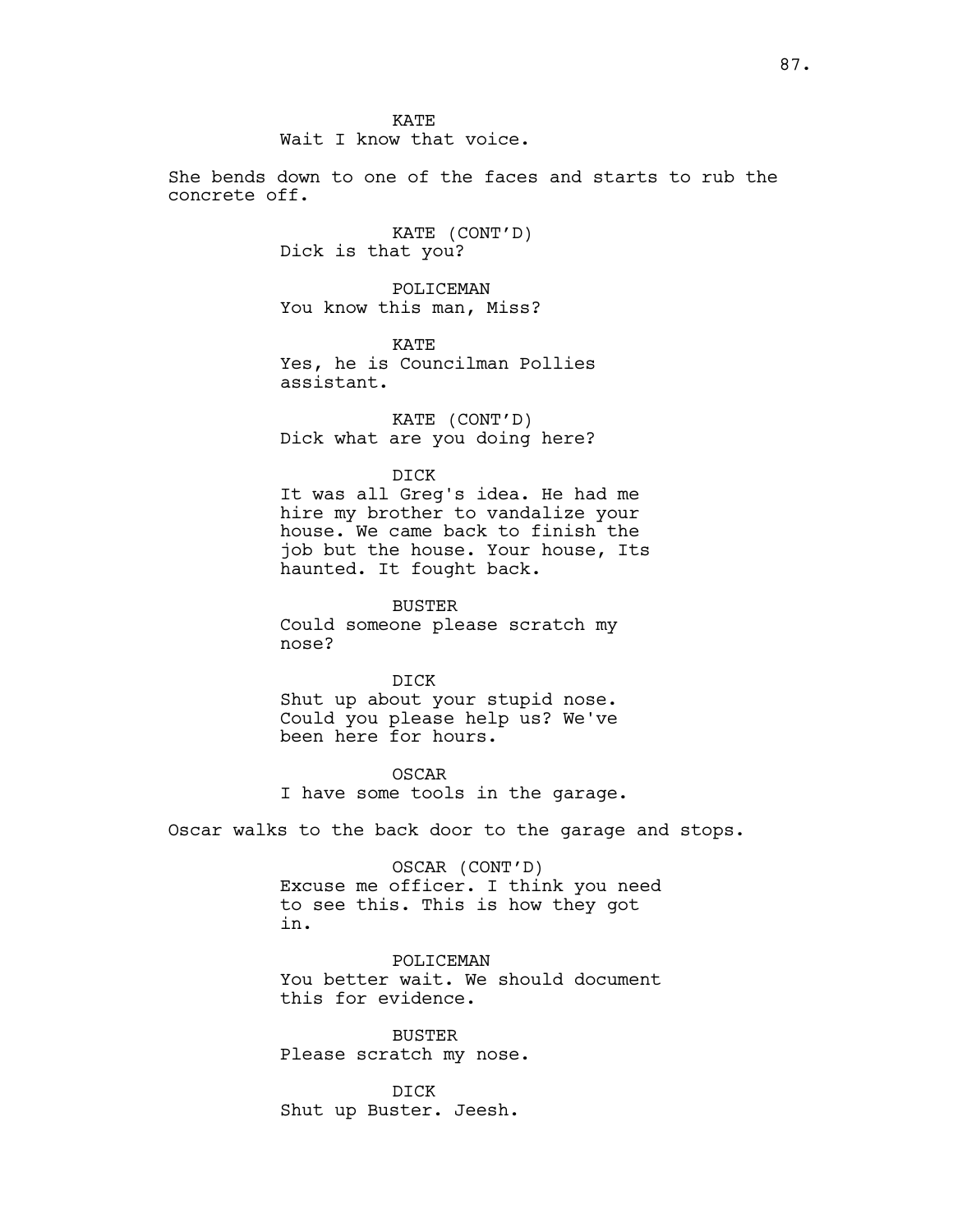Oscar walks back to Kate.

OSCAR Well there going to be here for a while. Want to go in and take a look around.

KATE Sure, Have you had breakfast yet?

OSCAR I was still hoping.

Kate and Oscar walk to the house.

IRIS OUT.

INT. DINING ROOM

Later that night.

There is a party going on.

Kate, Ashley, Kate's Mom, Oscar, Maria, Jose and a dozen Workman and their wives and children are milling around eating and drinking.

There is music, Modern Latin Pop, playing in the background.

Oscar grabs a glass and bangs on it to make an announcement.

OSCAR I want to thank everyone for such a great job. Because of all of your hard work we are finished 2 weeks before we open as an Airbnb.

KATE That is if we can.

MOM Why couldn't you open?

KATE There's a zoning issue.

MOM There shouldn't be a zoning problem. The Playboy mansion is a half mile from here and there's a hotel down the street. Who told you that?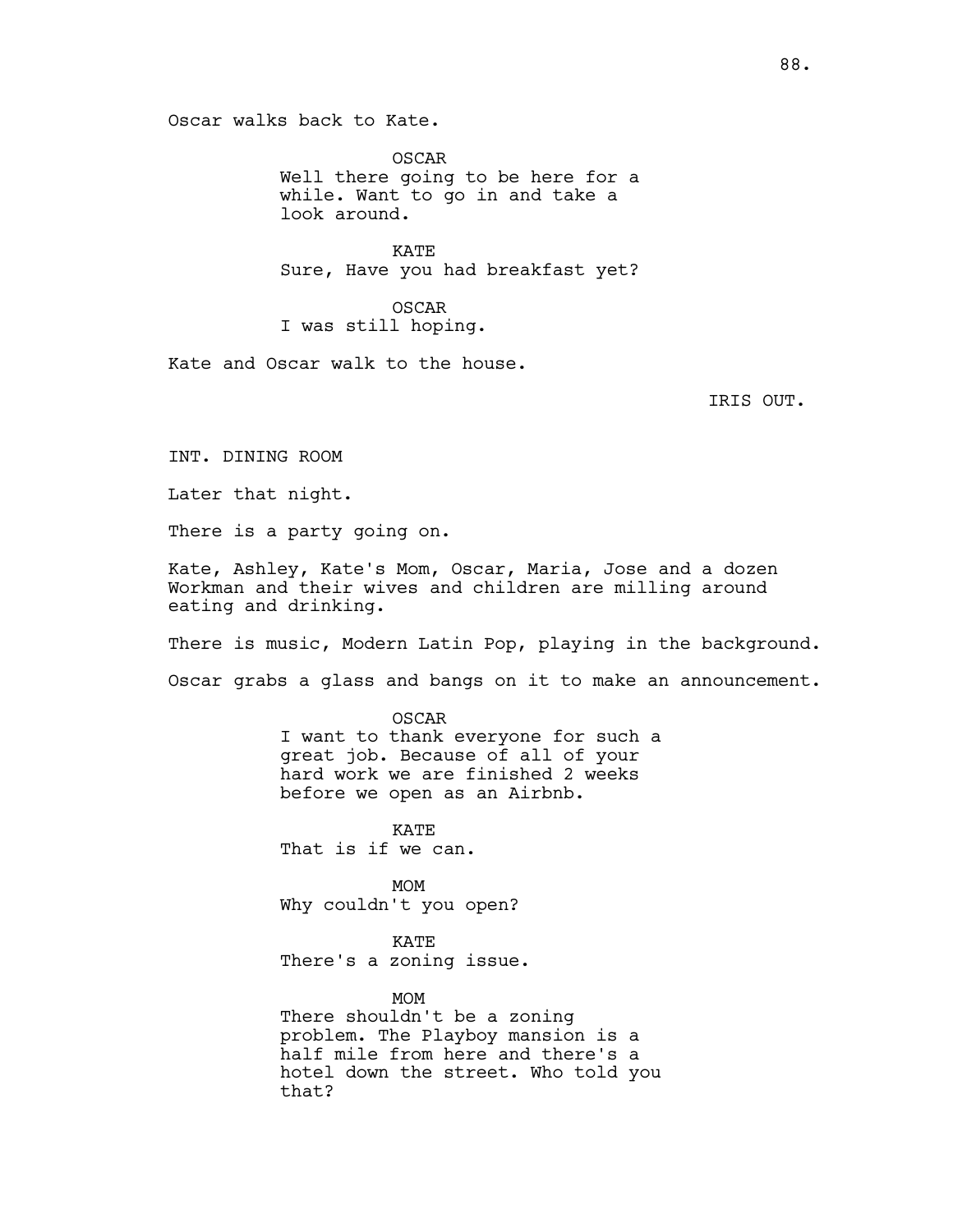Kate drops her shoulders as she realizes...

KATE Greg Pollie. MOM Rolly Polly? ASHLEY Rolly Polly. OSCAR That reminds me. Oscar reaches in his pocket and pulls out a check. OSCAR (CONT'D) I still owe you a check for the first week. ASHLEY No, the first week is reserved for a Mr. Myers. OSCAR I know, that's my name. ASHLEY Your name is Oscar Myers? MOM Like the wiener? KATE But I've been writing checks for Ramirez. OSCAR It's spelled differently. He turns to Kate. OSCAR (CONT'D) When I first graduated college. I went into business with my uncle. When I came to California I kept

> KATE Is there anything else I should know about you?

the company name.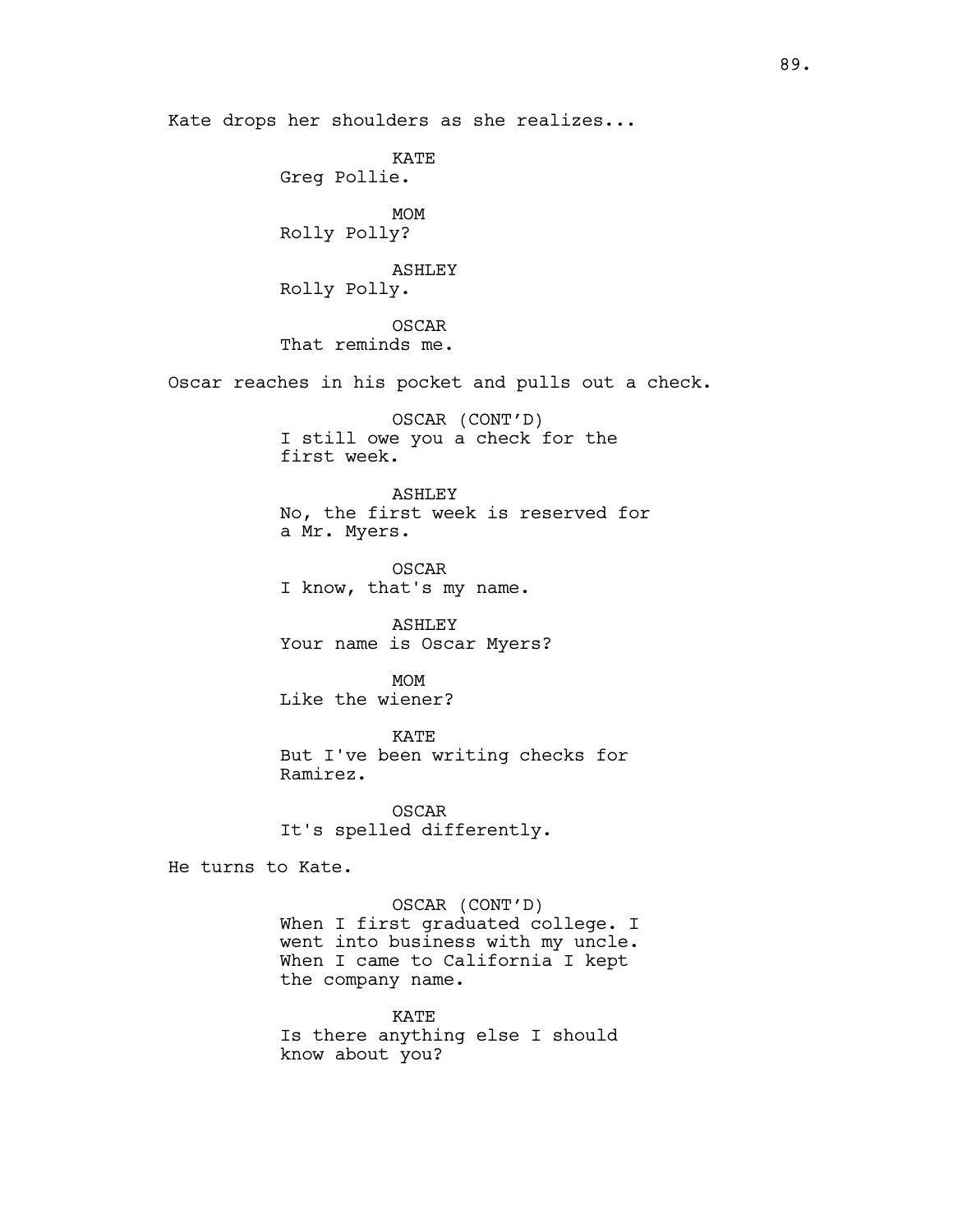OSCAR There are lots of things you need to know about me.

Kate walks up to him smiling.

KATE Well, I don't see I have any other choice. If I don't even know your last name. I am going to have to fire you.

### OSCAR

I was hoping.

He lifts his hand the way he did on her front porch and bends to kiss her.

She returns it.

Depacito plays and everyone cheers and dances.

Credits roll while every cut of the song has a different group singing and dancing.

You see they have been recording parts of the song during the filming of the movie.

Song Ends.

CUT TO:

INT. HALLWAY DAY

Oscar and Kate are walking.

OSCAR So there hasn't been a single strange thing happen?

KATE Nope. Ashley said she saw her go into the light about three weeks ago.

OSCAR Well I am glad she found peace.

KATE Me too. I am also glad I got to spend some time with her. Well, kind of. I wish I could have seen her.